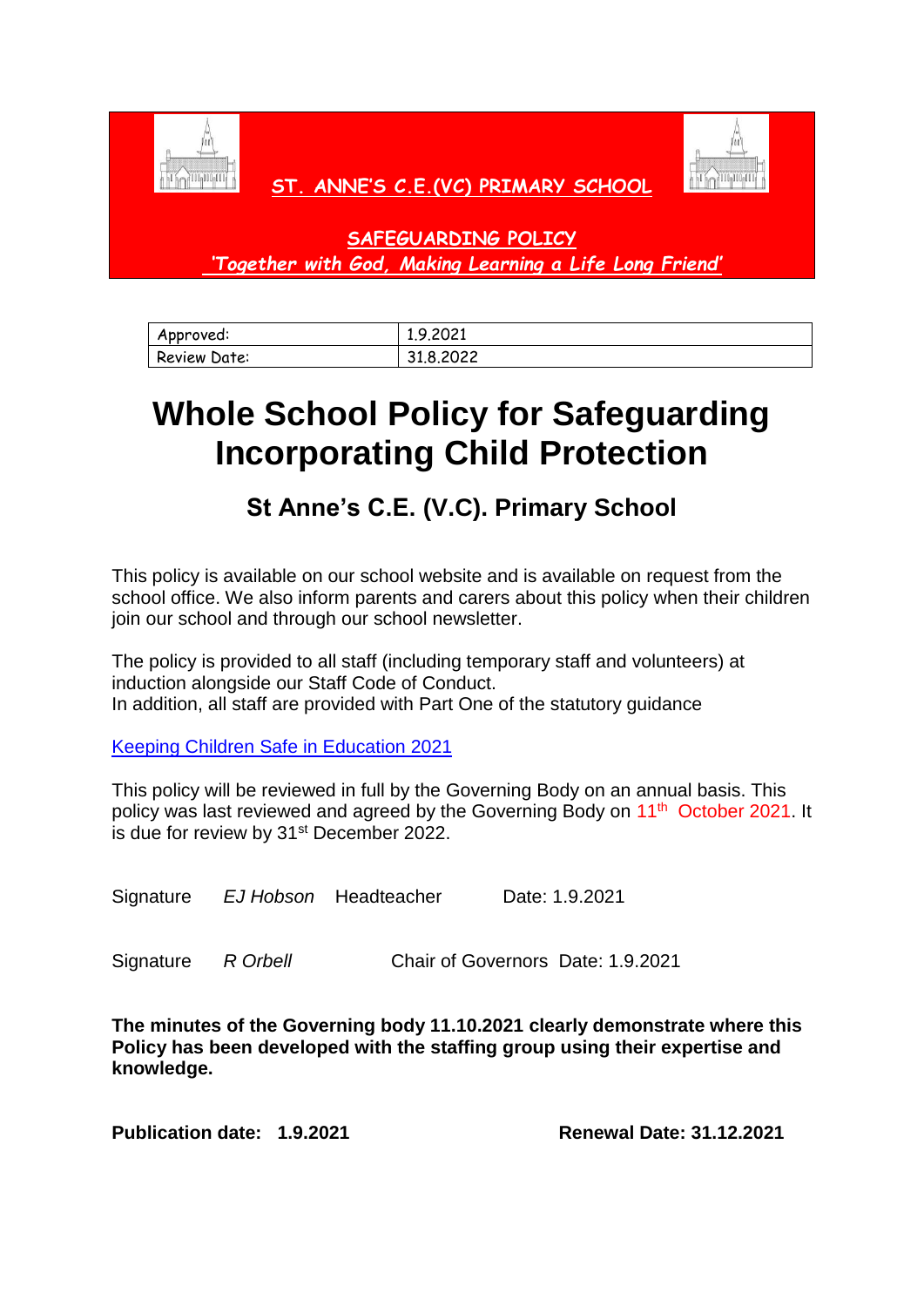# **1. PURPOSE & AIMS**

**The purpose** of St Anne's C.E. (V.C.) Primary School's Safeguarding policy is to ensure we:

- **Are committed**  to develop a robust culture of vigilance and challenge.
- **Build resilience**  by raising awareness of safeguarding and child protection issues, and equipping children with the language and skills to keep themselves safe.
- **Establish a safe environment**  in which children can learn and develop within an ethos of openness and where children are taught to treat each other with respect, to feel safe, to have a voice and know that they will be listened to.
- **Support vulnerable pupils** –who have been abused, have witnessed violence towards others or may be vulnerable to abuse.
- **Prevent unsuitable people**  from working with children by ensuring we practice safe recruitment in checking the suitability of **all** school staff, supply staff and volunteers to work with our children. And to maintain an active vigilance thereafter in line with the safeguarding culture.

**Our aim** is to follow the procedures set out by Staffordshire Safeguarding Children's Board, Working Together to Safeguard Children 2018 and Keeping Children Safe in Education 2021 by **knowing** and **understanding** that:

- Safeguarding and promoting the welfare of children is **everyone's** responsibility, and the **voice of the child** is evident.
- **Everyone** who comes into contact with children and their families has a role to play.
- **Everyone** should ensure that their approach is **child-centred** considering, at all times, what is in the **best interests of the child.**
- By establishing **a safe environment,** we **enable** our children to learn and develop within an ethos of openness.
- **No single practitioner** can have the full picture of a child's needs and circumstances
- If children and families are to receive the **right help at the right time**, **everyone** who comes into contact with children and their families has a role to play in identifying concerns, sharing information and taking prompt action
- The importance of providing children with a **balanced curriculum** including PHSE, healthy relationship education, online safety, sexting, peer on peer abuse as well as County Lines, Contextualised issues and Child Criminal Exploitation. Also supporting this with online activities, enabling them to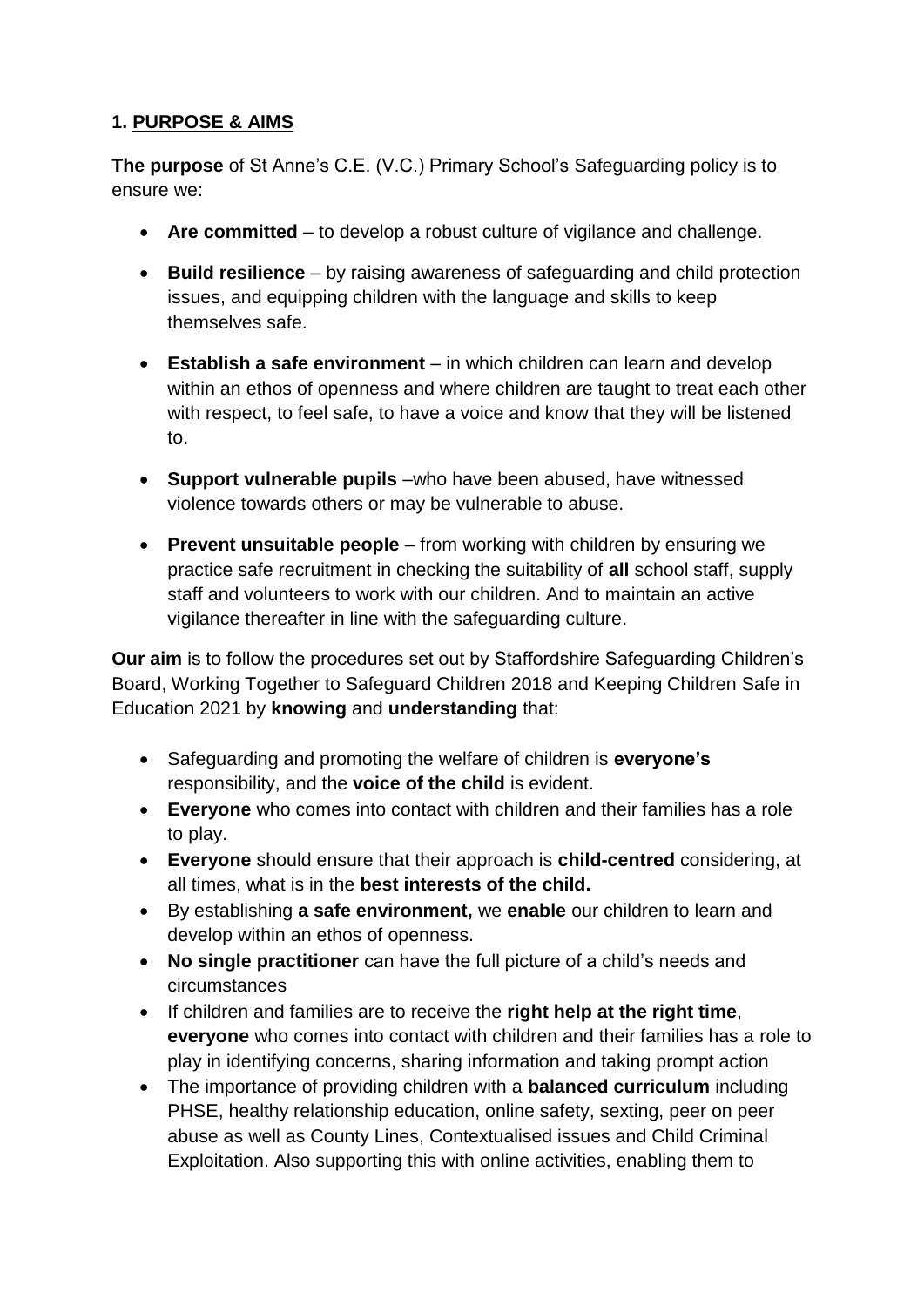enhance their **safeguarding** skills and knowledge whilst **understanding the risks.**

- Undertaking the role to enable children and young people at our school to have **best outcomes**.
- Ensuring that as a school we have awareness of our staff's knowledge and understanding as well as embedding safeguarding, through clear systems of communication and Continuous Professional Development (CPD) so that safeguarding is a **robust element** of our school practice.

At St Anne's C.E. (V.C.) Primary School's we strive to: -

- **Protect** children and young people from maltreatment.
- **Prevent** impairment of our children and young people's mental and physical health or development.
- **Ensure** that our children and young people grow up in circumstances consistent with the provisions of safe and effective care.
- **Take action** to enable **ALL** children to have the **best outcomes**.

# **This policy provides guidance to all adults working within the school, whether paid or voluntary or directly employed by the school or a third party.**

- This policy is available on our school website and is available on request from the school office. We also inform parents/carers about this policy when their children join our school.
- This policy will be reviewed in full by the Governing Body on an annual basis or sooner should legislation/guidance change.
- This policy sets out how the school's governing body discharges its statutory responsibilities relating to safeguarding and promoting the welfare of children who are pupils at this school. Our policy applies to all staff: paid and unpaid, working in the school, including Governors.
- The policy is provided to all staff (including temporary staff, supply staff and volunteers) at the point of induction, alongside our Staff code of conduct.
- Our Governing Body, working with the senior leadership team and especially our Designated Safeguarding Lead, ensure that those staff who do not work directly with children read and either Part 1 or Annex A (condensed version of Part 1) of the KCSiE 2021 guidance.
- All staff who work directly with children, are provided and read Part One of Keeping Children Safe in Education 2021.
- The school follows the Staffordshire Safeguarding Children's Board policies and procedures. [StaffsSCB](https://www.staffsscb.org.uk/)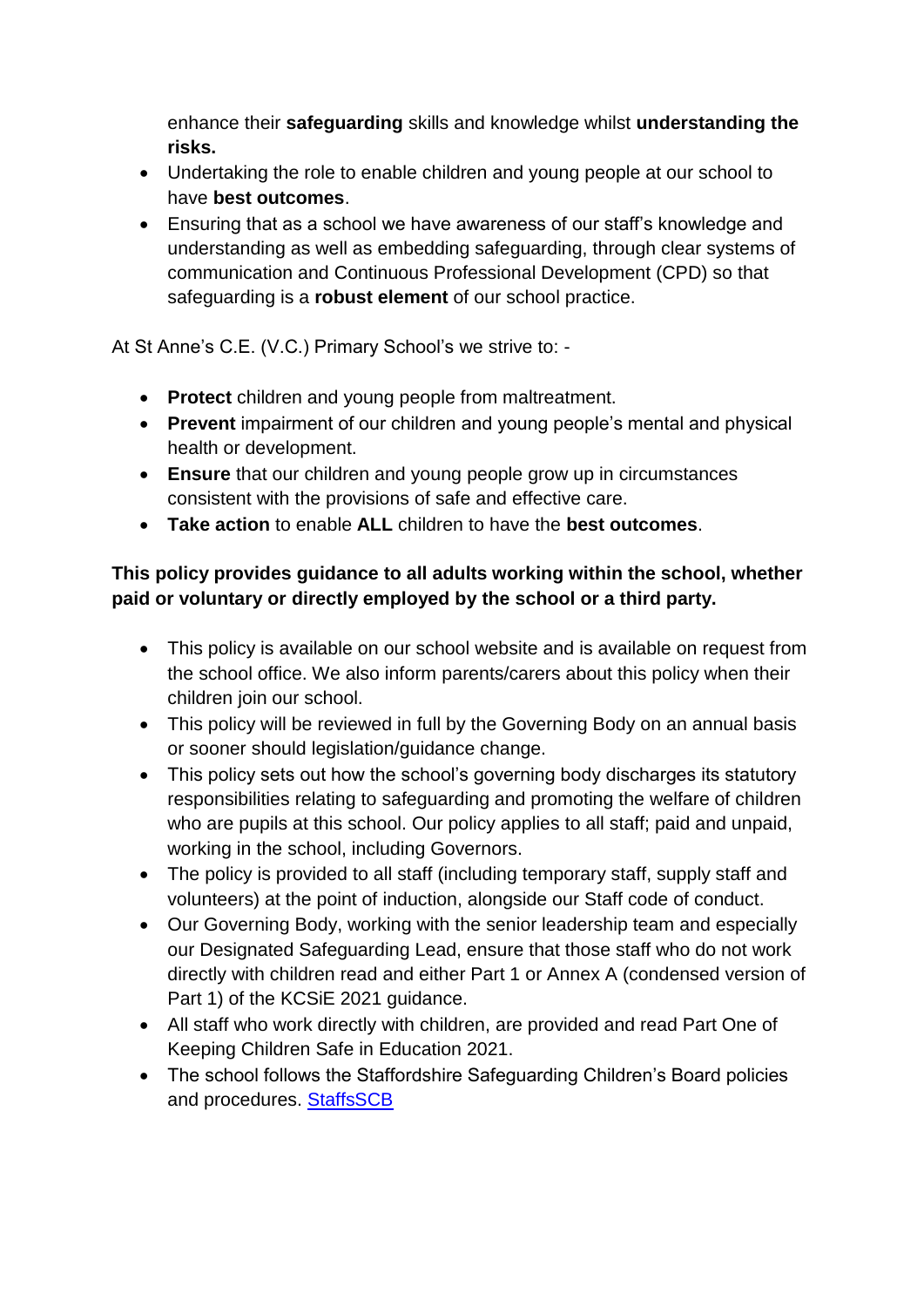# **2. ETHOS**

The child's welfare is of paramount importance, we are a child centred school and make all efforts possible to capture the voice of the child and to try and understand what their daily lived experiences are like.

#### **We all have a statutory duty to safeguard and promote the welfare of children and to maintain a professional attitude of** *it could happen at St Anne's C.E. (V.C.) Primary School* **where safeguarding is concerned.**

Our school is committed to safeguarding children and promoting children's welfare and expects all staff, governors, volunteers, and visitors to share this commitment and maintain a vigilant and safe environment. Everyone has a responsibility to **act without delay** to protect children by reporting anything that might suggest a child is being abused or neglected. It is our willingness to work safely and challenge inappropriate behaviours, that underpins this commitment. The school seeks to work in partnership with families and other agencies to improve the outcomes for children who are vulnerable or in need.

#### *'Safeguarding and promoting the welfare of children is everyone's responsibility. Everyone who comes into contact with children and their families and carers has a role to play. In order to fulfil this responsibility effectively, all professionals should make sure their approach is child centred. This means that they should consider, at all times, what is in the best interests of the child.' (Keeping Children Safe in Education 2021)*

All staff are encouraged to report any concerns that they have and **not see these as insignificant.** On occasions, a referral is justified by a **single incident** such as an injury or disclosure of abuse. More often however, **concerns accumulate over time** and are evidenced by building up a picture of harm; this is particularly true in cases of emotional abuse and neglect. In these circumstances, **it is crucial that staff record and pass on concerns** in accordance with this policy to allow the Designated Safeguarding Lead to build up a picture and access support for the child at the earliest opportunity**. (See Appendix 1)**

We maintain a professional attitude of '**it could happen here'** where safeguarding is concerned. When there are concerns about the welfare of a child, staff members will always act in the best interests of the child. This policy has been developed inconjunction with our school culture of prevention, protection, and support.

Children at St Anne's C.E. (V.C.) Primary School are reassured that they have a voice, they are listened to and wht they say taken seriously. They know that they will be supported and kept safe. They are never be given the impression that they are creating a problem by reporting abuse, sexual violence, or sexual harassment. Children at our school are encouraged to talk freely with staff if they are worried or concerned about something and our staff understand that a victim of any type of abuse should never be made to feel ashamed for making a report.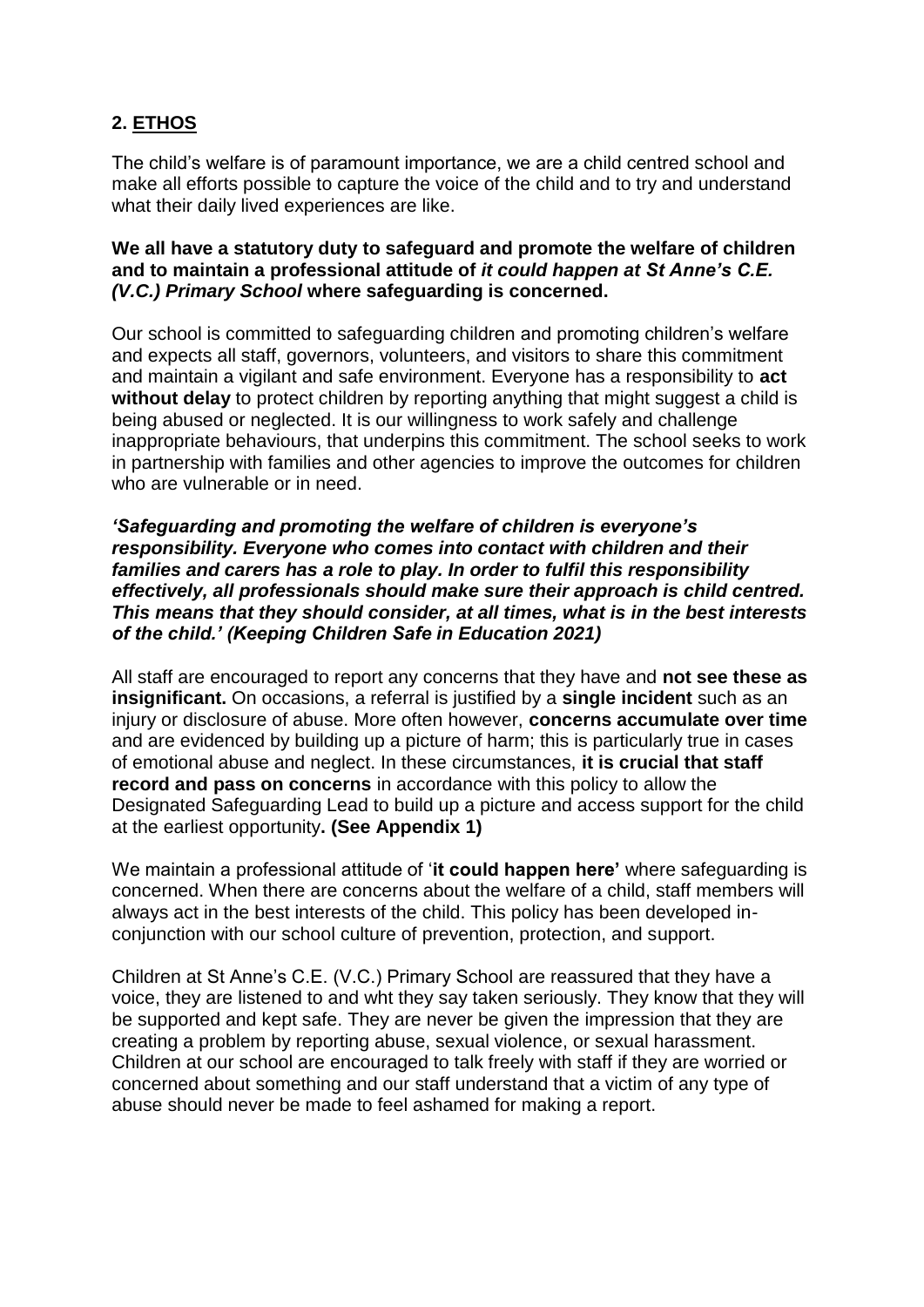# **3. KEY PRINCIPLES**

The child's needs and welfare are paramount and St Anne's C.E. (V.C.) Primary School is a **child centred school.** All children have a right to be protected from abuse and neglect and have their welfare safeguarded. Children should be **listened to** and their views and wishes should inform any assessment and provision for them. Staff should always act in the **interests of the child** in order to protect them.

#### **The school recognises that scrutiny, challenge, and supervision are key to safeguarding children.**

- At St Anne's C.E. (V.C.) Primary School we have a robust Safeguarding training schedule for all staff, which is monitored by the DSL. All staff receive Level 1 Safeguarding training, as required in KCSIE 2021, and receive regular updates through staff meetings, briefings, emails etc. to develop and support robust safeguarding practices amongst all staff.
- The school has **clear induction processes** for all staff, volunteers and Governors, and all required documents and policies are provided both at induction of new staff, and on a yearly refresh basis for current staff. These documents include Part 1 of KCSIE 2021 (staff sign to say that they have read and understand-how to you assure yourself that they have not only read it but understand what this means to them in their daily practice); Code of Conduct; schools behaviour policy; schools' response to children who go missing from education, the role of the DSL and this Safeguarding Policy as well as peer on peer abuse and child on child sexual violence and sexual harassment.
- **All** staff at St Anne's C.E. (V.C.) Primary School St Anne's C.E. (V.C.) Primary School will be aware that abuse, neglect, and safeguarding issues are rarely standalone events that can be covered by one definition or label. In most cases, multiple issues will overlap with one another.
- **All** staff at St Anne's C.E. (V.C.) Primary School will be aware that safeguarding incidents and /or behaviours can be associated with factors outside the school or college and /or can occur between children outside of these environments.
- **All** staff, but especially the Designated Safeguarding Lead/ Deputies at St Anne's C.E. (V.C.) Primary School will consider whether children are at risk of abuse or exploitation in situations outside their families. Extra-familial harms take a variety of different forms and children can be vulnerable to multiple harms including, but not limited to, sexual exploitation, criminal exploitation and serious youth violence.
- The school is committed to working with other agencies to provide **early help** for children before they become at risk of harm or require a 'child in need' statutory assessment.
- **All** staff should be aware of the local early help process and **understand their role in it**. (KCSIE 2021). 'Early Help means providing support **as soon as a**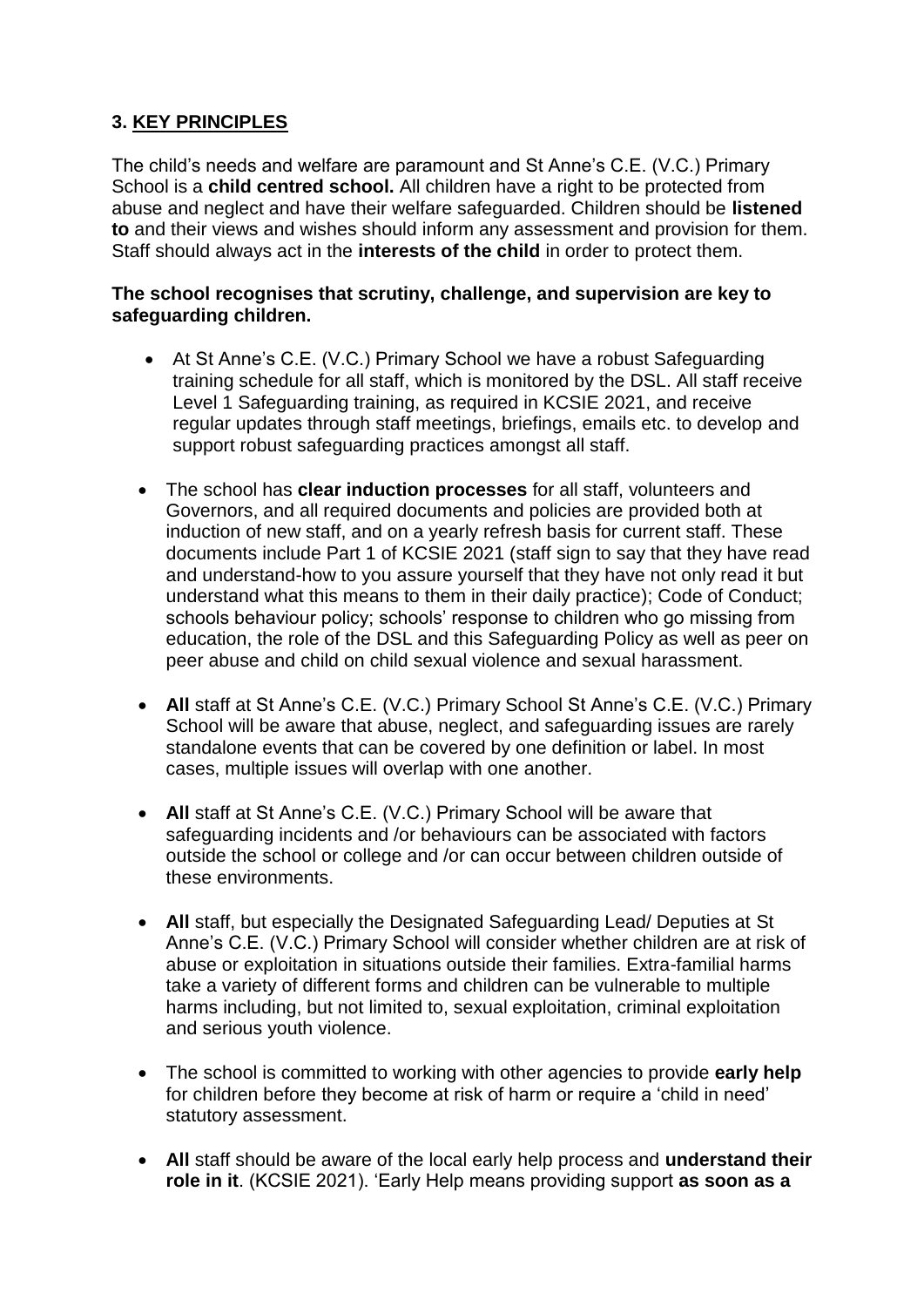**problem emerges**, at any point in a child's life, from the foundation years through to the teenage years. '(WT 2018). This includes liaising with the designated safeguarding lead, sharing information with other professionals to support early identification and assessment and, in some cases, acting as the lead professional in undertaking an early help assessment.' (DfE 2018)

- **All** staff should be aware of the **process** for making referrals to children's social care and for statutory assessments under the Children Act 1989 that may follow a referral, along with the role they might be expected to play in such assessments. (KCSIE 2021)
- **All** staff have equal responsibility to report their concerns about a child or the behaviour of any adult without delay to the Designated Safeguarding Lead. Whilst the Designated Safeguarding Lead will normally make referrals to Children's Services, **any staff member can refer their concerns to children's social care** directly in emergencies or if they feel they need to do so. **(Staffordshire Childrens Advice & Support on 0800 1313126)**
- Everyone has responsibility to **escalate their concerns** and 'press for reconsideration' if they believe a child's needs remain unmet or if the child is failing to thrive and in need or if the child is at risk of harm.
- The school understands its responsibility to **request a statutory assessment** lead by a social worker for any child in need, as defined under the Children Act 1989, who is unlikely to achieve or maintain a satisfactory level of health or development, or their health and development will be significantly impaired, without the provision of services.
- The school will work in **partnership with other agencies** to promote the welfare of children and protect them from harm, including the need to share information about a child to safeguard them.
- The school will **work with other agencies** to ensure any actions that are part of a multi-agency coordinated plan are completed in a timely way.
- The school will follow the Staffordshire Safeguarding Children's Board's procedures and provide them with information as required [StaffsSCB](https://www.staffsscb.org.uk/)
- Staff, children, and families will need support following child protection processes being followed.
- Children have a right to learn ways to keep themselves safe from harm and exploitation. We will provide opportunities for pupils/students to develop skills, concepts, attitudes, and knowledge that promote their safety and well-being.
- Safeguarding issues will be addressed through the PSHE curriculum, for example self-esteem, emotional literacy, assertiveness, power, consent, coercion, control as part of healthy relationship education (previously known as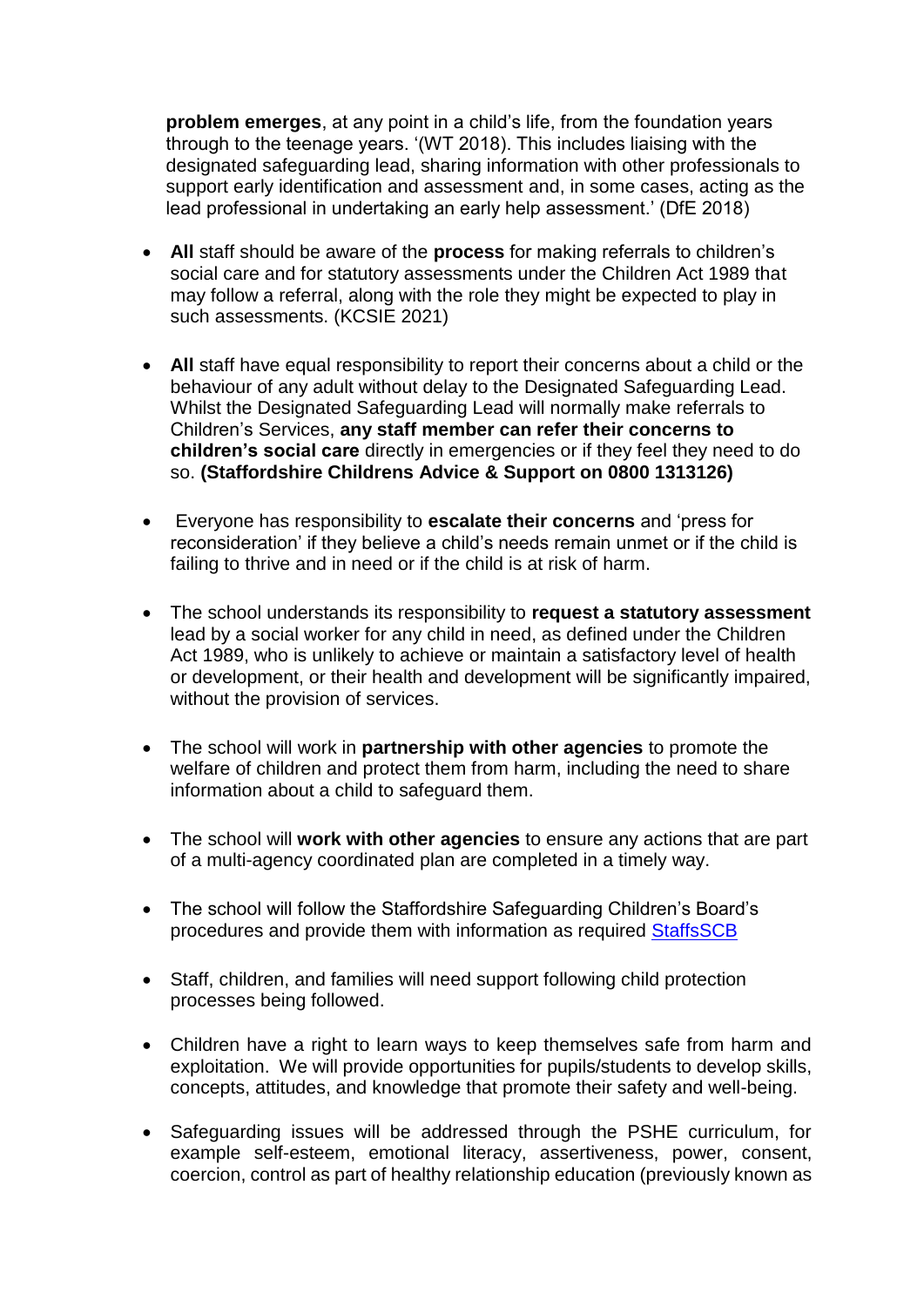sex and relationship education SRE), online safety (formally known as esafety), sexting and bullying (including cyber bullying)

- Relevant issues will be addressed through all areas of the curriculum.
- All our policies, which support our ethos of safeguarding, will be interlinked with this Safeguarding Policy.

# **4. LEGISLATION & GUIDANCE**

Schools and colleges **must have regard** for the DfE statutory guidance **'Keeping Children Safe in Education (DfE2021).** 

**[Keeping Children Safe in Education 2021](https://assets.publishing.service.gov.uk/government/uploads/system/uploads/attachment_data/file/1007260/Keeping_children_safe_in_education_2021.pdf)**

This guidance is read alongside

- statutory guidance [Working Together to](https://assets.publishing.service.gov.uk/government/uploads/system/uploads/attachment_data/file/942454/Working_together_to_safeguard_children_inter_agency_guidance.pdf) Safeguard Children
- departmental advice [What to do if you are Worried a Child is](https://assets.publishing.service.gov.uk/government/uploads/system/uploads/attachment_data/file/419604/What_to_do_if_you_re_worried_a_child_is_being_abused.pdf) being Abused-[Advice for Practitioners a](https://assets.publishing.service.gov.uk/government/uploads/system/uploads/attachment_data/file/419604/What_to_do_if_you_re_worried_a_child_is_being_abused.pdf)nd
- departmental advice [Sexual Violence and Sexual Harassment Between](https://assets.publishing.service.gov.uk/government/uploads/system/uploads/attachment_data/file/999239/SVSH_2021.pdf)  [Children in Schools and Colleges](https://assets.publishing.service.gov.uk/government/uploads/system/uploads/attachment_data/file/999239/SVSH_2021.pdf)

All staff must read and understand **at least part 1 of [Keeping Children Safe in](https://assets.publishing.service.gov.uk/government/uploads/system/uploads/attachment_data/file/1007260/Keeping_children_safe_in_education_2021.pdf)  [Education 2021](https://assets.publishing.service.gov.uk/government/uploads/system/uploads/attachment_data/file/1007260/Keeping_children_safe_in_education_2021.pdf)**

Local authorities have a duty to make enquiries under section 47 of the Children Act 1989 if they have reasonable cause to suspect that a child is suffering, or is likely to suffer, **significant harm**, to enable them to decide whether they should take any action to safeguard and promote the child's welfare. There may be a need for immediate protection whilst the assessment is carried out. **(See Appendix 1)** A **child in need** is defined under the Children Act 1989, as a child who is unlikely to achieve or maintain a satisfactory level of health or development, or their health and development will be significantly impaired, without the provision of services; or a child who is disabled. A social worker will lead and co-ordinate any assessment under section 17 of the Children Act 1989.

Section 175 of the Education Act 2002 places a duty on local authorities (in relation to their education functions, and governing bodies of maintained schools and further education institutions, which include sixth-form colleges) **to exercise their functions** with a view to safeguarding and promoting the welfare of children who are pupils at a school, or who are students under 18 years of age attending further education institutions.

The same duty applies to independent schools (which include Academies and free schools) by virtue of regulations made under section 157 of the same Act.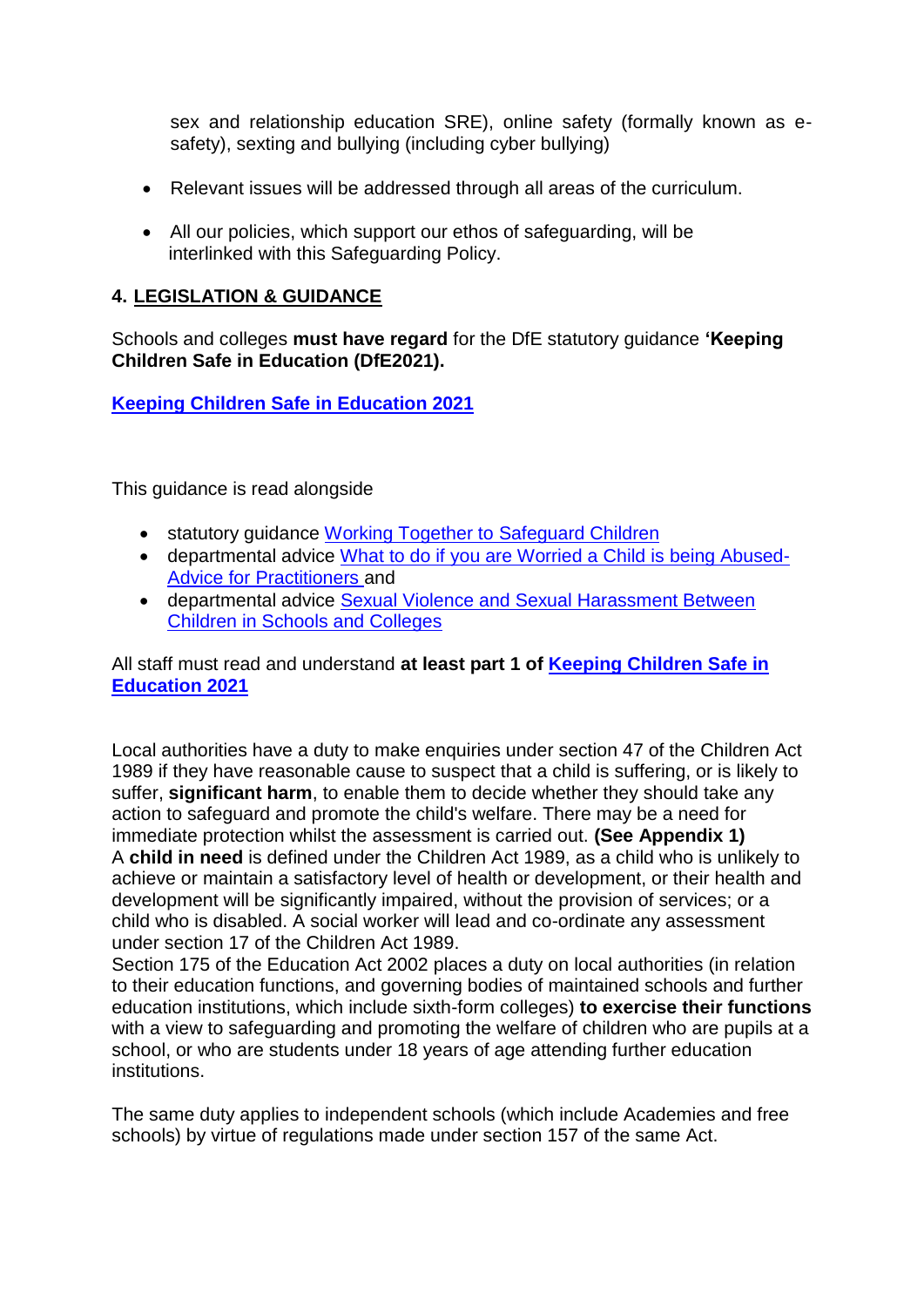# **5. ROLE & RESPONSIBILITIES**

#### **Designated and Deputy Safeguarding Leads**

#### **Our Designated Safeguarding Lead is Mr Edward Hobson**

# **Our Deputy Designated Safeguarding Leads are Miss Alexa Turner, Miss Hannah Buckley and Mrs Julie Williams (Kids' Club)**

The Designated and Deputy Safeguarding Leads (DSL and DDSL) will carry out their roles in accordance with Keeping Children Safe in Education 2021

#### **[Keeping Children Safe in Education 2021](https://assets.publishing.service.gov.uk/government/uploads/system/uploads/attachment_data/file/1007260/Keeping_children_safe_in_education_2021.pdf)**

The DSL/DDSL will undergo the appropriate Safeguarding Training to provide them with the knowledge and skills to carry out their role. This training should be updated at least every 2 years, in line with the Staffordshire Safeguarding Childrens Board requirements.

In addition to the formal training, their knowledge and skills are refreshed at regular intervals, at least annually, through the termly SCC DSL Briefings, meeting other DSL's, emails and reading statutory guidance. The training provides DSL/DDSL's with a good understanding of their own role, the processes, procedures, and responsibilities of other agencies, particularly children's social care.

The DSL continually develops an understanding of the community the school serves, the risks and resilience.

DSL/Deputy DSL will refer cases of suspected abuse to the local authority children's social care as required. They will represent School at child protection conferences and core group meetings. The DSL will be the expert within our setting to support staff in liaising with other agencies, making assessments and referrals. Any staff member maybe required to be part of strategy discussions with other interagency meetings and contribute to the assessment of child/ren

The DSL/Deputy DSL should liaise with the three safeguarding partners and work with other agencies in line with Working Together to Safeguard Children 2018.

[NPCC Guidance 'When to call the Police'](https://www.npcc.police.uk/documents/Children%20and%20Young%20people/When%20to%20call%20police%20guidance%20for%20schools%20and%20colleges.pdf) helps designated safeguarding leads understand when they should consider calling the Police and what to expect when they do.

The DSL will support staff who make referrals to Staffordshire Children's Advice and Support service.

The DSL will refer cases to the Channel programme where there is a radicalisation concern as required, and support staff making Prevent referrals to the Channel programme.

The DSL (if the Headteacher) will refer cases where a person is dismissed or left due to risk/harm to a child to the Disclosure and Barring Service as required.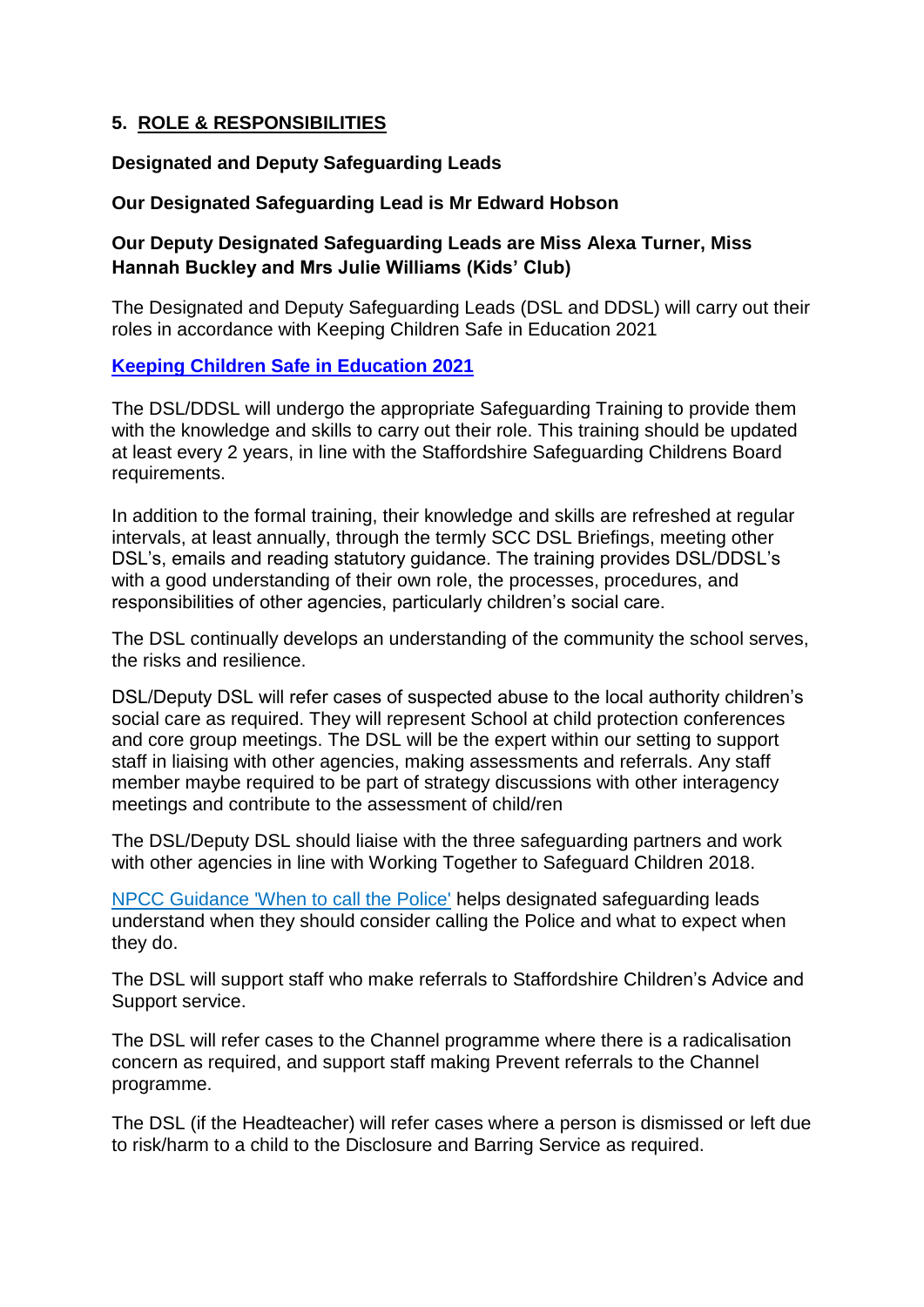The DSL will refer cases where a crime may have been committed to the Police as required.

The DSL/Deputy DSL will maintain robust systems to monitor and record training of all staff, volunteers, supply annually, refresher time scales are evident. Training is delivered in-line with StaffsSCB training strategy and KCSIE 2021 recommendations. This will include bulletins, briefings, and inset day training as well as external events attended. Regular updates to be shared with staff and a system to record these communications should be in place.

The DSL will ensure all staff and regular visitors have training on how to recognise indicators of concern, how to respond to a disclosure from a child and how to record and report this information accurately. Staff/volunteers do not make promises to any child and will not keep secrets. Every child will be made aware of what the adult will have to do with any information they have chosen to disclose to a staff member/volunteer.

The DSL monitors the electronic/paper case management systems to record concerns about children and young people ensuring that the quality of information is accurate, proportionate, timely and assessment/referrals are made appropriately. The recording and storing of information are kept in-line with the Data Protection Act 2018 and General Data Protection.

Safeguarding and child protection records are kept in a secure location, separate and away from academic records and there is a clear recording process of transfer, in or out, using the transfer of records form which needs to be signed by the sending and receiving settings and a copy of this form kept by both.

Safeguarding files have a front sheet, chronology as well as all other safeguarding paperwork in chronological order, the most recent being at the front of the file. All concerns, discussions and decisions made, and the reasons for those decisions, are recorded on the safeguarding file including: -

- a clear and comprehensive summary of any concern.
- details of how the concern was followed up and resolved.
- a note of any action taken, decisions reached and the outcome.

DSL monitors the quality of safeguarding files and/or recording on electronic systems through auditing case files regularly. The DSL/DDSL should have appropriate and regular supervision within the Senior Leadership Team. Systems are compliant with General Data Protection Act.

DSL has a clear system for Child Protection (section 47), Child in Need (section 17), Early Help Assessment (EHA) files being removed from school and returned for the purposes of case review meetings, Rapid Reviews, Child Safeguarding Practice Reviews (CSPR) and DHR (Domestic Homicide Reviews).

DSL helps to promote educational outcomes by sharing the information about the welfare, safeguarding and child protection issues that children (including children with or who have previously had a Social Worker) are experiencing, or have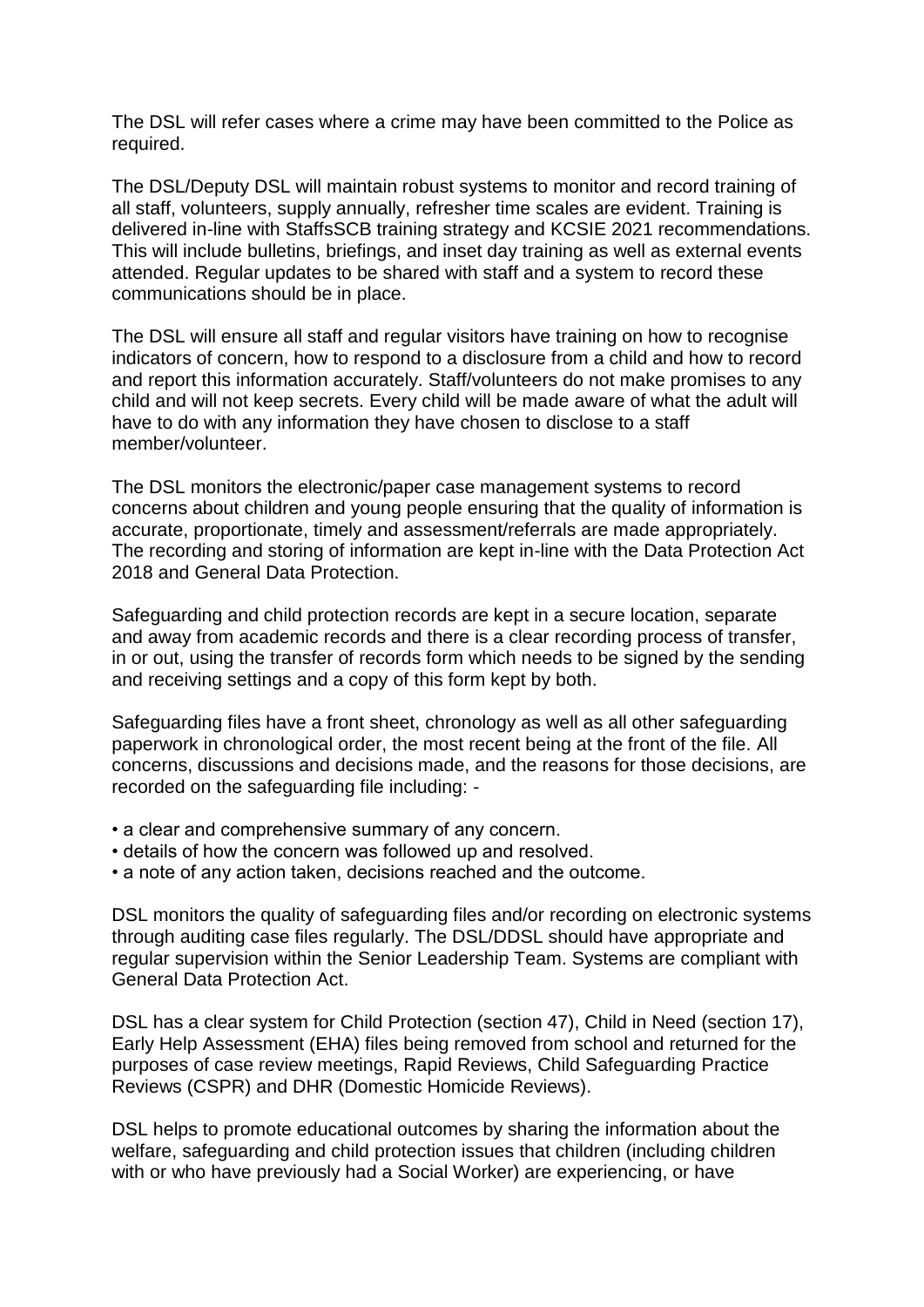experienced, with teachers and school leadership staff. Their role could include ensuring that the schools and their staff, know who these children are, understand their academic progress and attainment and maintain a culture of high aspirations for this cohort; supporting teaching staff to identify the challenges that children in this group might face and the additional academic support and adjustments that they could make to best support these children

DSL ensures systems are in place to induct new staff/governors is robust and monitored and non-compliance shared with Senior Leadership Team/Governance body. DSL to ensure induction policy is updated annually in-line with Keeping Children Safe in Education.

DSL ensures each member of staff has access to and understands the school's or college's child protection policy and procedures, especially new and part time staff.

DSL understands and supports the school/college with regards to the requirements of the Prevent duty and can provide advice and support to staff on protecting children from the risk of radicalisation. Schools on-line safety policy links with this policy Online [Safety P](https://www.st-annes-brownedge.staffs.sch.uk/school-policies)olic[y](https://a604b434-aefb-4c50-a9bc-6a21a5ab3cdd.filesusr.com/ugd/cac643_5abac4def0084db1999026cc75010ba9.pdf)

Designated Safeguarding Lead/Governing Body/Headteacher all encourage a culture of listening to children and taking account of their wishes and feelings, among all staff, in any measures the school/college may put in place to protect them. DSL has developed systems to record these and ensure through case reviews the child/rens voice have been heard/recorded and they have a child-centred approach.

DSL will liaise with the Headteacher/Director or Principal to inform him or her of issues especially ongoing enquiries under section 47 of the Children Act 1989 and police investigations.

DSL notifies children's social care if a child with a child protection plan is absent for more than two days without explanation.

DSL as required, liaise with the "case manager" and the LADO (designated officer(s) at the local authority for child protection concerns (all cases which concern a staff member).

DSL will liaise with all staff (e.g. pastoral staff, school nurses, SEN staff and Mental Health Leads) on matters of safety and safeguarding and when deciding whether to make a referral by liaising with relevant agencies. The DSL acts as a source of support, advice, and expertise for staff. Risk assessments/safety plans will be completed as required and should, where appropriate, involve other agencies, these are reviewed regularly.

DSL, where a parent chooses to remove their child/ren from school to receive **EHE (Elective Home Education)**, will make arrangements to pass any safeguarding concerns **and** the safeguarding file if there is one, to the EHE Team within Staffordshire County Council and inform other professionals who may be involved with that child. EHE email; [electivehomeeducation@staffordshire.gov.uk](mailto:electivehomeeducation@staffordshire.gov.uk) or to refer to the EWO's after they have been missing for over 10 days but not yet the 20 it is [educationcoreoffer@staffordshire.gov.uk](mailto:educationcoreoffer@staffordshire.gov.uk)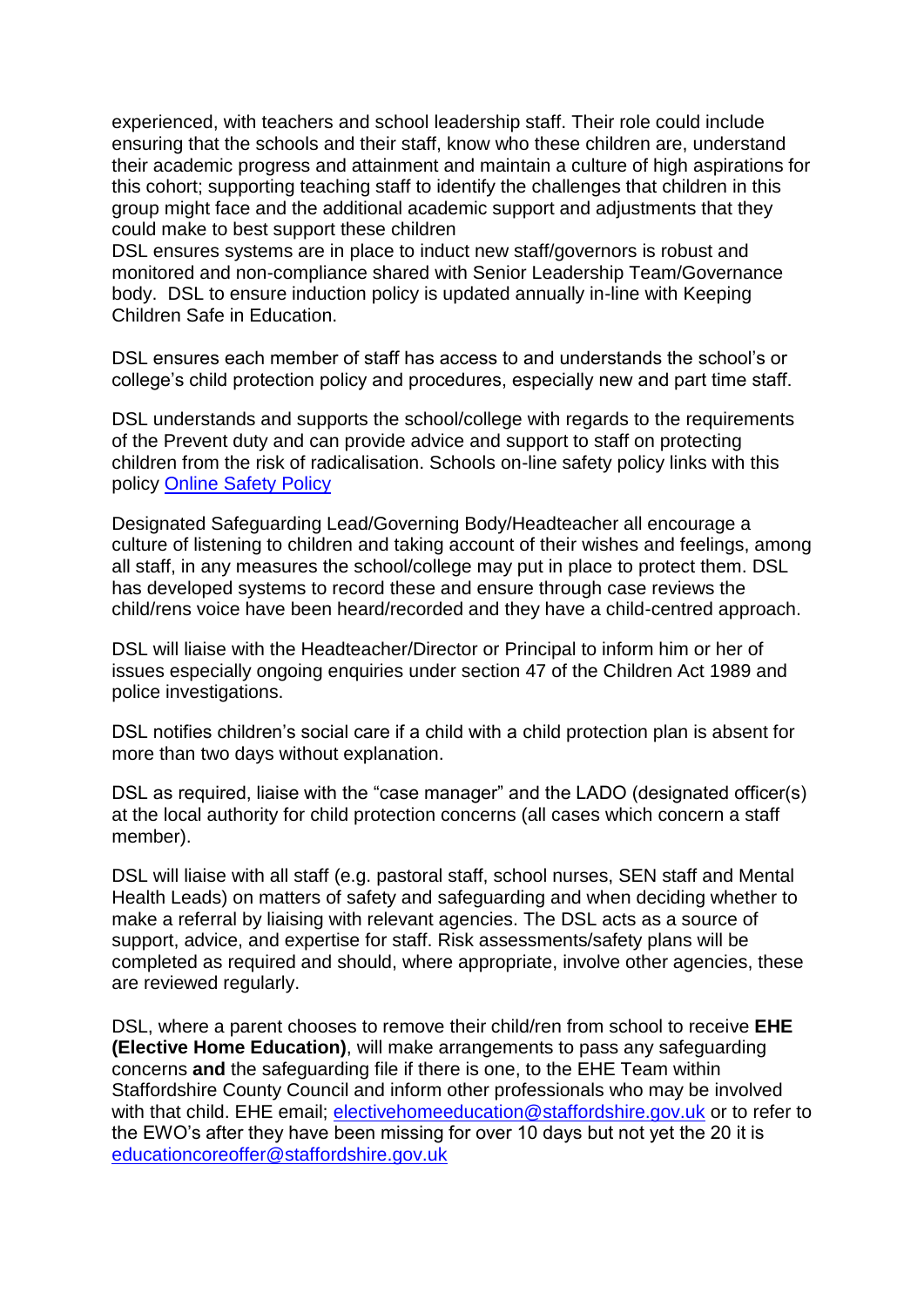The DSL ensures the safeguarding/child protection policy is available publicly and parents know that referrals about suspected abuse or neglect, may be made and the role of our setting in this.

The DSL has links with the StaffsSCB and has contact names of all school representatives on the Board and subgroups and know that they can influence the work of the Board. We also, as a school, adopt local policies on safeguarding and training opportunities.

During term time, the DSL or DDSL is available (during school/college hours) for staff in the school or college to discuss any safeguarding concerns. As a school we have cover arrangements in place to cover any out of hours/out of term activities. This information is shared with the Local Authority.

At times, education settings, may require further assistance from interpreters to support children and families. These services will be accessed with support of the **DSL.** 

#### **Governing Body**

# **The Governing body and Head Teacher are accountable for ensuring the effectiveness of this policy and school compliance**.

The Governors have a Safeguarding Link Governor who is **Mr Steve Martin.**

Governing body have appointed **Mr Edward Hobson** as the Designated Safeguarding Lead who is part of the senior leadership team. The Governing Body will monitor this post, to ensure that the DSL has the time and resources required, to fulfil the duty.

The Governing Body have identified **Miss Alexa Turner, Miss Hannah Buckley and Mrs Julie Williams** as Deputy Designated Safeguarding Lead(s), and they are trained to the same safeguarding standard as the DSL. The DSL can delegate activities to Deputy Designated Safeguarding Lead(s); however, the ultimate responsibility remains with the DSL, the lead responsibility should not be delegated. In the absence of the DSL the Deputy DSL(s) will take lead on safeguarding with clear direction from the Senior Leadership Team.

In St Anne's C.E. (V.C.) Primary School our Deputy Designated Safeguarding Leads are **Miss Alexa Turner, Miss Hannah Buckley and Mrs Julie Williams**

The DSL and DDSL job role have been added to each staff members job description. The Governing body have shared the content of "Keeping Children Safe in Education" (2021) with Designated Safeguarding Lead/Deputy Designated Safeguarding Lead and are confident the individuals have the knowledge, understanding to carry out their roles appropriately. The DSL training is compliant with the Local Safeguarding Children's Board requirement.

The Governing body ensures that the DSL understands their responsibility in leading safeguarding and child protection across the school. This individual has the appropriate status, authority, funding, resources, training, and support to provide advice and guidance to all staff members within the school on child welfare and child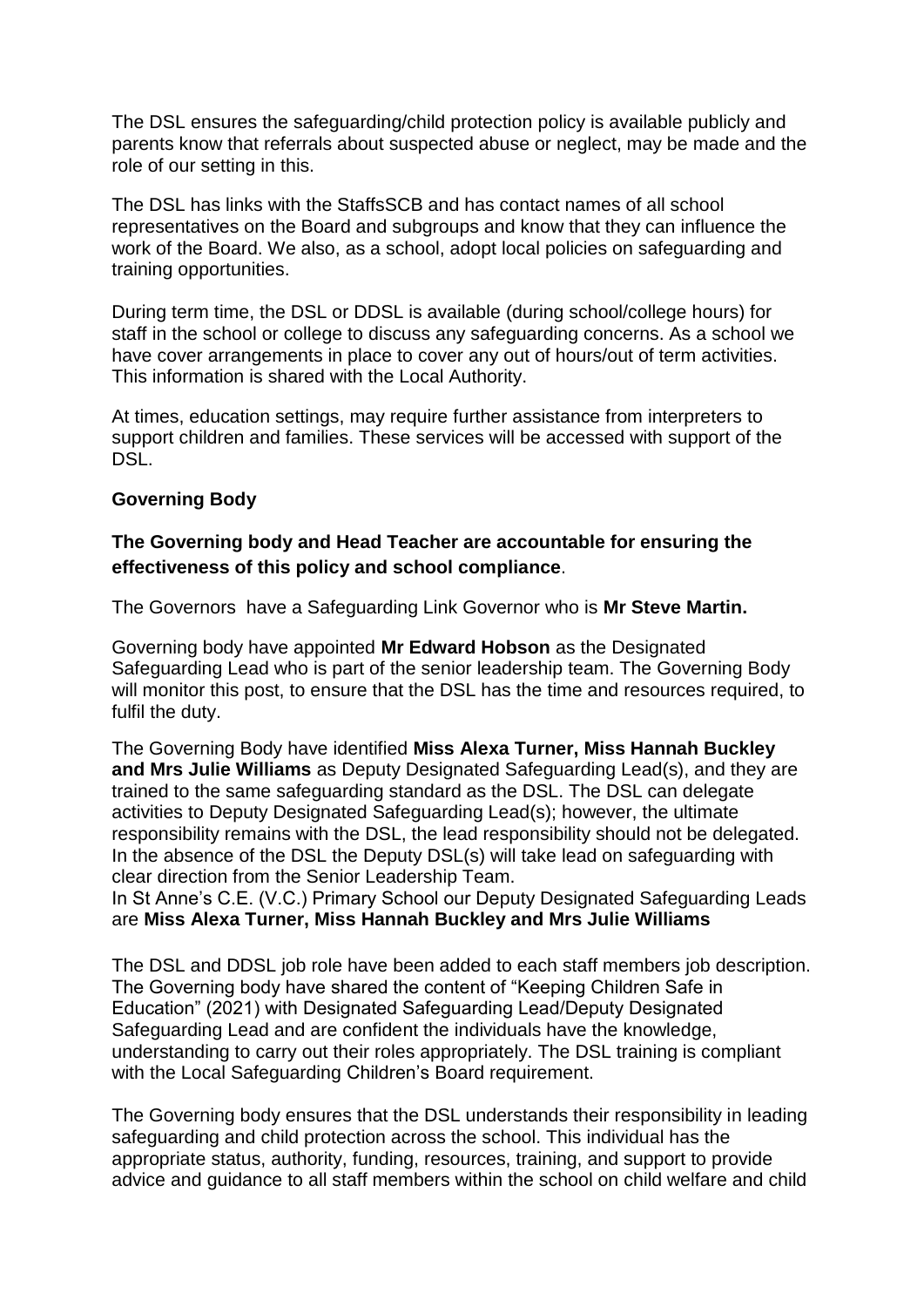protection. The DSL/Deputy DSL receives appropriate and regular supervision from senior leadership team or external services.

The Governing body ensure that they facilitate a whole setting approach to safeguarding. This means ensuring safeguarding and child protection are at the forefront and underpin all relevant aspects of process and policy development. Ultimately, all systems, processes, policies and practice, should operate with the **best interests of the child** at their heart.

Where there is a safeguarding concern, governing bodies and school leaders ensure the child's wishes and feelings are considered when determining what action to take and what services to provide. Systems are in place and are well promoted, explained properly and easily accessible for children to confidently report abuse, knowing their concerns will be treated seriously, and knowing they can safely express their views and give feedback.

Governing Body ensures that the school is **compliant with their 175/157** audit return to the Local Authority/Staffordshire Safeguarding Children Board. Any areas of concern in safeguarding are identified and a safeguarding action plan is developed. The Governing Body ensures the school contributes to inter-agency working in-line with Working Together to Safeguard Children (2018).

The Governing Body ensures **Safer Recruitment Procedures**, that include the requirement for appropriate checks in line with national guidance, are followed.

The Governing Body has an overview of **training schedule and future training requirements** and this updated every term. All staff, volunteers and Governors have received an induction which includes regular updated safeguarding training compliant with [StaffsSCB,](https://www.staffsscb.org.uk/) including online safety.

At St Anne's C.E. (V.C.) Primary School we ensure that children are taught about safeguarding, including online safety, see sections further on in this policy regarding this.

• [Teaching about relationships, sex and health](https://www.gov.uk/guidance/teaching-about-relationships-sex-and-health)

There is an expectation that all teachers manage behaviour effectively to ensure a good and safe educational environment and requires teachers to have a clear understanding of the needs of all pupils.

All staff, volunteers and Governors have read and understood the code of conduct annually and Keeping Children Safe in Education 2021, **including hyperlinks**. At St Anne's C.E. (V.C.) Primary School we have developed a system, in-line with guidance, to ensure that regulated and non-regulated activities, as well as staff supervision, is understood across the school. The identification of volunteers, students, supply staff and visitors can be clearly identified by our visitor system.

Governing bodies will ensure there are appropriate policies and procedures in place for appropriate action to be taken in a timely manner to safeguard and promote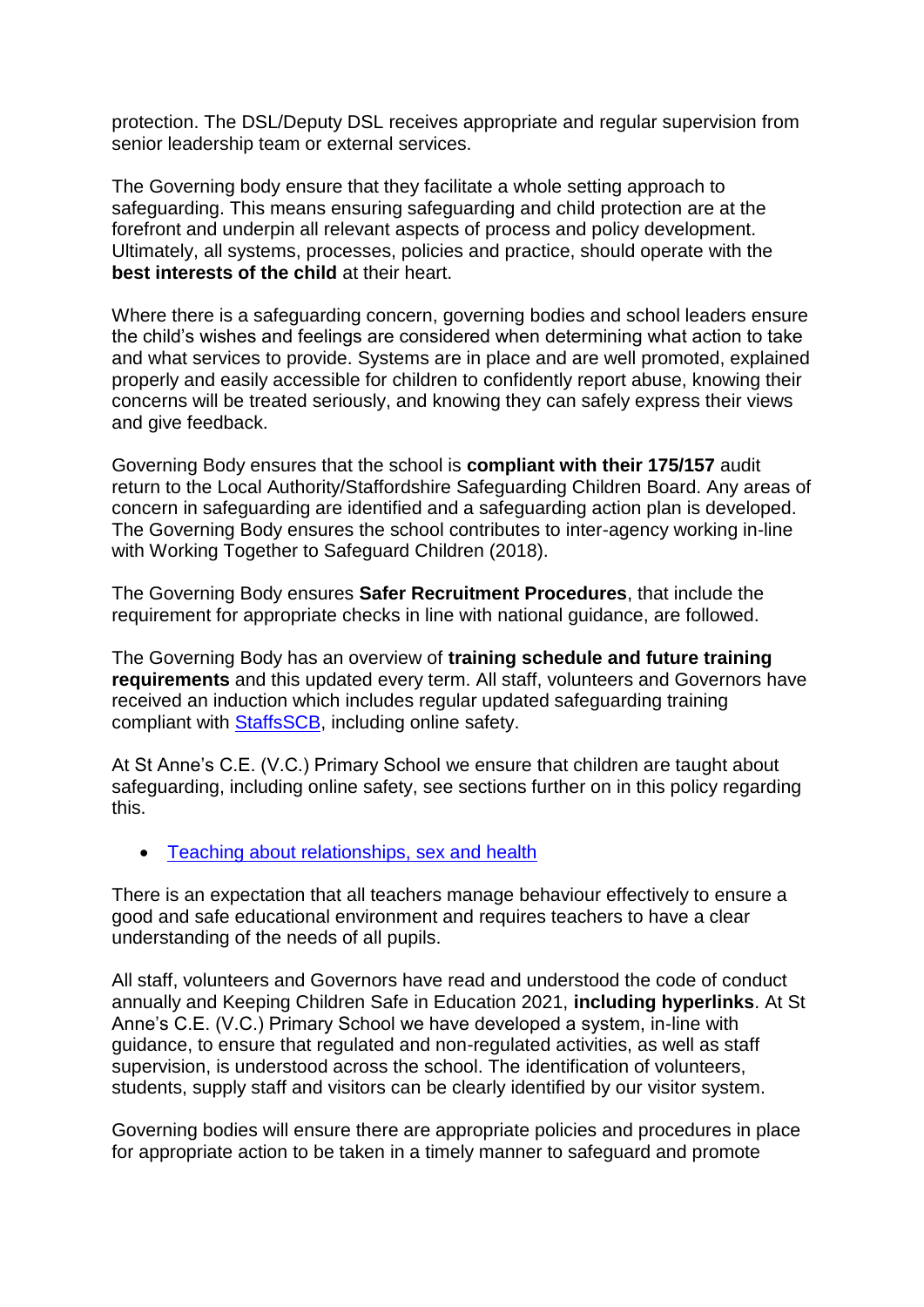children's welfare. These policies are updated at least annually with timely updates, if required sooner. These policies include: -

- This Safeguarding/Child Protection Policy and our whole setting culture and approach to all forms of safeguarding referencing Staffs SCB safeguarding arrangements by safeguarding partners, as well as other policies such as peer on peer abuse/child on child sexual violence and sexual harassment, online safety and special educational needs and disabilities (SEND). We ensure that we keep up to date with safeguarding issues as they emerge and evolve, including lessons learnt.
- a restorative behaviour policy including measures to prevent bullying (including cyberbullying, prejudice-based and discriminatory bullying)
- a staff behaviour/code of conduct which includes acceptable use of technologies (including the use of mobile devices), staff/pupil relationships and communications including the use of social media.
- a [whistleblowing](https://a604b434-aefb-4c50-a9bc-6a21a5ab3cdd.filesusr.com/ugd/cac643_e8634c525a5541bcb5edfaec90952648.pdf) policy and staff have received a copy and had the opportunity to raise concerns. There is a culture in our setting where staff can raise concerns about poor or unsafe practice and such concerns are addressed professionally and sensitively in accordance with agreed whistle blowing procedures.
- appropriate safeguarding arrangements in place to respond to children who go missing from education, particularly on repeat occasions

Our Governing Body/Headteacher have ensured that there is a current whistle blowing policy and staff have received a copy and had the opportunity to raise concerns. There is a culture in our setting where staff can raise concerns about poor or unsafe practice and such concerns are addressed professionally and sensitively in accordance with agreed whistle blowing [procedures](https://a604b434-aefb-4c50-a9bc-6a21a5ab3cdd.filesusr.com/ugd/cac643_e8634c525a5541bcb5edfaec90952648.pdf)

Further guidance on [whistle blowing](https://www.gov.uk/whistleblowing) can be found at this link. The NSPCC whistleblowing helpline is available for staff who do not feel able to raise concerns regarding child protection failures internally. Staff can call on 0800 028 0285 and the line is available from 8am to 8pm, Monday to Friday. Email: [help@nspcc.org.uk](mailto:help@nspcc.org.uk)

The Governing Body and Headteacher have a schedule to review policies and procedures to ensure they are current and in line with National and Local guidance.

The Governing Body and DSL coordinate the updates within the training schedule to support the culture of learning for all staff/volunteers.

At St Anne's C.E. (V.C.) Primary School we update parents through newsletters/website/notice board/Class Dojo and text messaging service.

#### **Designated Teacher for Looked After and previously Looked After Children**

The Governing body have appointed a Designated Teacher (DT) and this teacher works with the local authority and parents/carers to promote the educational achievement of registered pupils in our setting, who are 'looked after'.

The Designated Teacher is: **Miss Hannah Buckley**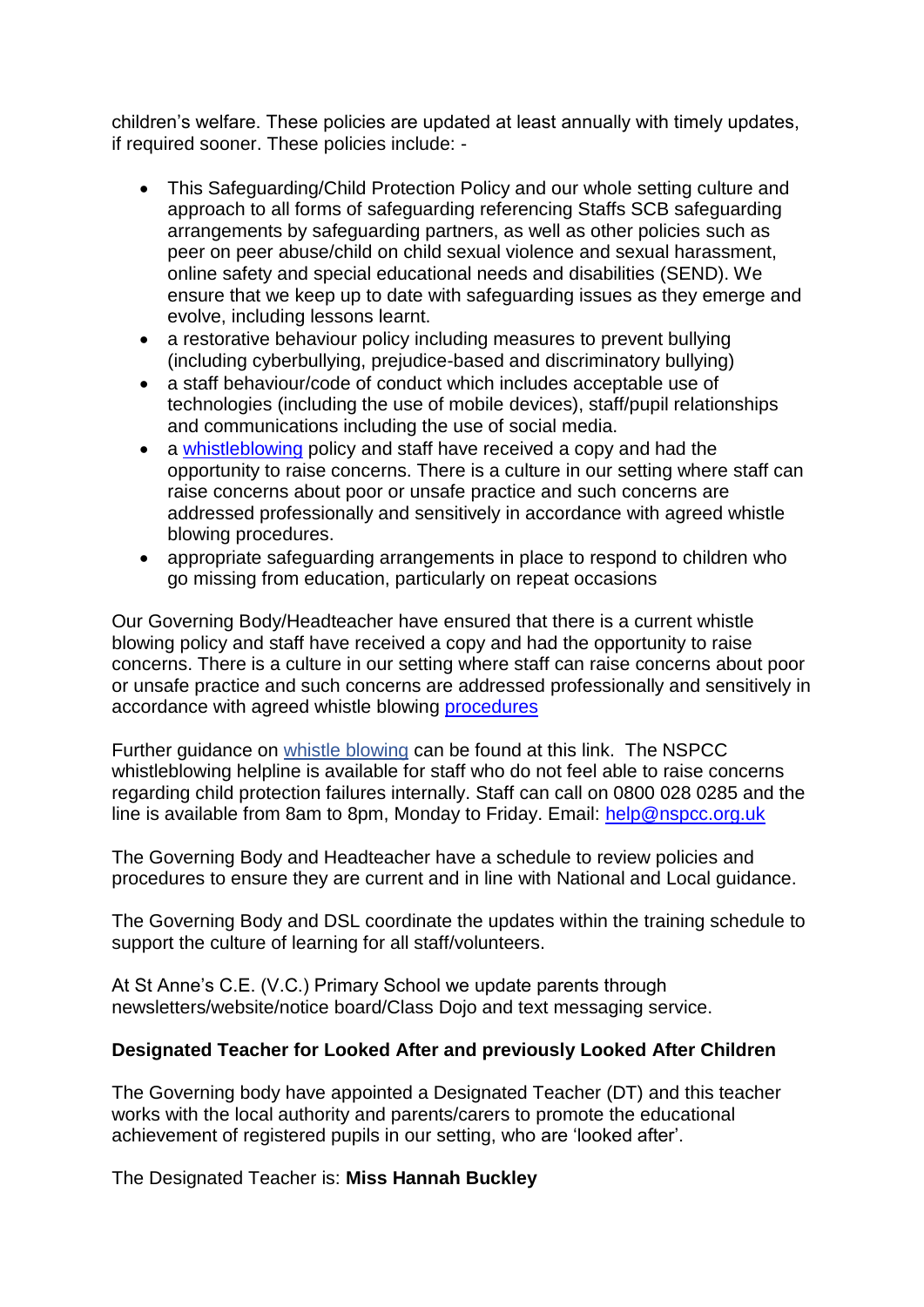Our Designated Teacher will work across the school to promote and improve educational outcomes for children in care using evidence-based interventions. This being children who have left care through adoption, special guardianship, or child arrangement orders or who were adopted from state care, outside of England and Wales. They are appropriately trained and have the relevant qualifications, training, and experience. They are in a leadership role and can make decisions on behalf of the school to implement plans to support children in care.

At St Anne's C.E. (V.C.) Primary School we are attachment aware and trauma informed and take a relational based approach to supporting our most vulnerable children and will work restoratively with children to improve their outcomes.

The Designated Teacher works with the Virtual school, to provide the most appropriate support, utilising the pupil premium plus, to ensure that they meet the needs identified in the child's personal education plan (PEP). They also work with the virtual school head, to promote the educational achievement of previously looked after children.

Our school will admit any children in care without delay and work restoratively avoid exclusions for our most vulnerable children. We will make reasonable adjustments to our Behaviour Policy to support children in care and contact the Virtual School when a child is at risk of exclusion. Where a short period of exclusion is unavoidable, we will provide 1st day provision.

**Care Leavers**: - The Designated Teacher has the details of the Local Authority Personal Advisor who has been appointed to guide and support the care leaver and liaises as necessary regarding any issues of concern affecting the care leaver.

# **6. WORKING WITH PARENTS/CARERS**

At St Anne's C.E. (V.C.) Primary School we are committed to working in partnership with parents/carers to safeguard and promote the welfare of their children, and to support them to understand our statutory responsibilities in this area. The school follows legislation that aims to act in the best interests of the child.

When new pupils join our school, parents and carers will be informed that we have a safeguarding policy. A copy will be provided to parents on request and is available on the school website. Parents and carers will be informed of our legal duty to assist our colleagues in other agencies with child protection enquiries and what happens should we have cause to make a referral to the relevant local authority or other agencies.

We are committed to working with parents in a positive, open and transparent way. We ensure that all parents are treated with respect, dignity, and courtesy. We respect parents' rights to privacy and confidentiality and will not share sensitive information unless we have permission, or if it is necessary to do so to safeguard a child from harm.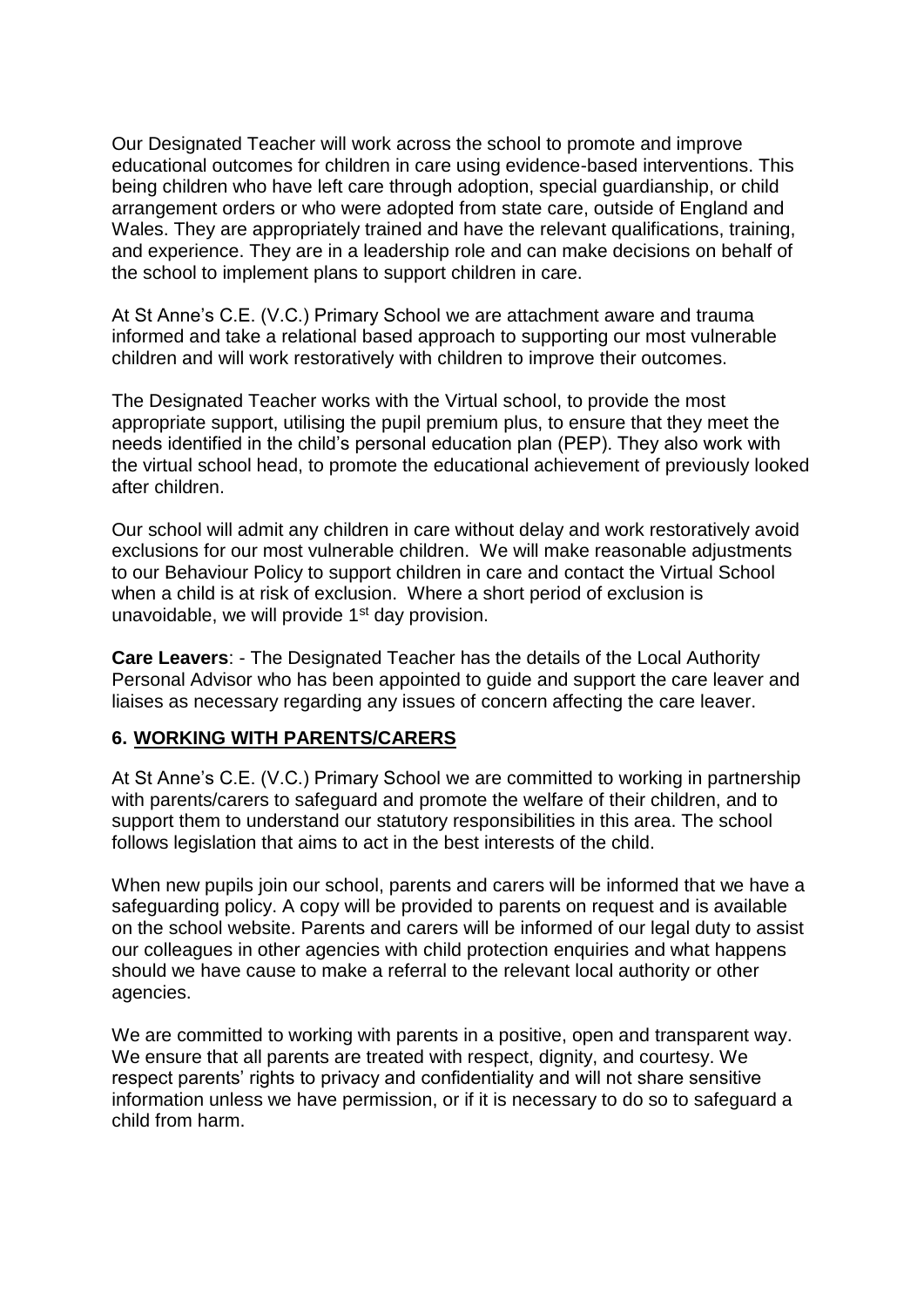We will seek to share with parents/carers any concerns we may have about their child before making a referral, unless to do so may place a child at increased risk of harm. A lack of parental engagement or agreement regarding the concerns the school has about a child will not prevent the Designated Safeguarding Lead making a referral to the relevant local authority in those circumstances where it is appropriate to do so.

To keep children safe and provide appropriate care for them, the school requires parents to provide accurate and up to date information regarding:

- Full names and contact details of all adults with whom the child normally lives.
- Full names and contact details of all persons with parental responsibility (if different from above).
- Emergency contact details (if different from above) and **at least 2 contacts.**
- Full details of any other adult authorised by the parent to collect the child from school (if different from the above).
- Any legal or criminal changes which effects parental responsibility e.g. bail condition, court orders, Multi Agency Risk Assessment Conference (MARAC).

The School will retain this information on the pupil file. The school will only share information about pupils with adults who have parental responsibility for a pupil or where a parent has given permission and the school has been supplied with the adult's full details in writing.

# **7. STAFFORDSHIRE EARLY HELP**

**Any Child** may benefit from Early Help, but all school/college staff are particularly alert to the potential need for early help for a child who: -

- Is disabled and has specific additional needs.
- Has special educational needs (whether they have a statutory Education, Health and Care Plan or not).
- Is a young carer.
- Is showing signs of being drawn in to antisocial or criminal behaviour, including gang involvement and association with organised crime groups.
- Is frequently missing or goes missing from school, care or from home.
- Is at risk of modern slavery, trafficking, or exploitation.
- Is at risk of being radicalised or exploited.
- Is in family circumstances that presents challenges for the child, such as drug or alcohol issues, adult mental health issues and domestic abuse.
- Is misusing drugs or alcohol themselves.
- Has returned home to their family from care.
- Is a privately fostered child.

The Designated Safeguarding Lead will ensure that **all** staff are aware of the early help process and understand their role in it. This includes identifying emerging problems, liaising with the Designated Safeguarding Lead, sharing information with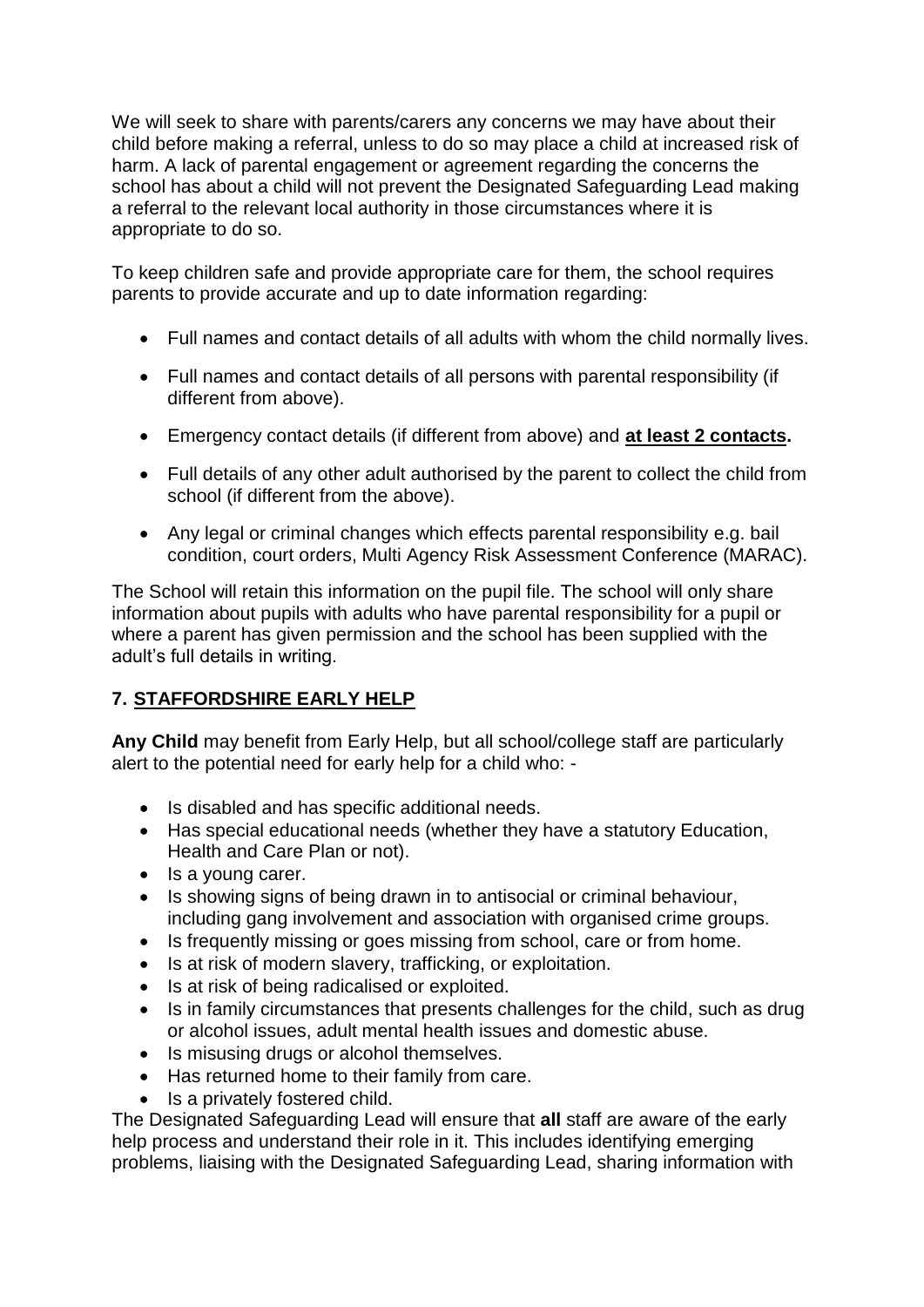other professionals to support early identification and assessment and, in some cases, acting as the lead professional in undertaking an early help assessment.

Every member of staff, including volunteers, working with children at our school are advised to maintain an attitude of **'professional curiosity and respectful uncertainty'** where safeguarding is concerned. When concerned about the welfare of a child, staff members should always act in the best interests of the child and have a responsibility to act as outlined in this policy.

Practitioners should complete the Staffordshire Early Help Assessment (EHA) when:

- Age appropriate progress is not being made and the causes are unclear.
- The support of more than one additional agency is needed to meet the child or young person's needs.
- Children do not meet threshold, yet concerns are emerging e.g. attendance, behavioural, academic progress, change in behaviour.

Guidance documents can be accessed at the following links:

- [Staffordshire Early Help -](https://www.staffsscb.org.uk/working-together-to-safeguard-children/early-help-strategy/staffordshire-early-help/) StaffsSCB
- [Threshold Document -](https://www.staffsscb.org.uk/wp-content/uploads/2020/09/Threshold-Document.pdf) StaffsSCB

The establishment EHA lead may need to make a referral directly to other agencies or request the support of Staffordshire County Council Early Help Teams. Referrals will be made through Staffordshire Children's Advice and Support Team (0800 1313126) or to report a concern via email; [www.staffordshire.gov.uk/reportconcern](http://www.staffordshire.gov.uk/reportconcern)

The DSL may also consider seeking advice and guidance from [Staffordshire](https://www.staffordshire.gov.uk/Care-for-children-and-families/Childprotection/Education-Safegiuarding-Advice-Service.aspx)  [Education Safeguarding Advice Service](https://www.staffordshire.gov.uk/Care-for-children-and-families/Childprotection/Education-Safegiuarding-Advice-Service.aspx) **ESAS 01785 895836** around thresholds and appropriate referrals to Staffordshire Childrens Advice and Support.

**Concerns about a child should always lead to help for a child. The school may need to escalate it's concerns with Children's Services to ensure a referral is accepted or work with other agencies to ensure that an Early Help Assessment is completed.**

# **8. WHAT HAPPENS AFTER A REFERRAL IS DEEMED NECESSARY TO ESCALATE BEYOND EARLY HELP.**

#### **Child in Need (Section 17)**

If the DSL considers that the welfare concerns indicate that a Child in Need referral is appropriate, they will speak with parents/child and obtain their consent for referral to Staffordshire Childrens Advice and Support or the appropriate social care team if a different authority, to request an assessment. If parents refuse to give consent, but the child's needs are not being met, the DSL will discuss these issues with the Staffordshire Childrens Advice and Support. Appropriate school staff should be invited to participate in Child in Need (CIN) meetings convened by Children's Social Care when children are deemed to require Section 17 services.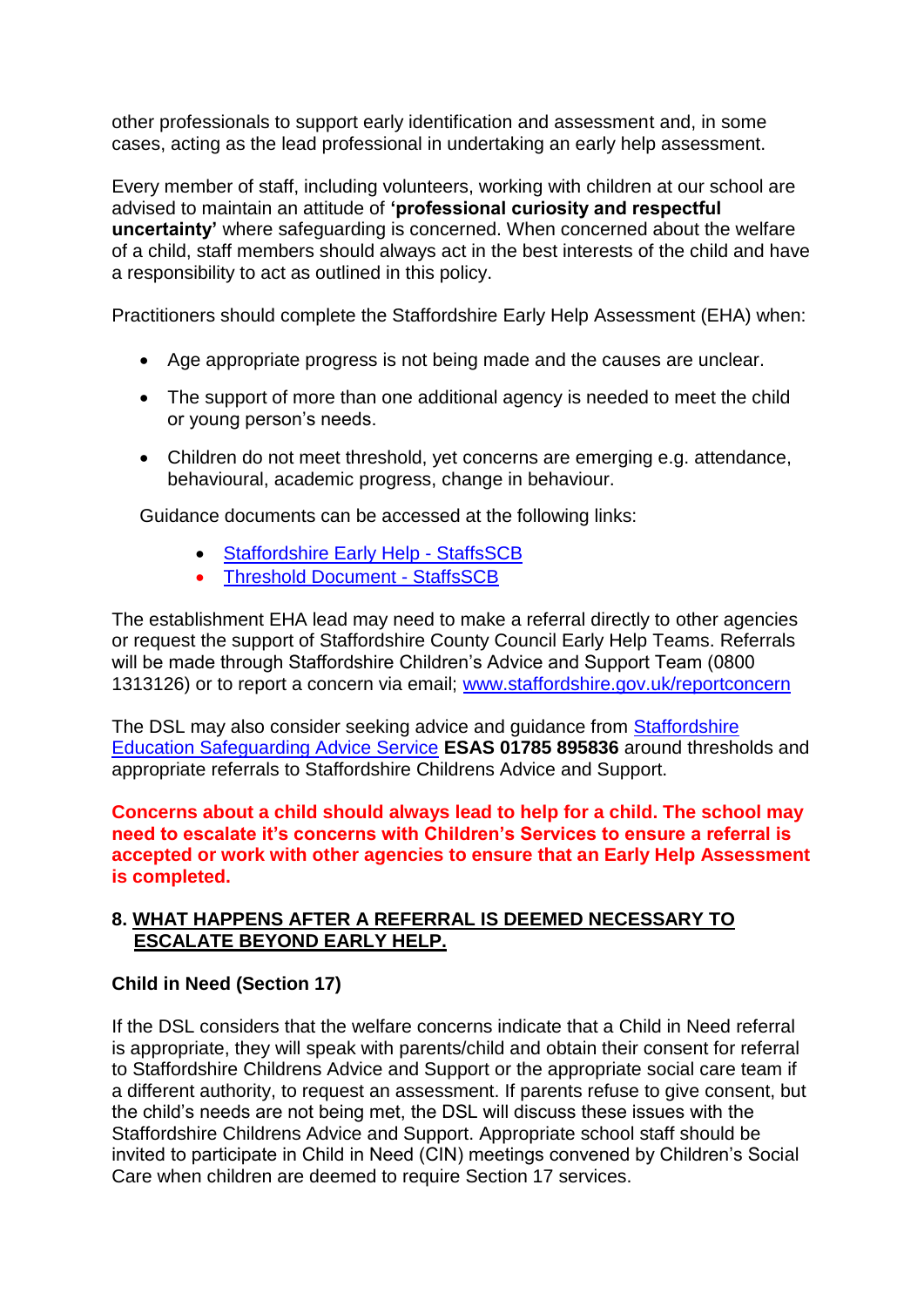# **Child Protection (Section 47)**

If the local authority have reasonable cause to suspect that a child is suffering, or likely to suffer, significant harm, they have a duty to make enquires under Section 47 to enable them to decide whether they should take any action to safeguard and promote the child's welfare.

This duty also applies if a child is subject to an emergency protection order (under section 44 of the Children Act 1989) or in police protective custody under section 46 of the Children Act 1989.

Children's Services will convene an Initial Child Protection Conference (ICPC) once a child protection enquiry under Section 47 of the Children Act 1989 has been undertaken and the child is judged to be at continuing risk of significant harm. A review conference (RCPC) will take place once a child has been made the subject of a Child Protection Plan to monitor the safety of the child and the required reduction in risk. Between conferences regular meetings of a core group will take place to monitor the progress of the child protection plan.

The DSL, and sometimes other staff members, will attend a child protection conference on behalf of the school in respect of individual children. The person attending will have as much relevant and up to date information/case files about the child as possible; any member of staff will be required to contribute to this process. The person attending will contribute to a recommendation on the risks/protective factors for the family from their information and a view on the need for a child protection plan. If we cannot attend, then we ensure that a report is sent prior to the conference.

Clearly child protection conferences can be upsetting for parents. We recognise that we are likely to have more contact with parents than other professionals involved. We will work in an open, honest, and transparent way with any parent whose child has been referred to Staffordshire Childrens Advice and Support or whose child is subject to a child protection plan.

Our responsibility is to promote the protection and welfare of all children and our aim is to achieve this in partnership with our parents/carers.

# **9. ESCALATION PROCEDURE**

Staffordshire Safeguarding Children Board expects members of staff working directly with families to share information appropriately and work to plans agreed in all relevant forums. Good practice includes the expectation that constructive challenge amongst colleagues within agencies and between agencies provides a healthy approach to the work.

If we believe that concerns regarding a child are not being addressed, we understand the expectations that we will commence the escalation process be used until a satisfactory conclusion is reached.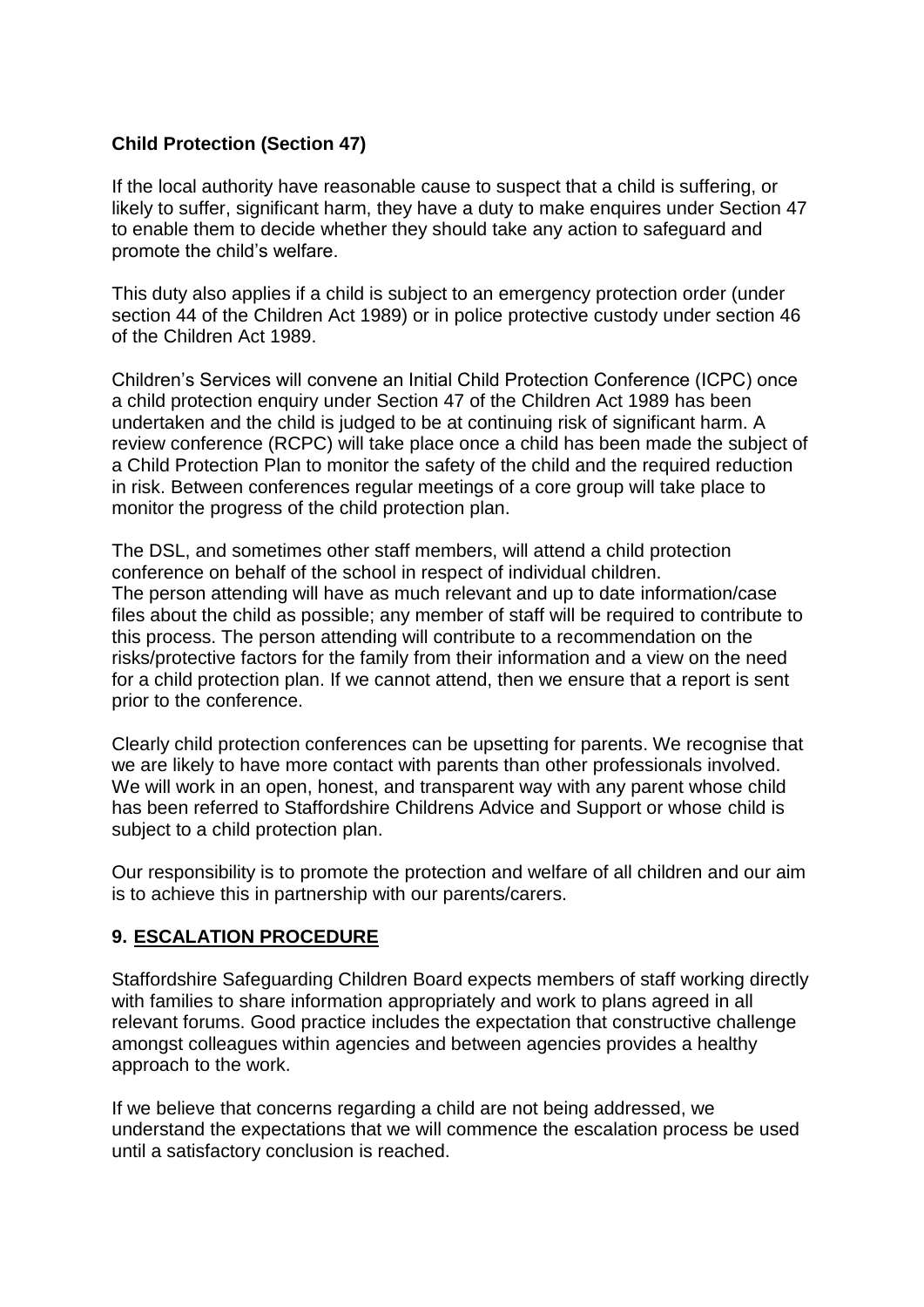The process of resolution will be kept as simple as possible and the aim will be to resolve difficulties at a professional practitioner level, wherever possible and always in a restorative way. We recognise that differences in status and experience may affect the confidence of some workers to pursue this course of action, and support should be sought from the DSL.

Guidance [Escalation Procedure -](https://www.staffsscb.org.uk/wp-content/uploads/2020/08/Escalation-Procedure-1.pdf) StaffsSCB

# **10. A SAFER SCHOOL CULTURE**

# **Safer Recruitment and Selection**

At St Anne's C.E. (V.C.) Primary School we pay full regard to 'Keeping Children Safe in Education 2021'. Our Safer Recruitment and selection practice includes scrutinising applicants, verifying identity (best practice being birth certificate), checking academic or vocational qualifications, obtaining professional and character references, checking previous employment history, and ensuring that a candidate has the health and physical capacity for the job. It also includes undertaking interviews and appropriate checks including criminal record checks (DBS checks), barred list checks, prohibition checks whether they are known to the police and/or social care, if they have been disqualified from providing childcare and any relevant overseas information. Evidence of these checks is recorded on our Single Central Record.

Staff who have lived or worked outside the UK **will** undergo the same checks as all other staff, even if they have never been to the UK. We will ensure that any other appropriate checks are carried out so that any relevant events that occurred outside the UK can be considered. These checks could include criminal records checks for overseas applicants and for teaching positions obtaining a letter (via the applicant) from the professional regulating authority in the country (or countries) in which the applicant has worked confirming that they have not imposed any sanctions or restrictions, and or that they are aware of any reason why they may be unsuitable to teach.

Guidance: [Application process for criminal records checks overseas](https://www.gov.uk/government/publications/criminal-records-checks-for-overseas-applicants/guidance-on-the-application-process-for-criminal-records-checks-overseas)  [Regulated professions database](https://ec.europa.eu/growth/tools-databases/regprof/)  [UK Centre for Professional Qualifications](https://cpq.ecctis.com/)

Separate barred list checks are only be carried out in the following circumstances:

- for newly appointed staff who are engaging in regulated activity, pending the receipt of an Enhanced Certificate with Barred List information from the Disclosure and Barring Service (DBS) (and where all other relevant checks as per paragraph 213 have been carried out); or,
- where an individual has worked in a post in a school or college that brought them into regular contact with children or young persons which ended not more than three months prior to that person's appointment to the organisation (and where all other relevant checks as above have been carried out).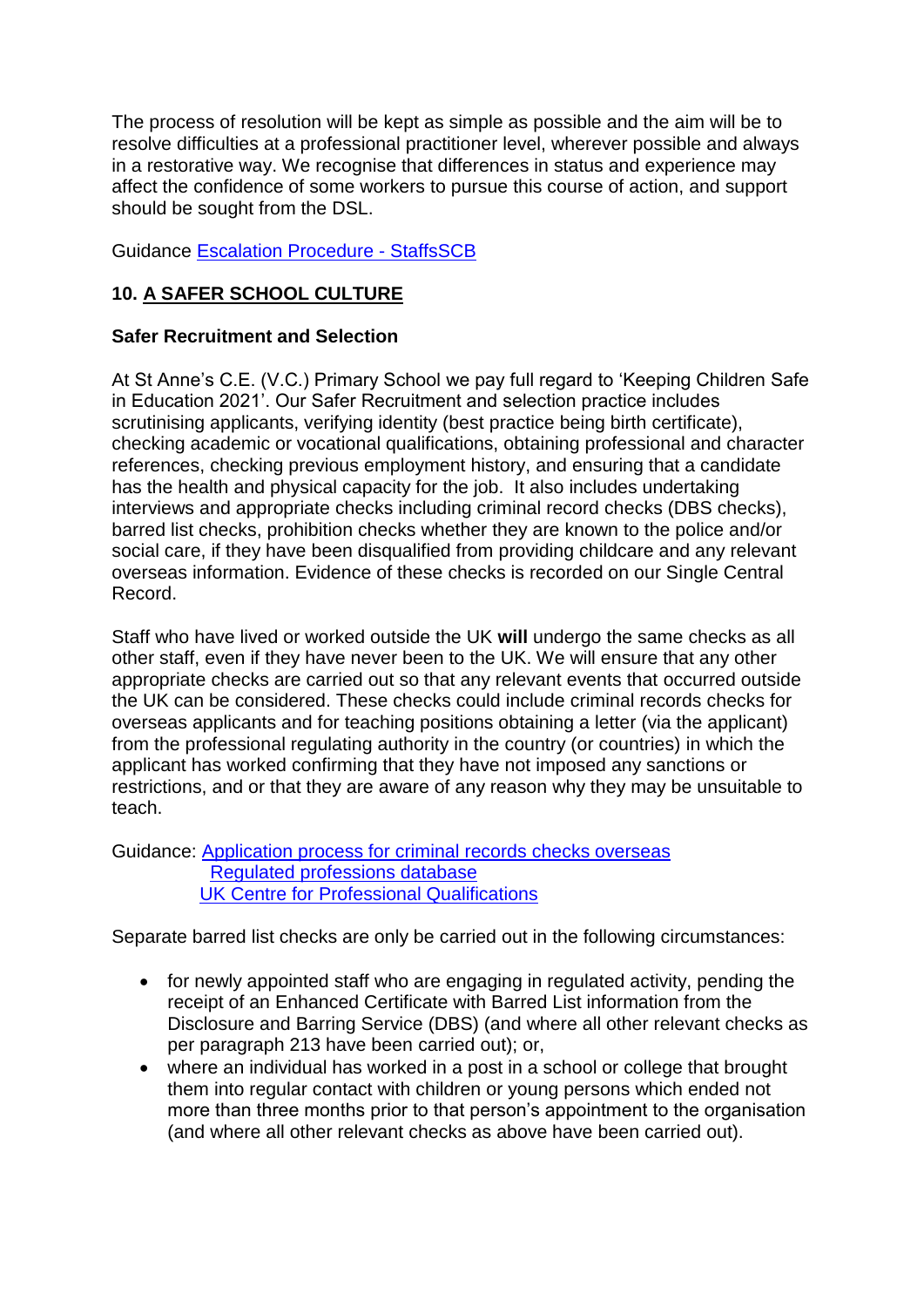All recruitment materials will include reference to the school's commitment to safeguarding and promoting the wellbeing of pupils.

**Edward Hobson, Alexa Turner, Aimee Rosson, Tracey Brown, Dawn Rosson, Rachel Orbell, Steve Martin and Elizabeth Clewlow** have undertaken appropriate training in Safer Recruitment.

One of the above will be involved in **all** staff and volunteer recruitment processes and sit on the recruitment panel. Members of the Governing Body at St Anne's C.E. (V.C.) Primary School have received Safer Recruitment training.

# **Induction**

All staff must be aware of systems within their school or college which support safeguarding, and these should be explained to them as part of staff induction. This should include:

- The child protection policy.
- The behaviour policy.
- Peer on Peer/Child on Child Sexual Violence & Sexual Harassment policy.
- The staff behaviour policy (sometimes called a code of conduct).
- The safeguarding response to children who go missing from education; and
- The role of the DSL (including the identity of the DSL and any deputies).
- At least part one of KCSIE 2021.

If staff, supply staff, visitors, volunteers, or parent helpers are working with children alone they will, wherever possible, be visible to other members of staff. They will be expected to inform another member of staff of their whereabouts in school, who they are with and for how long. Doors, ideally, should have a clear glass panel in them and be left open. No visitors, volunteers or parent helpers are ever to be left unsupervised with children or out of sight of the teacher or member of staff in charge. It is the responsibility of the member of staff to ensure this is the case.

Guidance about acceptable conduct and safe practice will be given to all staff and volunteers during induction. These are sensible steps that every adult should take in their daily professional conduct with children. All staff and volunteers are expected to carry out their work in accordance with this guidance and will be made aware that failure to do so could lead to disciplinary action.

# **Staff Support**

We recognise the stressful and traumatic nature of safeguarding and child protection work. We will support staff by providing an opportunity to talk through their anxieties with the DSL and to signpost and seek further support as appropriate.

Regular supervision will be offered to the Lead DSL within school, at least half-termly and may be extended to other members of staff, as deemed appropriate by the school.

#### **Use of reasonable force**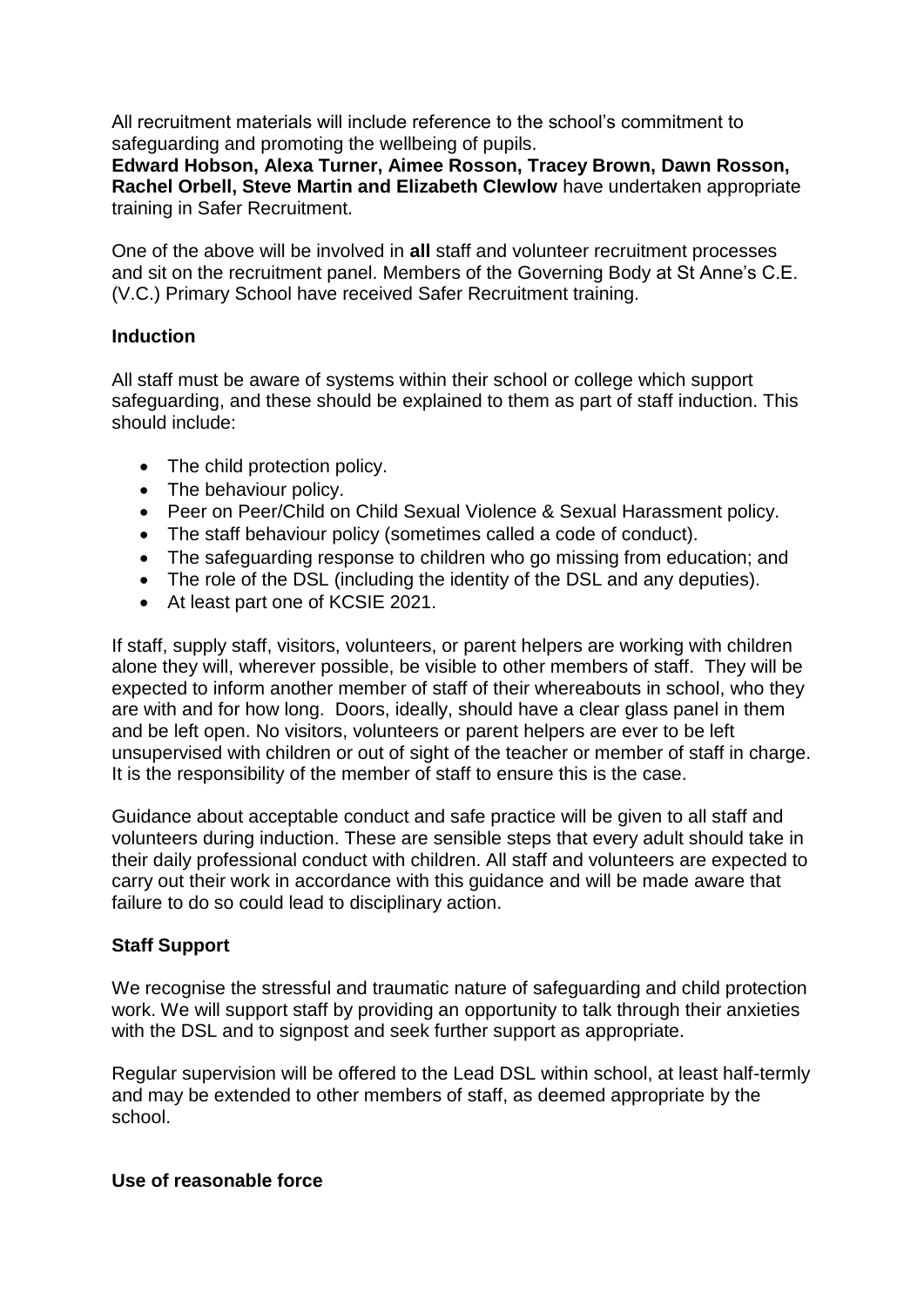There are circumstances when it is appropriate for staff in school to use reasonable force to safeguard children and young people. The term 'reasonable force' covers the broad range of actions used by staff that involves a degree of physical contact to control or restrain children. This can range from guiding a child to safety by the arm, to more extreme circumstances such as breaking up a fight or where a young person needs to be restrained to prevent violence or injury.

 'Reasonable' in these circumstances means 'using no more force than is needed'. The use of force may involve either passive physical contact, such as standing between pupils or blocking a pupil's path, or active physical contact such as leading a pupil by the arm out of the classroom. Departmental advice for schools is available [here](https://www.gov.uk/government/publications/use-of-reasonable-force-in-schools)

When using reasonable force in response to risks presented by incidents involving children including any with SEN or disabilities, or with medical conditions, staff should consider the risks carefully.

By planning positive and proactive behaviour support, for instance through drawing up individual behaviour plans for more vulnerable children and agreeing them with parents and carers, we will reduce the occurrence of challenging behaviour and the need to use reasonable force.

# **11. KEEPING CHILDREN SAFE IN EDUCATION 2021-SPECIFIC SAFEGUARDING ISSUES.**

All staff in St Anne's C.E. (V.C.) Primary School have an awareness of the following safeguarding issues through regular training and briefings. Staff are aware that these behaviours can make children vulnerable and put them in danger: All staff know who the Designated Safeguarding Lead is within our School and as well as being the expert in this filed, is there to support staff, volunteers and Governance body further.

- Abuse
- Behaviours linked to safeguarding issues
- Children and the courts system
- Children with family members in prison
- Children missing from education
- Child missing from home or care
- Child Criminal Exploitation (CCE)
- Child sexual exploitation (CSE)
- County Lines
- Domestic abuse
- Drugs
- Fabricated or induced illness
- Faith abuse
- Female genital mutilation (FGM)
- Forced marriage
- Gangs and youth violence
- Gender-based violence/violence against women and girls (VAWG)
- Homelessness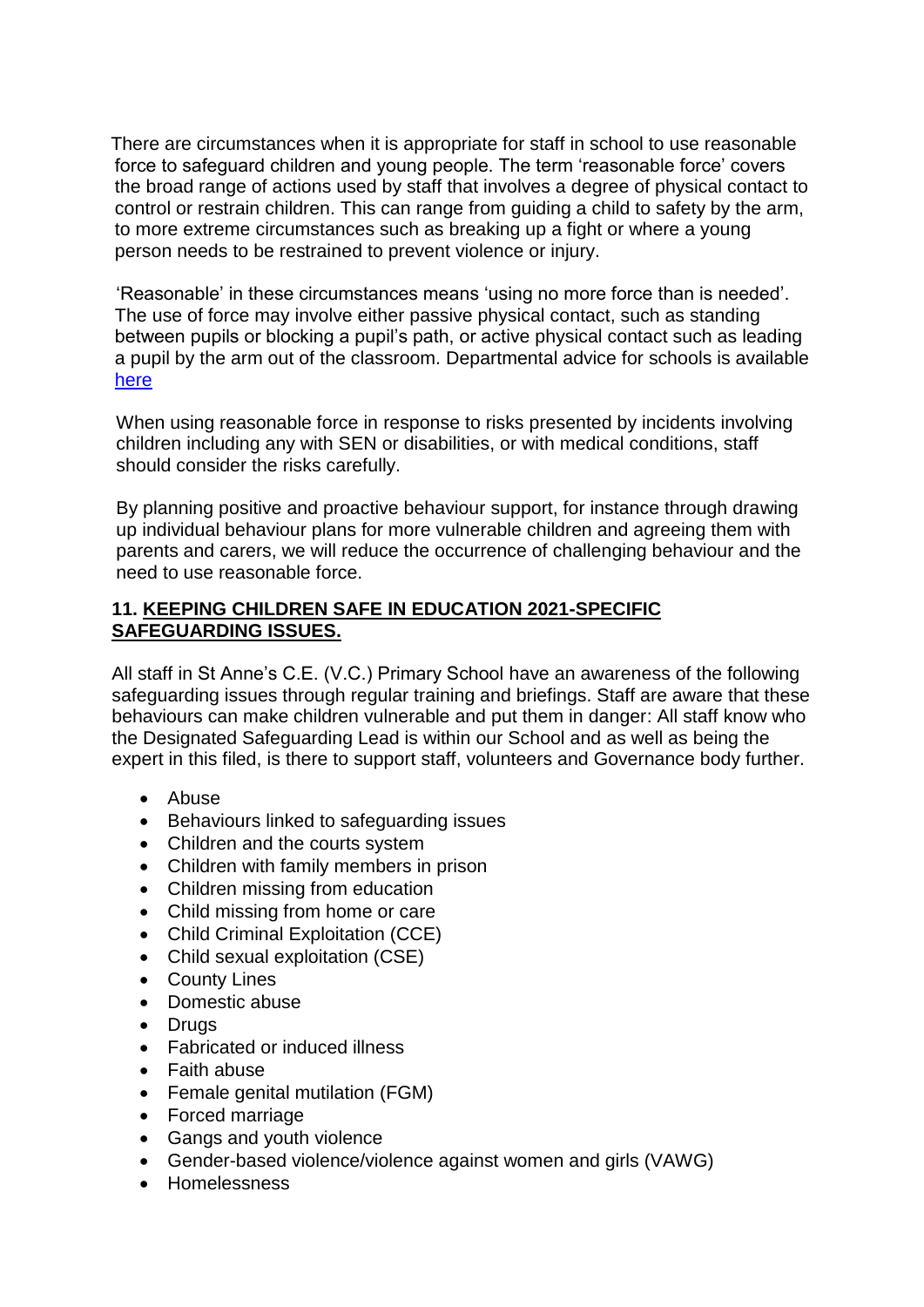- Mental health
- Missing children and adult's strategy
- Online safety
- Peer on peer abuse/child on child abuse
- Private fostering
- Preventing radicalisation
- Prevent Duty and Channel
- Serious violence
- Sexual violence and sexual harassment
- Sexting-**Sharing of nude/semi nude images**
- Trafficking
- Upskirting

#### **Behaviours linked to safeguarding issues**

All staff should have an awareness of safeguarding issues that can put children at risk of harm. Presenting behaviours linked to issues such as drug taking and or alcohol misuse, deliberately missing education and consensual and non-consensual sharing of nude and semi-nude images and/or videos can be signs that children are at risk. Other safeguarding issues that all staff should be aware of include:

# **Children Missing Education**

All professionals working with children, as well as the wider community can help by remaining vigilant to children's safety. The law states every child should be receiving an education, and we stand a better chance of ensuring a child's safety if we know where and how they are receiving this. The Education and Inspections Act 2006 places a duty on local authorities in England and Wales to make arrangements to identify children and young people of compulsory school age missing education in their area; we work closely to ensure we put appropriate safeguarding responses in place for children who go missing from [education.](https://a604b434-aefb-4c50-a9bc-6a21a5ab3cdd.filesusr.com/ugd/cac643_c8b943321c0e4d6faf68782a208ac9e9.pdf)

A child going missing, particularly repeatedly, can be a vital warning sign of a range of safeguarding risks, including abuse and neglect, which may include sexual abuse or exploitation; child criminal exploitation; mental health problems; substance abuse and other issues. Early intervention is necessary to identify the existence of any underlying safeguarding risk and to help prevent the risks of them going missing in future.

Our school will hold **two or more** emergency contact numbers for each pupil. It is good practice to give our school additional options to contact a responsible adult when a child missing education, is also identified as a welfare and/or safeguarding concern.

The school will notify the Local Authority of any pupil/student who fails to attend school regularly after making reasonable enquiries or has been absent without the school's permission for a continuous period of 10 days or more. The school (regardless of designation) will also notify the Local Authority of any pupil/student who is to be deleted from the admission register because s/he: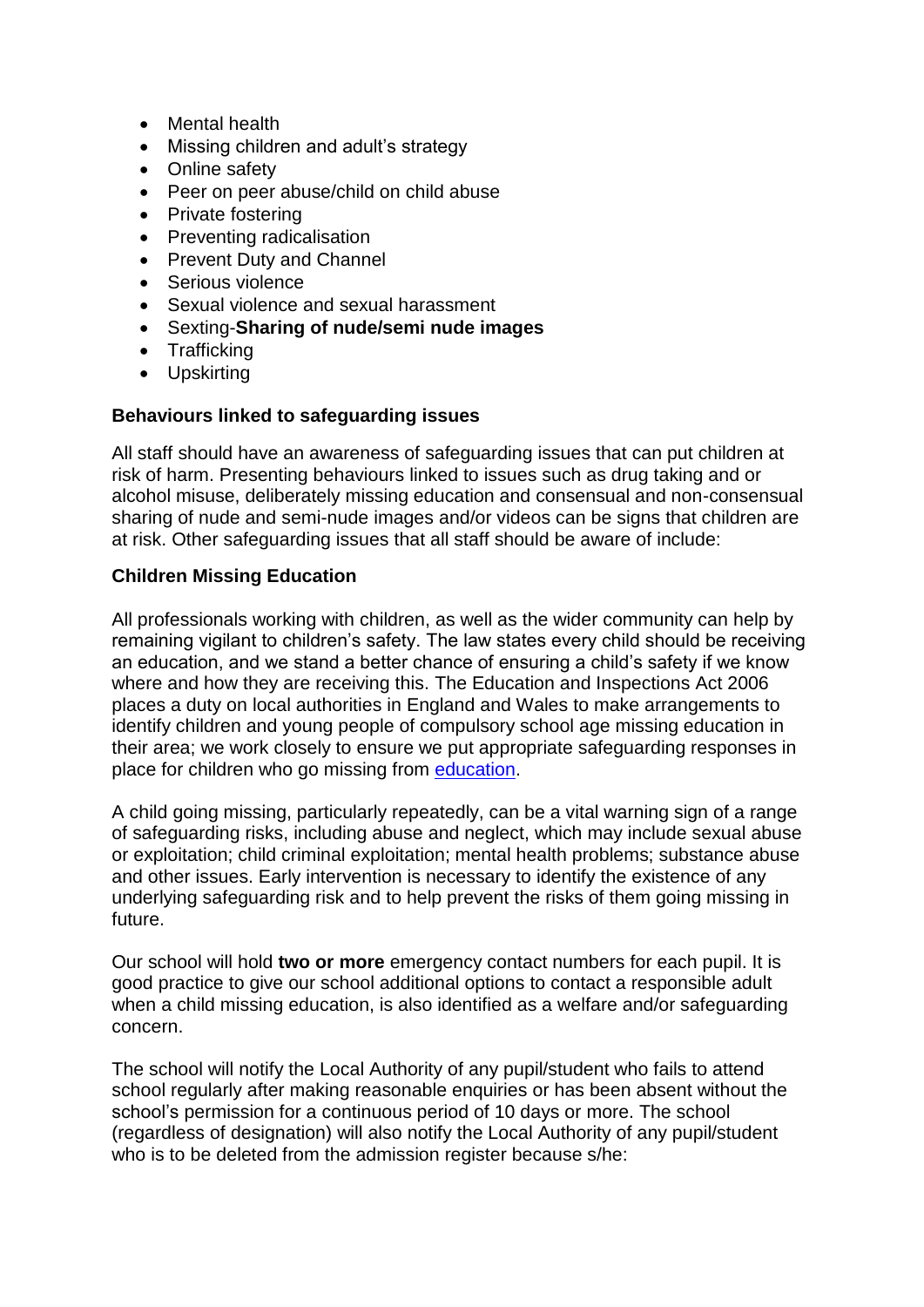- Has been taken out of school by their parents and is being educated outside the school system (e.g. elective home education).
- Has ceased to attend school and no longer lives within a reasonable distance of the school at which s/he is registered (moved within the city, within the country or moved abroad but failed to notify the school of the change).
- Displaced because of a crisis e.g. domestic violence or homelessness.
- Has been certified by the school medical officer as unlikely to be in a fit state of health to attend school before ceasing to be of compulsory school age, and neither s/he nor his/her parent has indicated the intention to continue to attend the school after ceasing to be of compulsory school age;
- Is in custody for a period of more than four months due to a final court order and the proprietor does not reasonably believe that s/he will return to the school at the end of that period; or
- Has been permanently excluded.

Our school will demonstrate that we have taken reasonable enquiries to ascertain the whereabouts of children that would be considered ['missing'](https://www.gov.uk/government/publications/children-missing-education)

# **Child Missing from Home or Care**

There are strong links between children involved in criminal and sexual exploitation and other behaviours such as running away from home, care or school, bullying, self-harm, teenage pregnancy, truancy, and substance misuse.

In addition, some children are particularly vulnerable, for example, children with special needs, those in residential or foster care, those leaving care, migrant children, particularly those who are unaccompanied, those forced into marriage, those involved in gangs and unaccompanied asylum-seeking children. Most children who go missing are not in care and go missing from their family home. However, children who are looked after are much more likely to run away than those who live at home, and over 50% of young people in care have run away at some point.

Guidance document

[Children who run away or go missing from home or care](https://www.gov.uk/government/publications/children-who-run-away-or-go-missing-from-home-or-care)

# **Child Sexual Exploitation (CSE) and Child Criminal Exploitation (CCE).**

Both CSE and CCE are forms of abuse that occur where an individual or group takes advantage of an imbalance in power to coerce, manipulate or deceive a child into taking part in sexual or criminal activity, in exchange for something the victim needs or wants, and/or for the financial advantage or increased status of the perpetrator or facilitator and/or through violence or the threat of violence.

CSE and CCE can affect children, both male and female and can include children who have been moved (commonly referred to as trafficking) for the purpose of exploitation.

# **Child Criminal Exploitation (CCE)**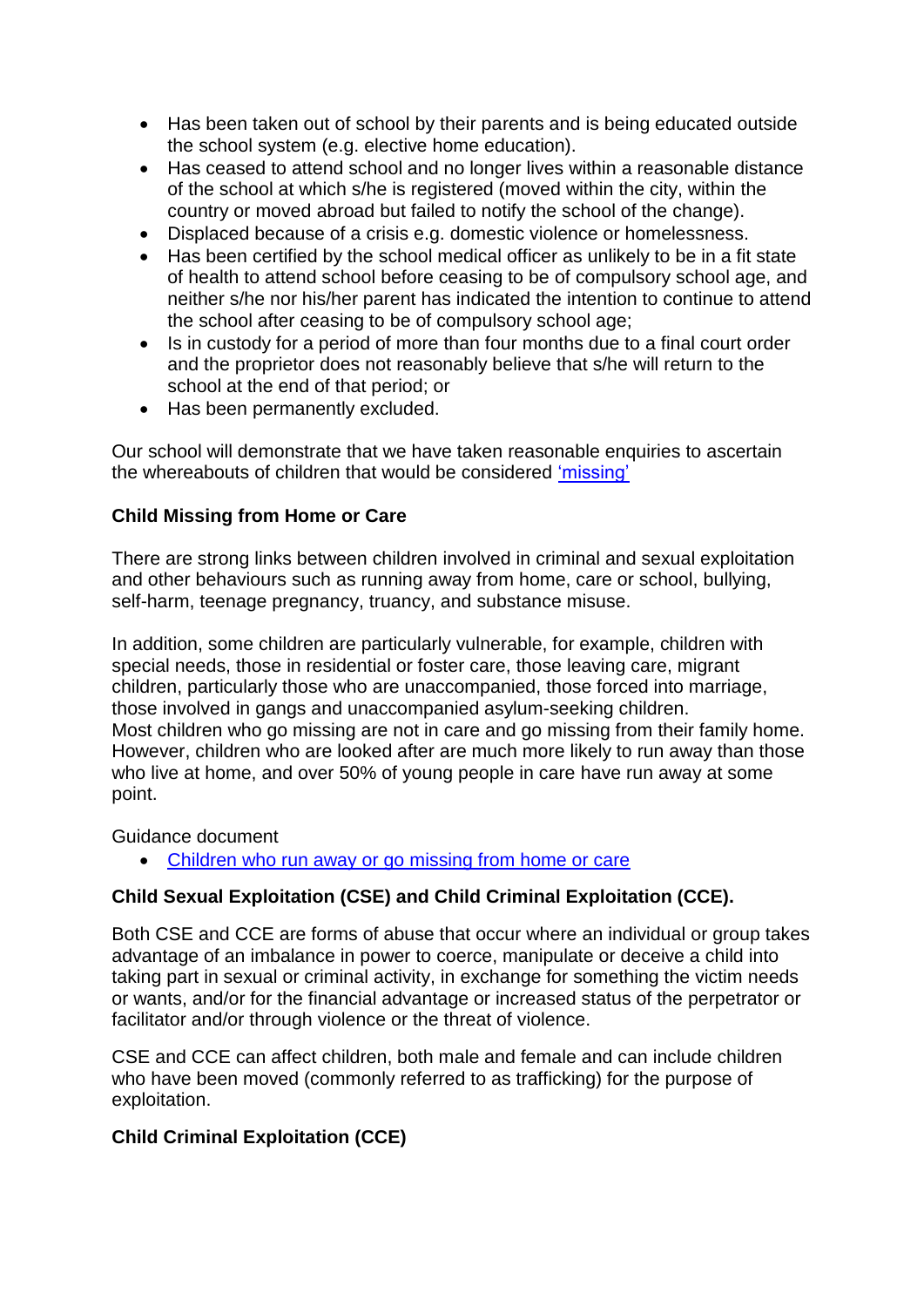Some specific forms of CCE can include children being forced or manipulated into transporting drugs or money through county lines, working in cannabis factories, shoplifting, or pickpocketing. They can also be forced or manipulated into committing vehicle crime or threatening/committing serious violence to others.

Children can become trapped by this type of exploitation as perpetrators can threaten victims (and their families) with violence or entrap and coerce them into debt. They may be coerced into carrying weapons such as knives or begin to carry a knife for a sense of protection from harm, from others. As children involved in criminal exploitation often commit crimes themselves, their vulnerability as victims is not always recognised by adults and professionals, (particularly older children), and they are not treated as victims despite the harm they have experienced. They may still have been criminally exploited even if the activity appears to be something they have agreed or consented to.

It is important to note that the experience of girls who are criminally exploited can be very different to that of boys. The indicators may not be the same, however professionals should be aware that girls are at risk of criminal exploitation too. It is also important to note that both boys and girls being criminally exploited may be at higher risk of sexual exploitation.

Some of the following can be indicators of CCE:

- children who appear with unexplained gifts or new possessions.
- children who associate with other young people involved in exploitation.
- children who suffer from changes in emotional well-being.
- children who misuse drugs and alcohol.
- children who go missing for periods of time or regularly come home late.
- children who regularly miss school or education or do not take part in education.

Guidance documents:

- [Safeguarding children who may have been trafficked](https://www.gov.uk/government/publications/safeguarding-children-who-may-have-been-trafficked-practice-guidance)
- [Child Exploitation -](https://www.staffsscb.org.uk/working-together-to-safeguard-children/child-exploitation/) StaffsSCB

#### **Child sexual exploitation (CSE)**

CSE is a form of child sexual abuse. Sexual abuse may involve physical contact, including assault by penetration (for example, rape or oral sex) or nonpenetrative acts such as masturbation, kissing, rubbing, and touching outside clothing. It may include non-contact activities, such as involving children in the production of sexual images, forcing children to look at sexual images or watch sexual activities, encouraging children to behave in sexually inappropriate ways or grooming a child in preparation for abuse including via the internet.

CSE can occur over time or be a one-off occurrence and may happen without the child's immediate knowledge e.g. through others sharing videos or images of them on social media.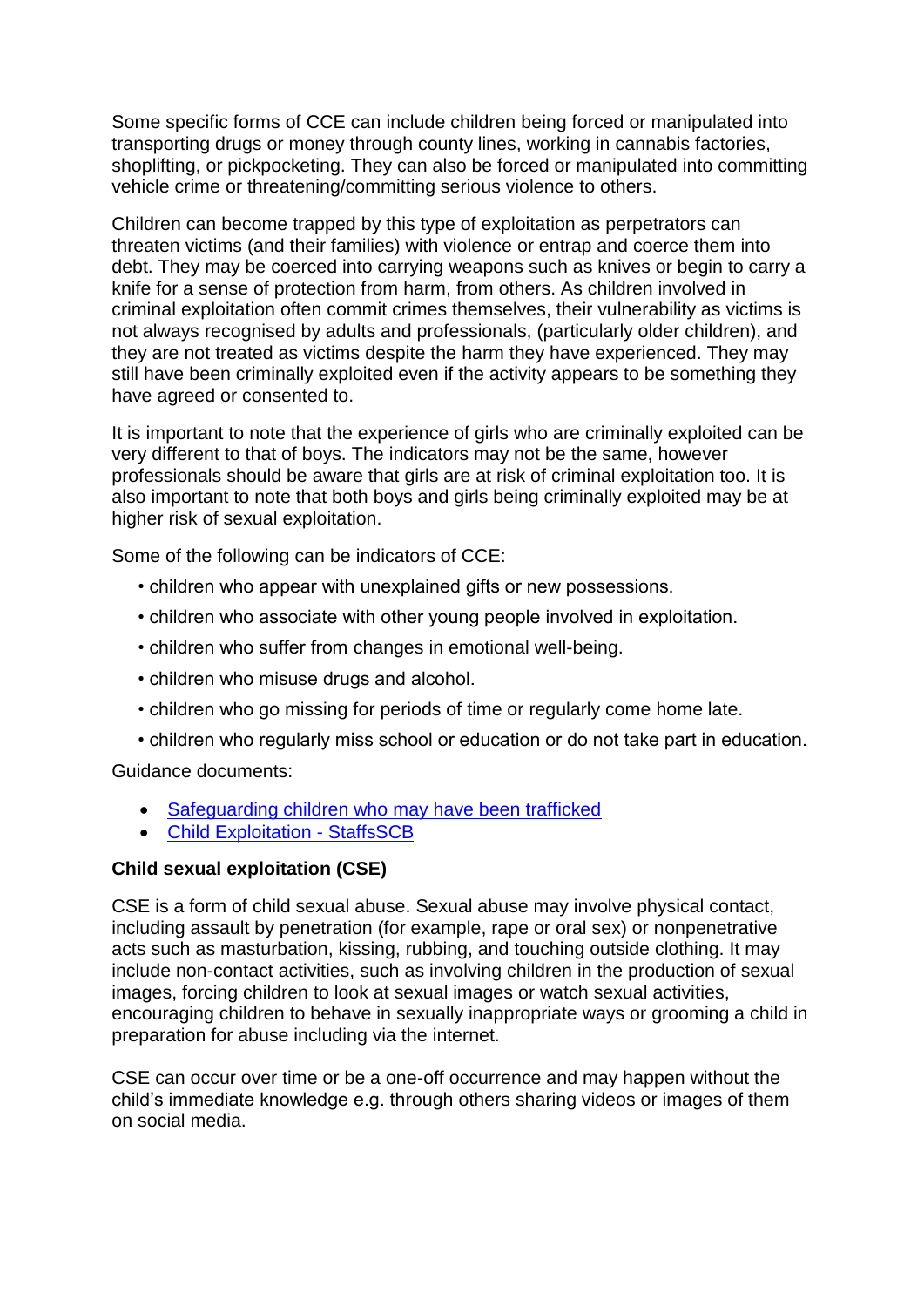CSE can affect any child, who has been coerced into engaging in sexual activities. This includes 16- and 17-year olds who can legally consent to have sex. Some children may not realise they are being exploited e.g. they believe they are in a genuine romantic relationship.

The above CCE indicators can also be signs of CSE, as can having older boyfriends or girlfriends and/or suffering from sexually transmitted infections/becoming pregnant.

Guidance documents:

- [Child Sexual Exploitation Definition & Guidance](https://www.google.com/url?sa=t&rct=j&q=&esrc=s&source=web&cd=&cad=rja&uact=8&ved=2ahUKEwiQjKPPusrqAhVjs3EKHehtAFoQFjAEegQIBBAB&url=https%3A%2F%2Fwww.gov.uk%2Fgovernment%2Fpublications%2Fchild-sexual-exploitation-definition-and-guide-for-practitioners&usg=AOvVaw3_SgEJIra33fq4k-9DIegf)
- [Know about CSE](http://www.knowaboutcse.co.uk/)

# **County Lines**

County lines is a term used to describe gangs and organised criminal networks involved in exporting illegal drugs (primarily crack cocaine and heroin) into one or more importing areas (within the UK), using dedicated mobile phone lines or other form of "deal line".

Exploitation is an integral part of the county lines offending model with children and vulnerable adults exploited to move and/or store drugs and money. Offenders will often use coercion, intimidation, violence (including sexual violence) and weapons to ensure compliance of victims. Children can be targeted and recruited into county lines in several locations including schools, further and higher educational institutions, pupil referral units, special educational needs schools, children's homes, and care homes.

Children are often recruited to move drugs and money between locations and are known to be exposed to techniques such as 'plugging', where drugs are concealed internally to avoid detection. Children can easily become trapped by this type of exploitation as county lines gangs create drug debts and can threaten serious violence and kidnap towards victims (and their families) if they attempt to leave the county lines network.

One of the ways of identifying potential involvement in county lines are missing episodes (both from home and school), when the victim may have been trafficked for the purpose of transporting drugs and a referral to the National Referral Mechanism (NRF) should be considered. Further information can be found here [National](https://assets.publishing.service.gov.uk/government/uploads/system/uploads/attachment_data/file/233310/NRM_child_first_responders_guidance.pdf)  [Referral Mechanism.](https://assets.publishing.service.gov.uk/government/uploads/system/uploads/attachment_data/file/233310/NRM_child_first_responders_guidance.pdf)

If a child is suspected to be at risk of or involved in county lines, a safeguarding referral should be considered alongside consideration of availability of local services/third sector providers who offer support to victims of county lines exploitation.

Like other forms of abuse and exploitation, county lines exploitation: -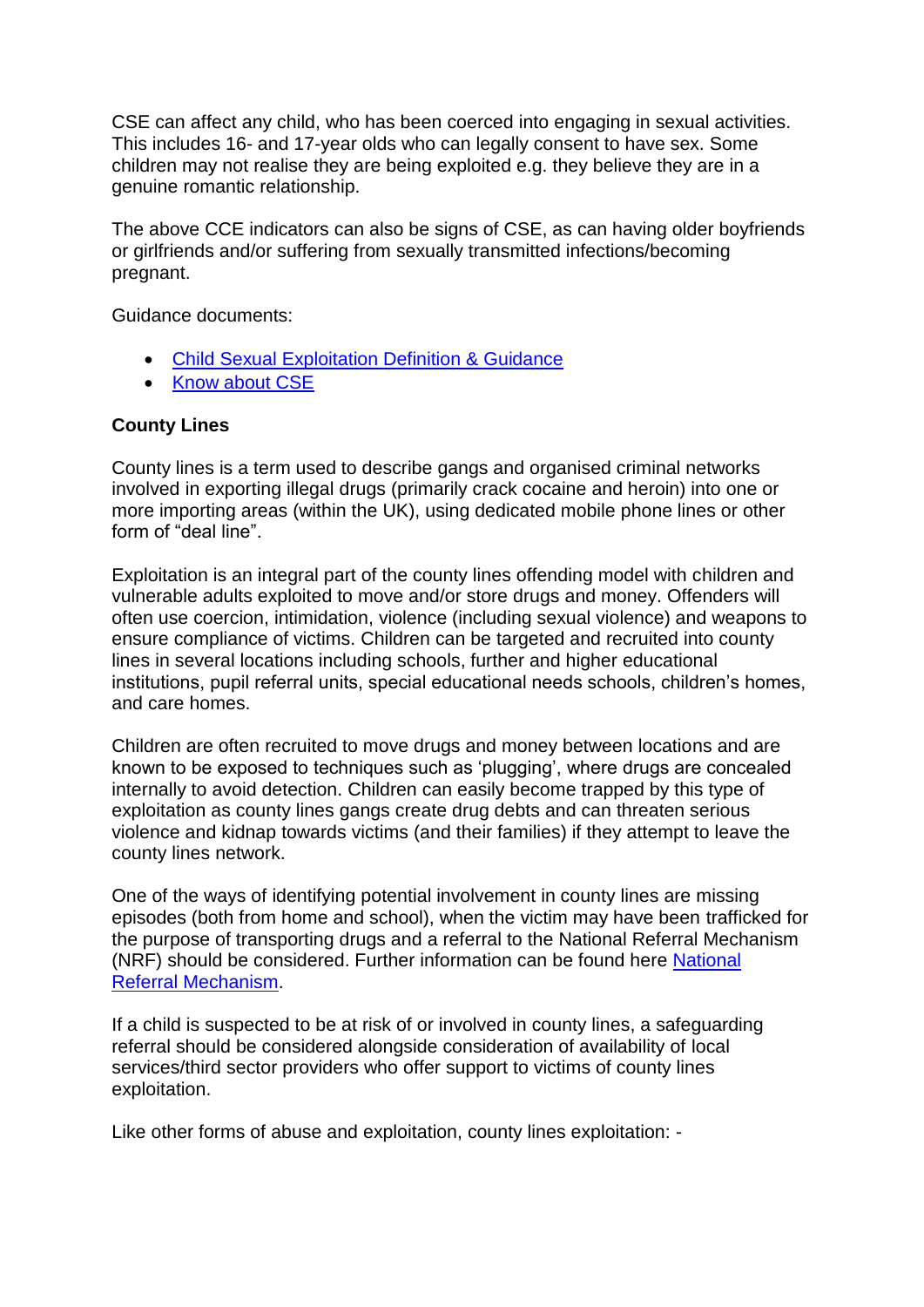- Can affect any child or young person (male or female) under the age of 18 years.
- Can affect any vulnerable adult over the age of 18 years.
- Can still be exploitation even if the activity appears consensual.
- Can involve force and/or enticement-based methods of compliance and is often accompanied by violence or threats of violence.
- Can be perpetrated by individuals or groups, males or females, and young people or adults and
- Is typified by some form of power imbalance in favour of those perpetrating the exploitation. Whilst age may be the most obvious, this power imbalance can also be due to a range of other factors including gender, cognitive ability, physical strength, status, and access to economic or other resources.

Guidance Document:

[Criminal Exploitation of Children and Vulnerable Adults; County Lines](https://www.gov.uk/government/publications/criminal-exploitation-of-children-and-vulnerable-adults-county-lines)

#### **Domestic Abuse**

Any incident or pattern of incidents of controlling, coercive or threatening behaviour, violence, or abuse between those aged 16 or over who are or have been intimate partners or family members regardless of gender or sexuality. This can encompass but is not limited to the following types of abuse:

- Psychological
- Physical
- Sexual
- Financial
- **•** Emotional

Exposure to domestic abuse and/or violence can have a serious, long lasting emotional and psychological impact on children. In some cases, a child may blame themselves for the abuse or may have had to leave the family home as a result. Domestic abuse affecting young people, can also occur within their personal relationships, as well as in the context of their home life. We will signpost and support our children/ young people.

Guidance Documents:

- [Domestic Violence and Abuse](https://www.gov.uk/guidance/domestic-violence-and-abuse)
- [Domestic Abuse-Staffsscb](https://www.staffsscb.org.uk/?s=domestic+abuse)
- [NSPCC-Domestic Abuse](https://www.nspcc.org.uk/what-is-child-abuse/types-of-abuse/domestic-abuse/)

#### **Drugs**

There is evidence that children and young people are increasingly misusing alcohol and illegal drugs. Consequences range from non-attendance and poor attainment at school, poor health, committing crime to support 'habits' and increased risk of being a victim of violent crime and criminal exploitation, including sexual exploitation.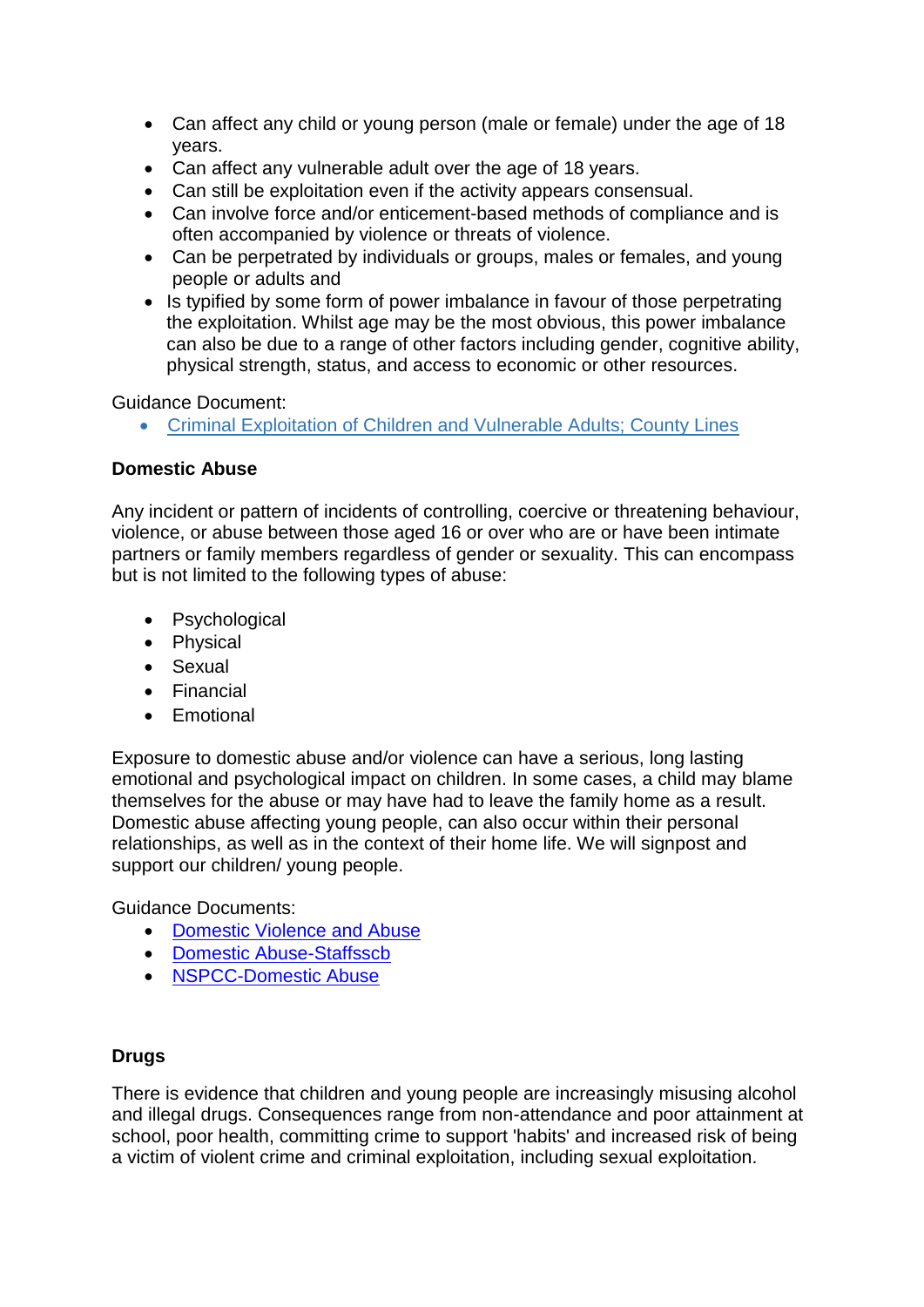Guidance Documents:

- [NSPCC-Parental Substance Misuse](https://learning.nspcc.org.uk/children-and-families-at-risk/parental-substance-misuse)
- [SSCB-Working with parents who misuse substances](https://www.ssscb.org.uk/wp-content/uploads/2020/04/Section-4Q-Working-with-Parents-who-misuse-substances.pdf)
- [Drugs Advise for Schools](https://www.gov.uk/government/publications/drugs-advice-for-schools)

# **Fabricated or Induced Illness (FII)**

Fabricated or Induced Illness is a condition whereby a child suffers harm through the deliberate action of their carer, and which is attributed by the adult to another cause. There may be several explanations for these circumstances, and each requires careful consideration and review. Concerns about a child's health should be discussed with a health professional who is involved with the child. Guidance Documents:

- [Safeguarding children in whom illness is fabricated or induced](https://www.gov.uk/government/publications/safeguarding-children-in-whom-illness-is-fabricated-or-induced)
- [Staffsscb-Fabricated or induced Illness Guidance](https://www.staffsscb.org.uk/wp-content/uploads/2020/12/Fabricated-or-Induced-Illness.pdf)

# **Homelessness**

Being homeless or being at risk of becoming homeless presents a real risk to a child's welfare. The designated safeguarding lead (and any deputies) should be aware of contact details and referral routes into the Local Housing Authority, so they can raise/progress concerns at the earliest opportunity.

Indicators that a family may be at risk of homelessness include household debt, rent arrears, domestic abuse, and anti-social behaviour, as well as the family being asked to leave a property. Whilst referrals and/or discussion with the Local Housing Authority should be progressed as appropriate, and in accordance with local procedures, this does not, and should not, replace a referral into children's social care where a child has been harmed or is at risk of harm.

Our staff will consider homelessness in the context of children who live with their families, and intervention will be on that basis. However, it is also recognised that in some cases 16- and 17-year olds could be living independently from their parents or guardians, for example through their exclusion from the family home, and they will require a different level of intervention and support.

Children's services will be the lead agency for these young people and the designated safeguarding lead (or a deputy) should ensure appropriate referrals are made based on the child's circumstances.

# **Honour-based Abuse**

So-called 'honour-based' abuse (HBA) encompasses incidents or crimes which have been committed to protect or defend the honour of the family and/or the community, including female genital mutilation (FGM), forced marriage, and practices such as breast ironing. Abuse committed in the context of preserving "honour" often involves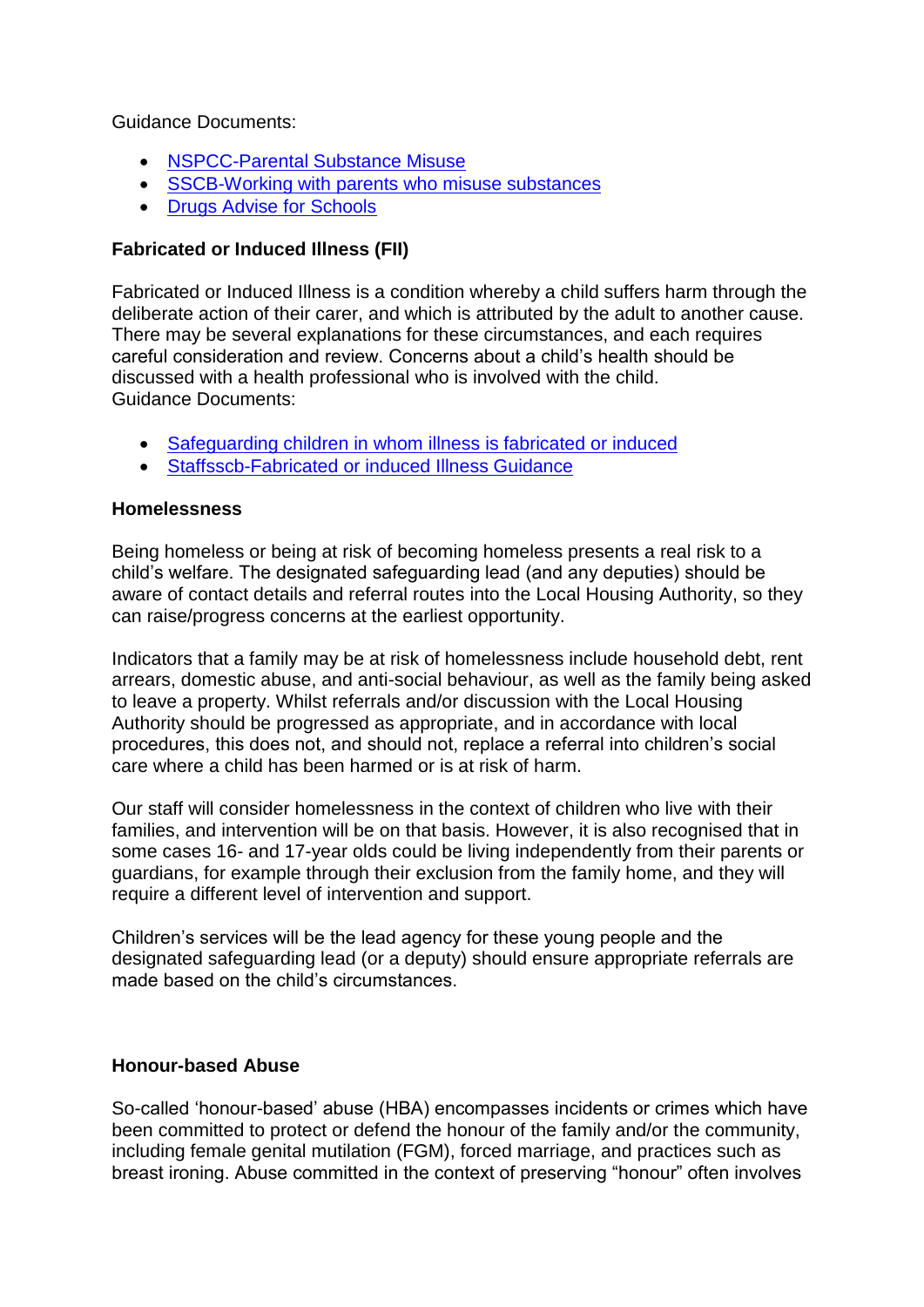a wider network of family or community pressure and can include multiple perpetrators.

It is important to be aware of this dynamic and additional risk factors, when deciding what form of safeguarding action to take. All forms of HBA are abuse (regardless of the motivation) and should be handled and escalated as such. Professionals in all agencies, and individuals and groups in relevant communities, need to be alert to the possibility of a child being at risk of HBA, or already having suffered HBA.

# **Female Genital Mutilation (FGM)**

FGM comprises of all procedures involving partial or total removal of the external female genitalia or other injury to the female genital organs. It is illegal in the UK and a form of child abuse with long-lasting harmful consequences.

FGM is known by several names including "cutting", "female circumcision" or "initiation". The term female circumcision suggests that the practice is like male circumcision, but it bears no resemblance to male circumcision and it has serious health consequences with no medical benefits. FGM is also linked to domestic abuse, particularly in relation to "honour-based abuse".

FGM mandatory reporting duty for teachers Section 5B of the Female Genital Mutilation Act 2003 (as inserted by section 74 of the Serious Crime Act 2015) places a statutory duty upon teachers along with regulated health and social care professionals in England and Wales, to report to the police where they discover (either via disclosure by the victim or visual evidence) that FGM appears to have been carried out on a girl under 18.

Those failing to report such cases may face disciplinary sanctions. It is rare to see visual evidence, and children should not be examined but the same definition of what is meant by "to discover that an act of FGM appears to have been carried out" is used for all professionals to whom this mandatory reporting duty applies.

Staff **must** personally report to the police cases where they discover that an act of FGM appears to have been carried out. Unless there is good reason not to, they should still consider and discuss any such case with the DSL (or deputy) and involve children's social care as appropriate. The duty does not apply in relation to at risk or suspected cases (i.e. where staff do not discover that FGM appears to have been carried out, either through disclosure by the victim or visual evidence) or in cases where the woman is 18 or over. In these cases, staff will follow local safeguarding procedures.

Guidance Documents: -

- [Multi Agency Statutory guidance on Female Genital Mutilation](https://www.gov.uk/government/publications/multi-agency-statutory-guidance-on-female-genital-mutilation)
- [Female Genital Mutilation Act 2003](https://www.gov.uk/government/publications/mandatory-reporting-of-female-genital-mutilation-procedural-information)

# **Forced Marriage**

Forcing a person into a marriage is a crime in England and Wales. A forced marriage is one, entered, **without** the full and free consent of one or both parties and where violence, threats or any other form of coercion is used to cause a person to enter a marriage. The threats can be physical or emotional and psychological. A lack of full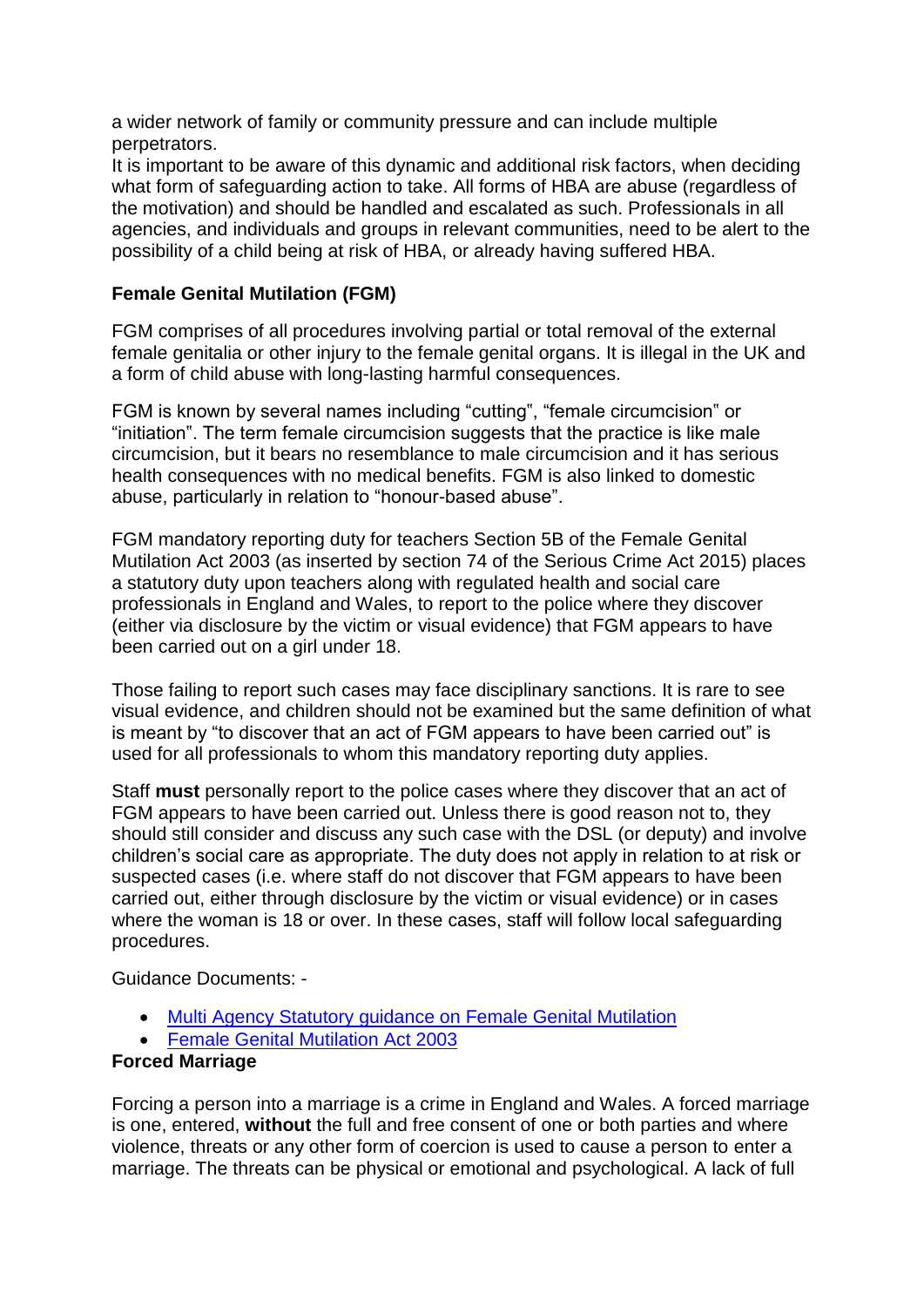and free consent can be where a person does not consent or where they cannot consent (if they have learning disabilities, for example). Some perpetrators use perceived culture practices, to coerce a person into marriage. Schools and colleges play an important role in safeguarding children from forced marriage.

There are some significant differences between the referral of a concern about a young person being forced into marriage and other child protection referrals. Professionals must be aware that sharing information with a young person's parents, extended family, or members of their community, could put the young person in a situation of significant risk.

Any disclosure that indicates a young person may be facing a forced marriage must be taken seriously by professionals who should also realise that this could be 'one chance to save a life'. A forced marriage is a marriage in which one or both spouses do not consent to the marriage but are coerced into it. Duress can include physical, psychological, financial, sexual, and emotional pressure. In cases of vulnerable adults who lack the capacity to consent to marriage, coercion is not required for a marriage to be forced.

Guidance Document:

[Forced Marriage](https://www.gov.uk/guidance/forced-marriage)

#### **Mental Health**

**All** staff have an incredibly important role to play in supporting the mental health and wellbeing of our pupils and **are** aware that mental health problems can, in some cases, be an indicator that a child has suffered or is at risk of suffering abuse, neglect or exploitation.

We have clear systems and processes in place for identifying possible mental health problems, including routes to escalate and clear referral and accountability systems.

Only appropriately trained professionals should attempt to make a diagnosis of a mental health problem. Education staff, however, are well placed to **observe** children day-to-day and identify those whose behaviour suggests that they may be experiencing a mental health problem or be at risk of developing one. Where children have suffered abuse and neglect, or other potentially traumatic Adverse Childhood Experiences (ACE), this can have a lasting impact throughout childhood, adolescence and into adulthood. It is key that staff are aware of how these children's experiences, can impact on their mental health, behaviour, and education.

Guidance and helpful documents: -

- Addressing Trauma and Adversity
- [Mental Health and Behaviour in Schools Guidance.](https://assets.publishing.service.gov.uk/government/uploads/system/uploads/attachment_data/file/755135/Mental_health_and_behaviour_in_schools__.pdf)
- [Preventing and tackling bullying](https://assets.publishing.service.gov.uk/government/uploads/system/uploads/attachment_data/file/623895/Preventing_and_tackling_bullying_advice.pdf)
- [PHE Rise Above for Schools programme.](https://staffordshire-my.sharepoint.com/personal/viki_hulme_staffordshire_gov_uk/Documents/Documents/PHE%20launches%20Rise%20Above%20for%20Schools%20programme%20-%20GOV.UK%20(www.gov.uk))
- [Every Interaction Matters](https://www.minded.org.uk/Component/Details/685525)
- Education recovery
- [MIND-Parenting Capacity and Mental Health](https://www.mind.org.uk/information-support/tips-for-everyday-living/parenting-with-a-mental-health-problem/parenting-and-mental-health/)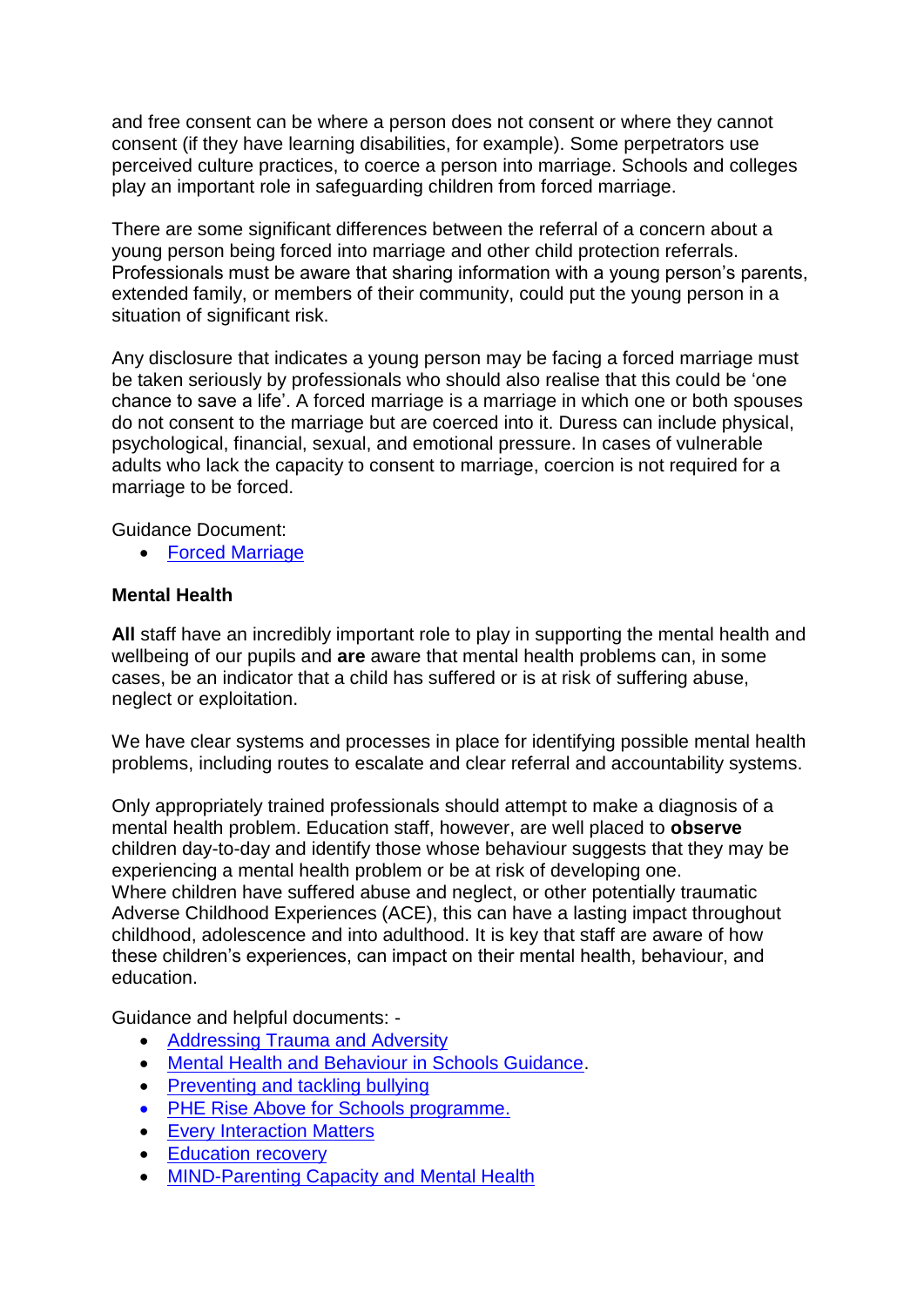- [NSPCC-Mental Health and Parenting](https://www.nspcc.org.uk/keeping-children-safe/support-for-parents/mental-health-parenting/)
- [SSCB-Children & Young People who Self Harm or Disclose an Intent to Die](https://www.ssscb.org.uk/wp-content/uploads/2020/04/Section-4U-Children-and-Young-People-who-Self-Harm-or-Disclose-an-Intent-to-Die-by-Suicide.docx)  [by Suicide](https://www.ssscb.org.uk/wp-content/uploads/2020/04/Section-4U-Children-and-Young-People-who-Self-Harm-or-Disclose-an-Intent-to-Die-by-Suicide.docx)
- Staffordshire County Council Resource Bank (sent out at least annually)

If staff have a mental health concern about a child that is also a safeguarding concern, immediate action should be taken, following their child protection policy, and by speaking to the designated safeguarding lead or a deputy.

# **Online Safety**

The use of technology has become a significant component of many safeguarding issues. Child Criminal Exploitation, Child Sexual Exploitation, radicalisation, sexual predation, and technology often provides the platform that facilitates harm.

At St Anne's C.E. (V.C.) Primary School we realise that it is essential for our children to be safeguarded from potentially harmful and inappropriate online material. We have an effective whole school/college approach to online safety which empowers us to protect and educate pupils, students, and staff in their use of technology and establishes mechanisms for us to identify, intervene in, and escalate any concerns where appropriate.

The breadth of issues classified within online safety is considerable, but can be categorised into four areas of risk:

- **Content**: being exposed to illegal, inappropriate, or harmful content, for example: pornography, fake news, racism, misogyny, self-harm, suicide, anti-Semitism, radicalisation, and extremism.
- **Contact**: being subjected to harmful online interaction with other users; for example: peer to peer pressure, commercial advertising and adults posing as children or young adults with the intention to groom or exploit them for sexual, criminal, financial or other purposes.
- **Conduct**: personal online behaviour that increases the likelihood of, or causes, harm; for example, making, sending and receiving explicit images (e.g. consensual and non-consensual sharing of nudes and semi-nudes and/or pornography, sharing other explicit images and online bullying; and
- **Commerce**: risks such as online gambling, inappropriate advertising, phishing and or financial scams. If you feel your pupils, students or staff are at risk, please report it to the Anti-Phishing Working Group (https://apwg.org/).

We ensure that online safety is a running and interrelated theme whilst devising and implementing policies and procedures. We consider online safety in other relevant policies, when planning curriculum, teacher training, the role and responsibilities of the DSL and parental engagement. We have filters and monitoring systems in place, and these are regulated, and risk assessed as part of the prevent duty.

We have an online [safety](https://a604b434-aefb-4c50-a9bc-6a21a5ab3cdd.filesusr.com/ugd/cac643_256220790d7c4d00a6dafaa780c63e8f.pdf) policy which identifies the usage and expected behaviour of children/students. As a school we appreciate the value of technology and that appropriate filters are in place, yet this does not lead to unreasonable restrictions which would limit online teaching and safeguarding.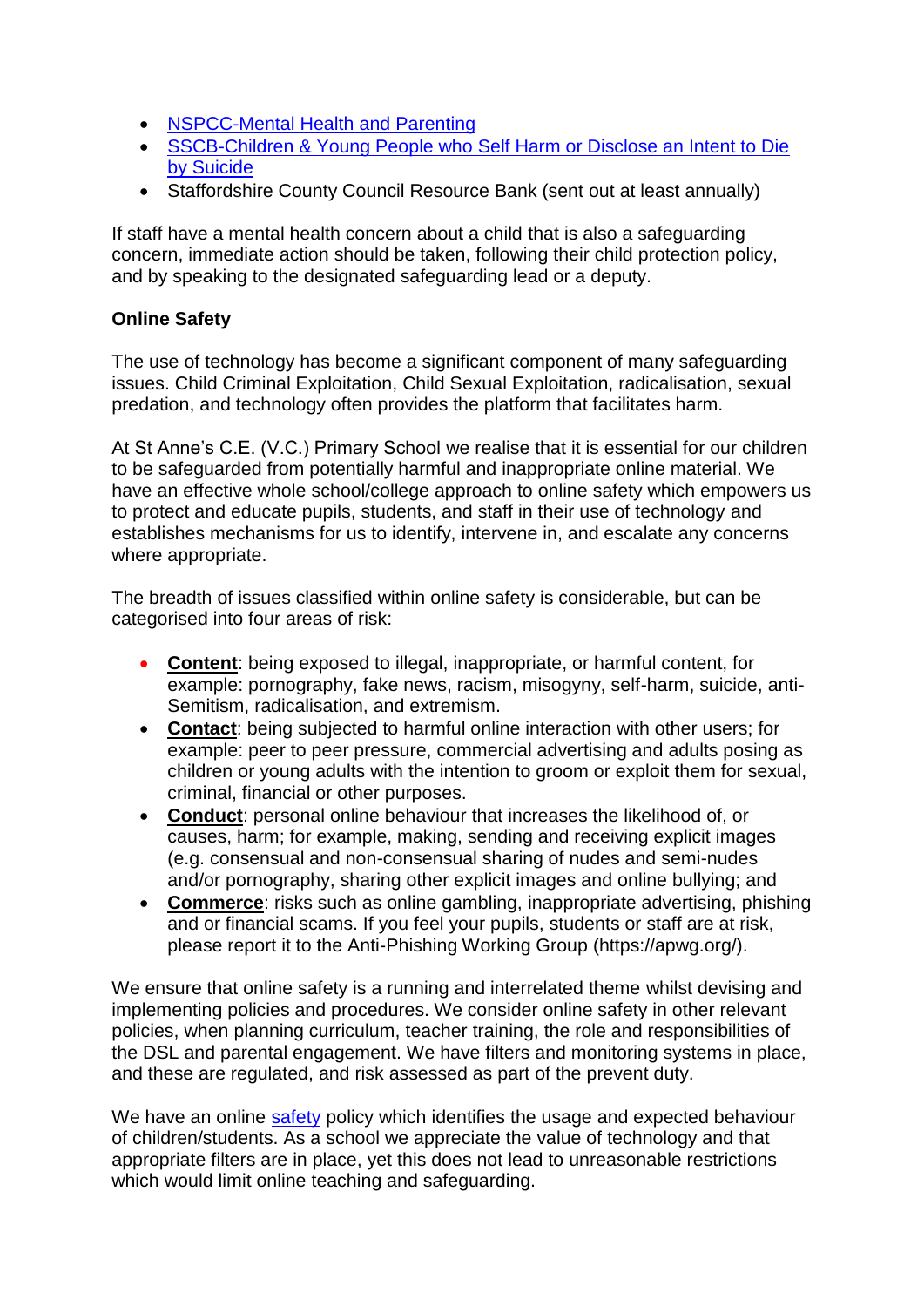Education at home/Remote learning: - Where children are being asked to learn online at home, our school will refer to and use the links and resources provided by the DfE; Safeguarding in schools, colleges and other providers and Safeguarding in remote education.

Guidance Documents:

- [Children's Commissioner-Online Safety](https://www.childrenscommissioner.gov.uk/?s=online+safety)
- [Teaching online safety in education settings](https://assets.publishing.service.gov.uk/government/uploads/system/uploads/attachment_data/file/811796/Teaching_online_safety_in_school.pdf)
- [Appropriate Filtering and Monitoring](https://www.saferinternet.org.uk/advice-centre/teachers-and-school-staff/appropriate-filtering-and-monitoring)
- [CEOP-Safety Centre](https://www.ceop.police.uk/Safety-Centre/)
- [National Cyber Security Centre](https://www.ncsc.gov.uk/)
- [NSPCC-Undertaking remote teaching safely](https://learning.nspcc.org.uk/news/covid/undertaking-remote-teaching-safely)
- [PHSE-Advice on addressing coronavirus \(COVID-19\)](https://www.pshe-association.org.uk/advice-addressing-coronavirus-covid-19-pshe)
- 360 Degree Safe Online Safety Review Tool
- [UKCCIS-UK Council for Child Internet Safety](https://www.gov.uk/government/groups/uk-council-for-child-internet-safety-ukccis)

#### **Peer on peer abuse (including Child on Child Sexual Violence and Sexual Harassment)**

**All** staff at St Anne's C.E. (V.C.) Primary School have the knowledge and awareness that children can and sometimes do abuse other children (often referred to as peer on peer abuse).

We have a specific and separate [Peer](https://a604b434-aefb-4c50-a9bc-6a21a5ab3cdd.filesusr.com/ugd/cac643_cc3eade9856e4a2c8ba20465348bd5ab.pdf) on Peer Abuse Policy which includes Sexual Violence and Sexual Harassment between children, as well as an anti[-bullying](https://a604b434-aefb-4c50-a9bc-6a21a5ab3cdd.filesusr.com/ugd/cac643_8845fb8df0da4783a7a9b2996a119057.pdf) and [behaviour](https://a604b434-aefb-4c50-a9bc-6a21a5ab3cdd.filesusr.com/ugd/cac643_66b20ec1f1834f2792c2782efbed9f11.pdf) policy to guide, inform and support children, staff and parents/carers.

Peer on peer abuse including sexual violence and sexual harassment can occur between two children of **any** age and sex. It can occur with a single child or group of children. This can happen both inside and outside of our setting including online. Children who are victims of peer on peer abuse including sexual violence and sexual harassment will find the experience stressful and distressing. This is likely to have an adverse effect their educational attainment. This type of abuse can exist on a continuum and may overlap, they can occur online and offline (both physical and verbal) and are never acceptable.

**All** staff at St Anne's C.E. (V.C.) Primary School recognise the indicators and signs of peer on peer abuse and know how to identify it and respond to reports of it. They understand the importance of the **timely** challenge of inappropriate behaviours between peers, many listed below, that are abusive in nature. They are aware of the importance of: -

- Making clear that peer on peer abuse including sexual violence and sexual harassment is not acceptable and that that we have a zero-tolerance approach.
- Not dismissing peer on per abuse (incl sexual violence or sexual harassment) as "banter", "part of growing up", "just having a laugh" or "boys being boys"; and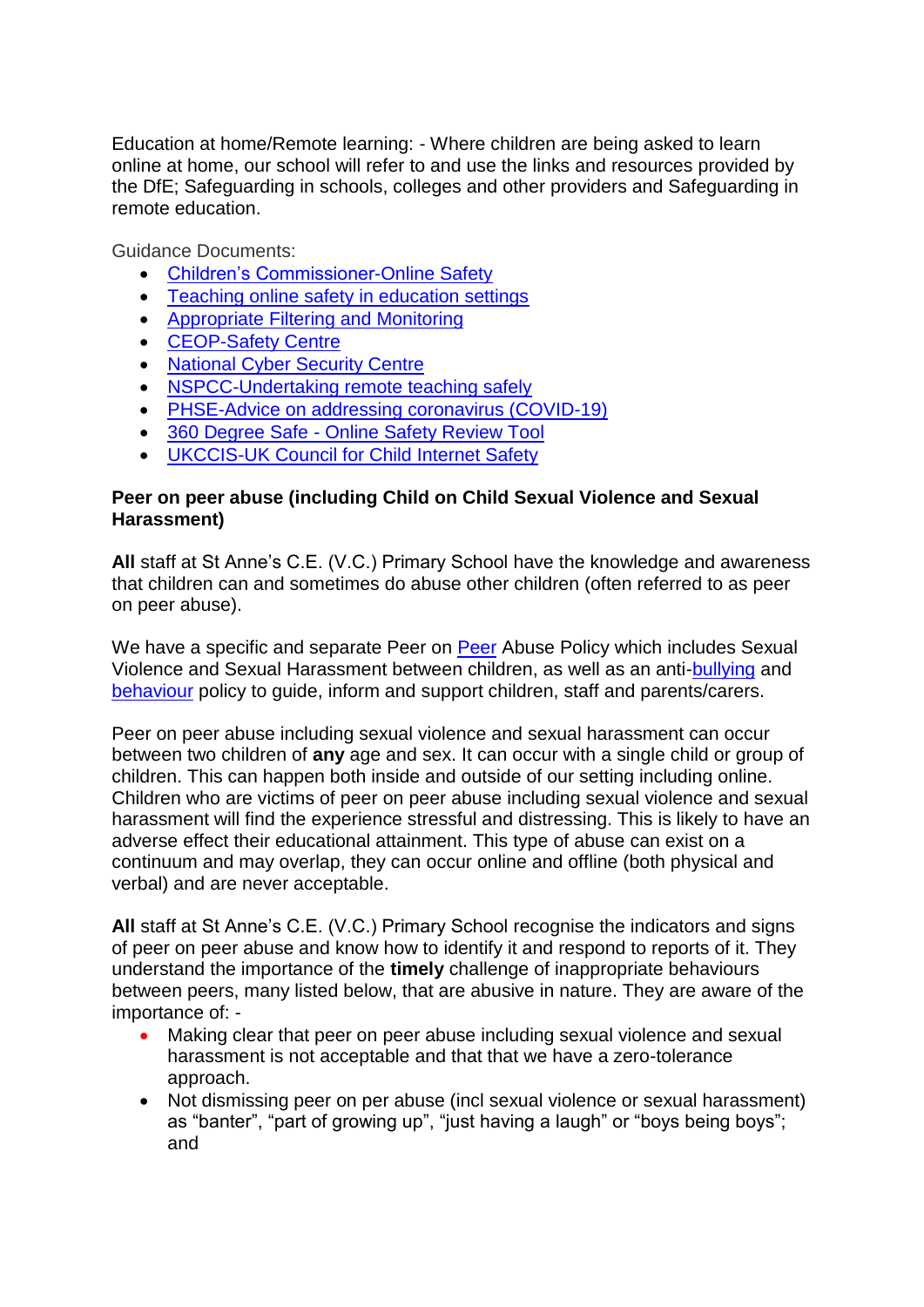Challenging behaviours (potentially criminal in nature), such as physical and sexual assaults e.g. grabbing bottoms, breasts, and genitalia, flicking bras and the lifting up of skirts.

**All** staff know that if we do not challenge and support our children that this will lead to a **culture** of unacceptable behaviours, an unsafe environment for children and in worst case scenarios a culture that normalises abuse leading to children accepting it as normal and not coming forward to report it.

At St Anne's C.E. (V.C.) Primary School we strive for a culture where children feel safe to speak to staff about their experiences. We know that the initial response to a report from a child is vitally important. We do not want to miss that opportunity and so we reassure victims that their reports are being taken seriously and that they will be supported and kept safe. We never give victims the impression that they are creating a problem by reporting sexual violence or sexual harassment. We reassure victims that they should not feel ashamed for making a report.

We have well promoted and easily understood systems in place so that our children feel confident to knowing their concerns will be treated seriously.

**All** victims are taken seriously and offered appropriate support. Staff are aware of the groups that are potentially more at risk as evidence shows that girls, children with SEND and LGBT children are at greater risk. The DfE states 'peer on peer abuse should be taken as seriously as abuse by adults and should be subject to the same child protection procedures.

Victims of peer on peer abuse will be supported by the school's pastoral system and referred to specialist agencies if appropriate. Risk assessment and/or safety planning are an integral part of this support plan, particularly regarding the post incident management.

**All** staff understand, that even if there are no reports in our setting, this does not mean that it is not happening, it may be the case that it is just not being reported. As such it is important that if staff at St Anne's C.E. (V.C.) Primary School have any concerns regarding peer on peer abuse, they speak to their Designated Safeguarding Lead (DSL) or deputy (DDSL). Our staff will not develop high thresholds before acting.

Peer on peer abuse is most likely to include, but may not be limited to:

- bullying (including cyberbullying, prejudice-based and discriminatory bullying).
- abuse in intimate personal relationships between peers.
- physical abuse such as hitting, kicking, shaking, biting, hair pulling, or otherwise causing physical harm (this may include an online element which facilitates, threatens and/or encourages physical abuse).
- sexual violence such as rape, assault by penetration and sexual assault and may include an online element which facilitates, threatens and/or encourages sexual violence. Causing someone to engage in sexual activity without consent, such as forcing someone to strip, touch themselves sexually, or to engage in sexual activity with a third party.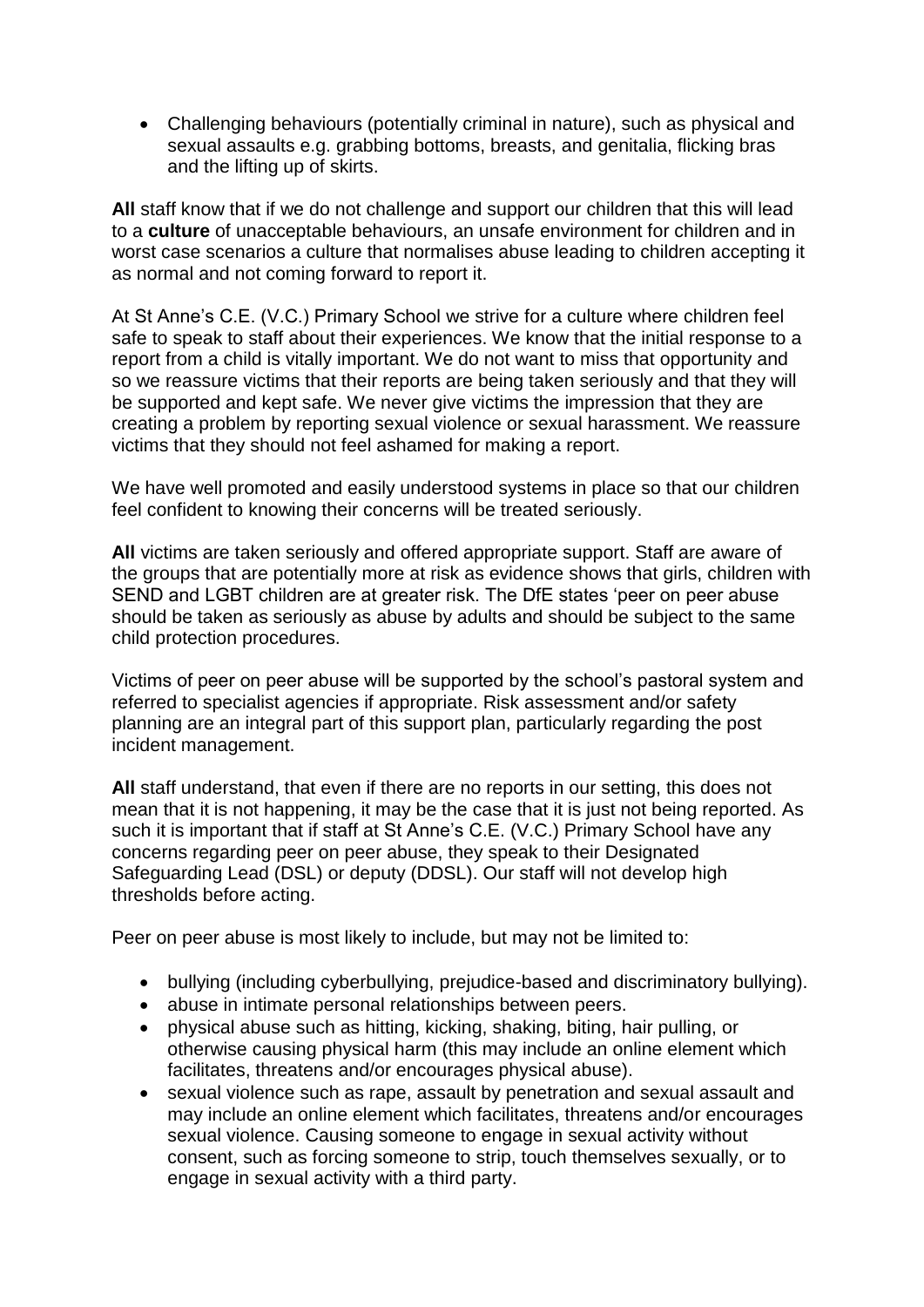- sexual harassment such as sexual comments, remarks about clothes and/or appearance, jokes, taunting and online sexual harassment. This also includes the telling of sexual stories, making lewd comments and calling someone sexual names and physical behaviour, such as: deliberately brushing against someone, interfering with someone's clothes and displaying pictures, photos or drawings of a sexual nature; and online sexual harassment.
- causing someone to engage in sexual activity without consent, such as forcing someone to strip, touch themselves sexually, or to engage in sexual activity with a third party.
- consensual and non-consensual sharing of nudes and semi-nude images and or videos (also known as sexting or youth produced sexual imagery) Consensual image sharing, especially between older children of the same age, may require a different response. It might not be abusive – but children still need to know it is illegal- whilst non-consensual is illegal and abusive.
- upskirting, which typically involves taking a picture under a person's clothing without their permission, with the intention of viewing their genitals or buttocks to obtain sexual gratification, or cause the victim humiliation, distress, or alarm; and
- initiation/hazing type violence and rituals (this could include activities involving harassment, abuse or humiliation used as a way of initiating a person into a group and may also include an online element).

**All** staff **are** clear as to the school's or college's policy and procedures with regards to peer on peer abuse and the important role they have to play in preventing it and responding where they believe a child may be at risk from it.

If staff have a concern about a child or a child makes a report to them, they will follow the safeguarding referral process. As is always the case, if staff are in any doubt as to what to do, they should speak to the designated safeguarding lead (or a deputy). Schools behaviour policy will support any sanctions.

The DfE states 'peer on peer abuse should be taken as seriously as abuse by adults and should be subject to the same child protection procedures.

Guidance Documents:

- **Staffsscb-Responding to Sexting Guidance**
- [Disrespect NoBody](https://www.disrespectnobody.co.uk/)
- [CEOP-Safety centre](https://www.ceop.police.uk/Safety-Centre/)
- [UKCIS Guidance: Sharing Nudes and Semi-Nudes](https://oursaferschools.co.uk/2021/01/13/ukcis/)
- [Sexual violence and sexual harassment between children in schools and](https://assets.publishing.service.gov.uk/government/uploads/system/uploads/attachment_data/file/999239/SVSH_2021.pdf)  [colleges \(publishing.service.gov.uk\)](https://assets.publishing.service.gov.uk/government/uploads/system/uploads/attachment_data/file/999239/SVSH_2021.pdf)
- Review of sexual abuse in schools and colleges GOV.UK (www.gov.uk)
- [Searching, screening and confiscation \(publishing.service.gov.uk\)](https://assets.publishing.service.gov.uk/government/uploads/system/uploads/attachment_data/file/674416/Searching_screening_and_confiscation.pdf)
- Sharing nudes and semi-nudes: advice for education settings working with children and young people - GOV.UK (www.gov.uk)

**Bullying, including Cyberbullying**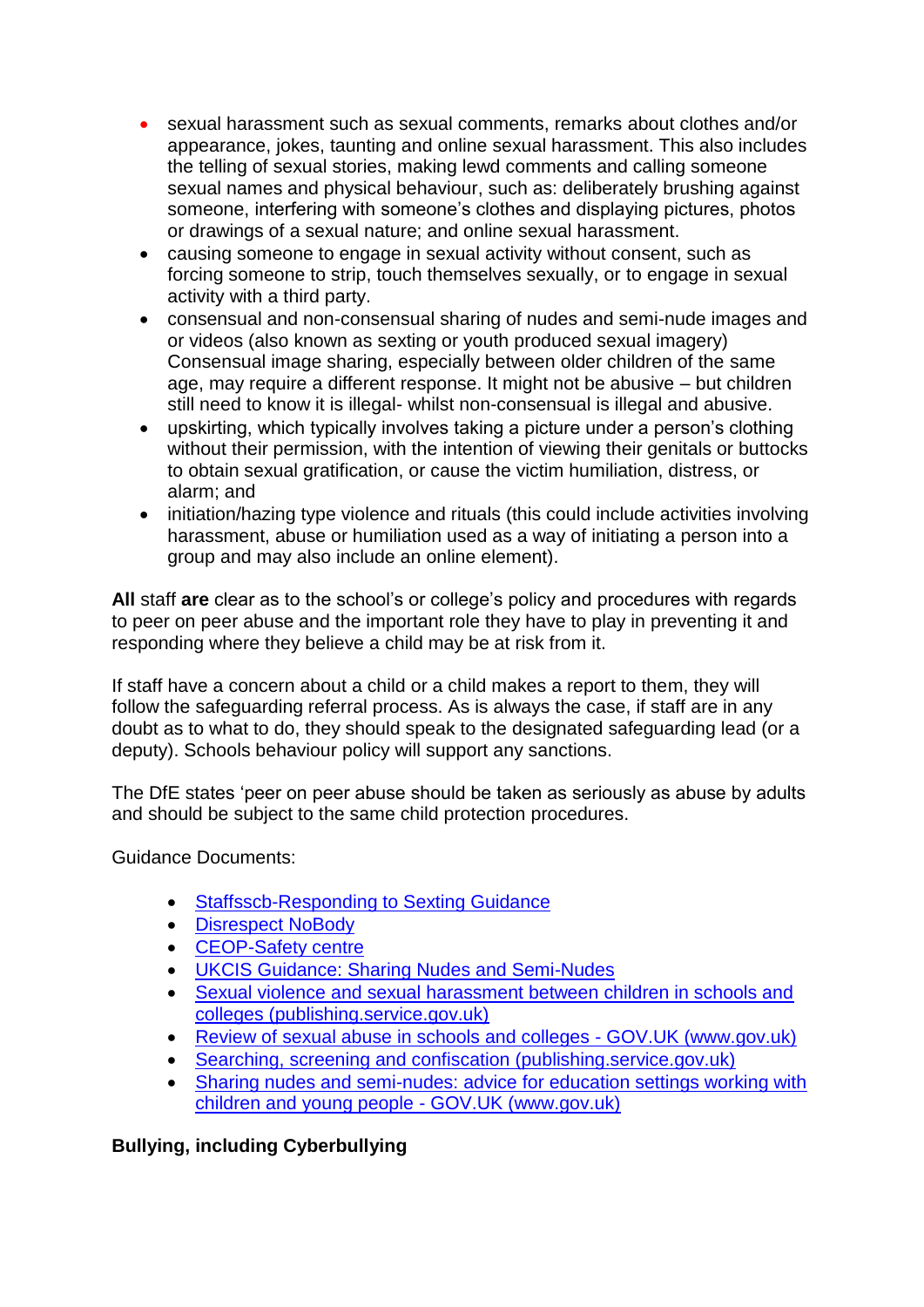Bullying may be defined as deliberately hurtful behaviour, usually repeated over a period, where it is difficult for those bullied to protect themselves. It can take many forms, but the main types are:

- Physical (e.g. hitting, kicking, theft)
- Verbal (e.g. racist or homophobic remarks, threats, name-calling)
- Emotional (e.g. isolating an individual from the activities and social acceptance of their peer group)
- Cyberbullying (including sexting)

Guidance on bullying can be [Preventing & tackling bullying](https://www.gov.uk/government/publications/preventing-and-tackling-bullying) [Cyberbullying advice](https://assets.publishing.service.gov.uk/government/uploads/system/uploads/attachment_data/file/374850/Cyberbullying_Advice_for_Headteachers_and_School_Staff_121114.pdf) **[Anti-Bullying Policy](https://a604b434-aefb-4c50-a9bc-6a21a5ab3cdd.filesusr.com/ugd/cac643_8845fb8df0da4783a7a9b2996a119057.pdf)**

# **Private Fostering**

A private fostering arrangement is one that is made privately (without the involvement of a local authority) for the care of a child under the age of 16 (under 18, if disabled) by someone other than a parent or immediate relative. If the arrangement is to last, or has lasted, for 28 days or more, it is categorised as private fostering.

Close relatives are defined as a grandparent, brother, sister, uncle, or aunt (whether of full blood or half blood or by marriage or civil partnership), or a stepparent. People become involved in private fostering for all kinds of reasons. Examples of private fostering include:

- Children who need alternative care because of parental illness.
- Children whose parents cannot care for them because their work or study involves long or antisocial hours.
- Children sent from abroad to stay with another family, usually to improve their educational opportunities.
- Unaccompanied asylum seeking and refugee children.
- Teenagers who stay with friends (or other non-relatives) because they have fallen out with their parents.
- Children staying with families while attending a school away from their home area.

Our staff at St Anne's C.E. (V.C.) Primary School will notify the DSL/DDSL when they become aware of a private fostering arrangement. There is a mandatory duty on the school to inform Staffordshire Childrens Social Care of a private fostering arrangement by contacting (0800 1313126), who then have a duty to check that the young person is being properly cared for and that the arrangement is satisfactory.

Guidance Document:

• [Children Act 1989 –](https://www.gov.uk/government/publications/children-act-1989-private-fostering) Private Fostering

# **Preventing Radicalisation**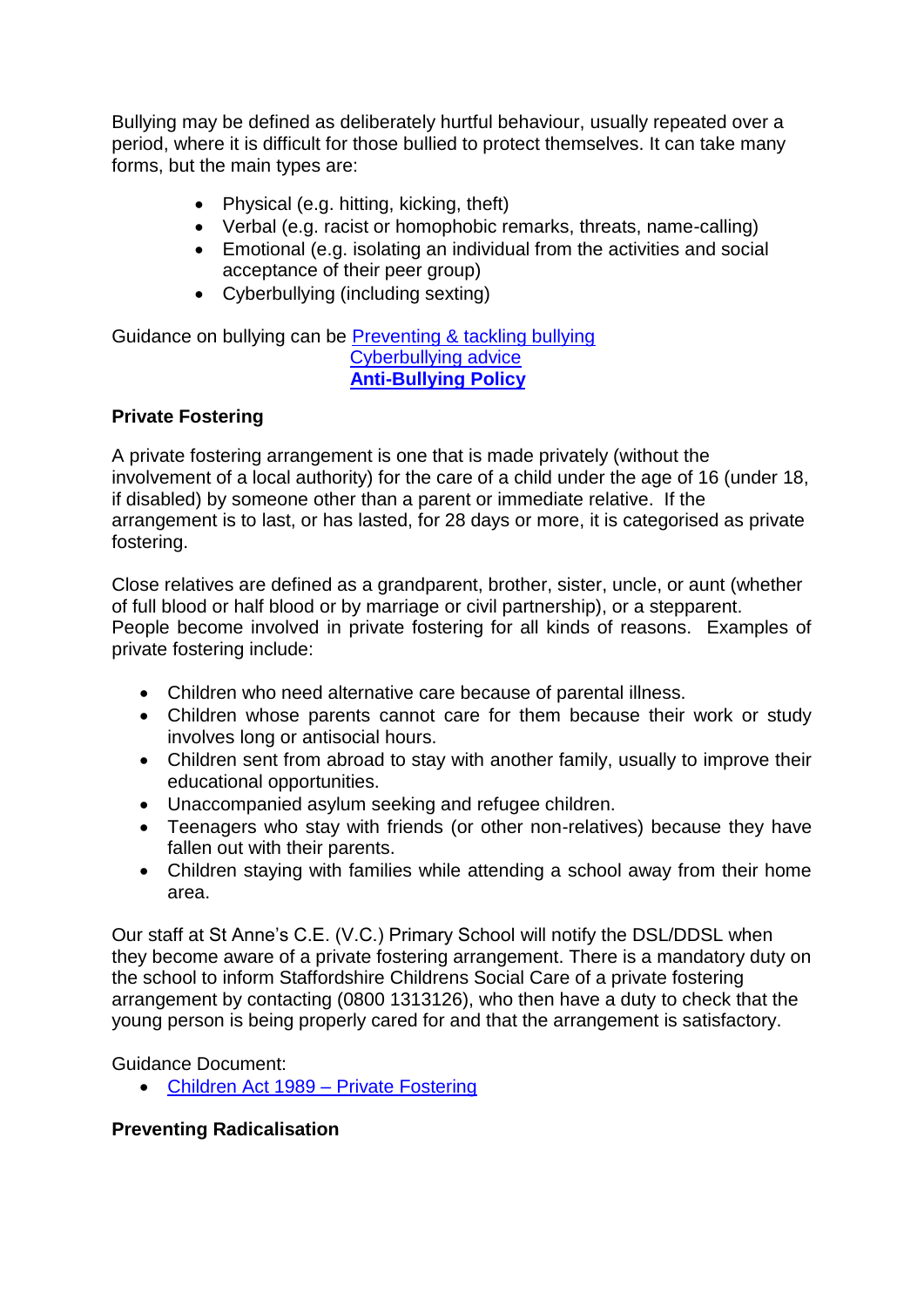Children are vulnerable to extremist ideology and radicalisation. Similar to protecting children from other forms of harms and abuse, protecting children from this risk should be a part of a schools' or colleges' safeguarding approach.

- **Extremism** is the vocal or active opposition to our fundamental values, including democracy, the rule of law, individual liberty and the mutual respect and tolerance of different faiths and beliefs. This also includes calling for the death of members of the armed forces.
- **Radicalisation** refers to the process by which a person comes to support terrorism and extremist ideologies associated with terrorist groups.
- **Terrorism** is an action that endangers or causes serious violence to a person/people; causes serious damage to property; or seriously interferes or disrupts an electronic system. The use or threat must be designed to influence the government or to intimidate the public and is made for the purpose of advancing a political, religious, or ideological cause.

At St Anne's C.E. (V.C.) Primary School we value freedom of speech and the expression of beliefs and ideology as fundamental rights underpinning our society's values. Pupils/students and school staff have the right to speak freely and voice their opinions. However, freedom comes with responsibility and free speech that is designed to manipulate the vulnerable or that leads to violence and harm of others goes against the moral principles in which freedom of speech is valued. Free speech is not an unqualified privilege; it is subject to laws and policies governing equality, human rights, community safety and community cohesion.

There is no single way of identifying whether a child is likely to be susceptible to an extremist ideology. Background factors combined with specific influences such as family and friends may contribute to a child's vulnerability. Similarly, radicalisation can occur through many different methods (such as social media or the internet) and settings (such as within the home).

The normalisation of extreme views may also make children and young people vulnerable to future manipulation and exploitation. At St Anne's C.E. (V.C.) Primary School is clear that this exploitation and radicalisation must be viewed as a safeguarding concern and that protecting children from the risk of radicalisation is part of the school's safeguarding duty.

The school's or college's designated safeguarding lead (and any deputies) should be aware of local procedures for making a Prevent referral.

 Definitions of radicalisation and extremism, and indicators of vulnerability to radicalisation are in **Appendix 4**.

#### **Prevent Duty and Channel**

#### **Prevent**

The school governors, the Head Teacher/Principal and the DSL will assess the level of risk within the school and put actions in place to reduce that risk. Risk assessment may include consideration of the school's RE curriculum, SEND policy, Assembly Policy, the use of school premises by external agencies, integration of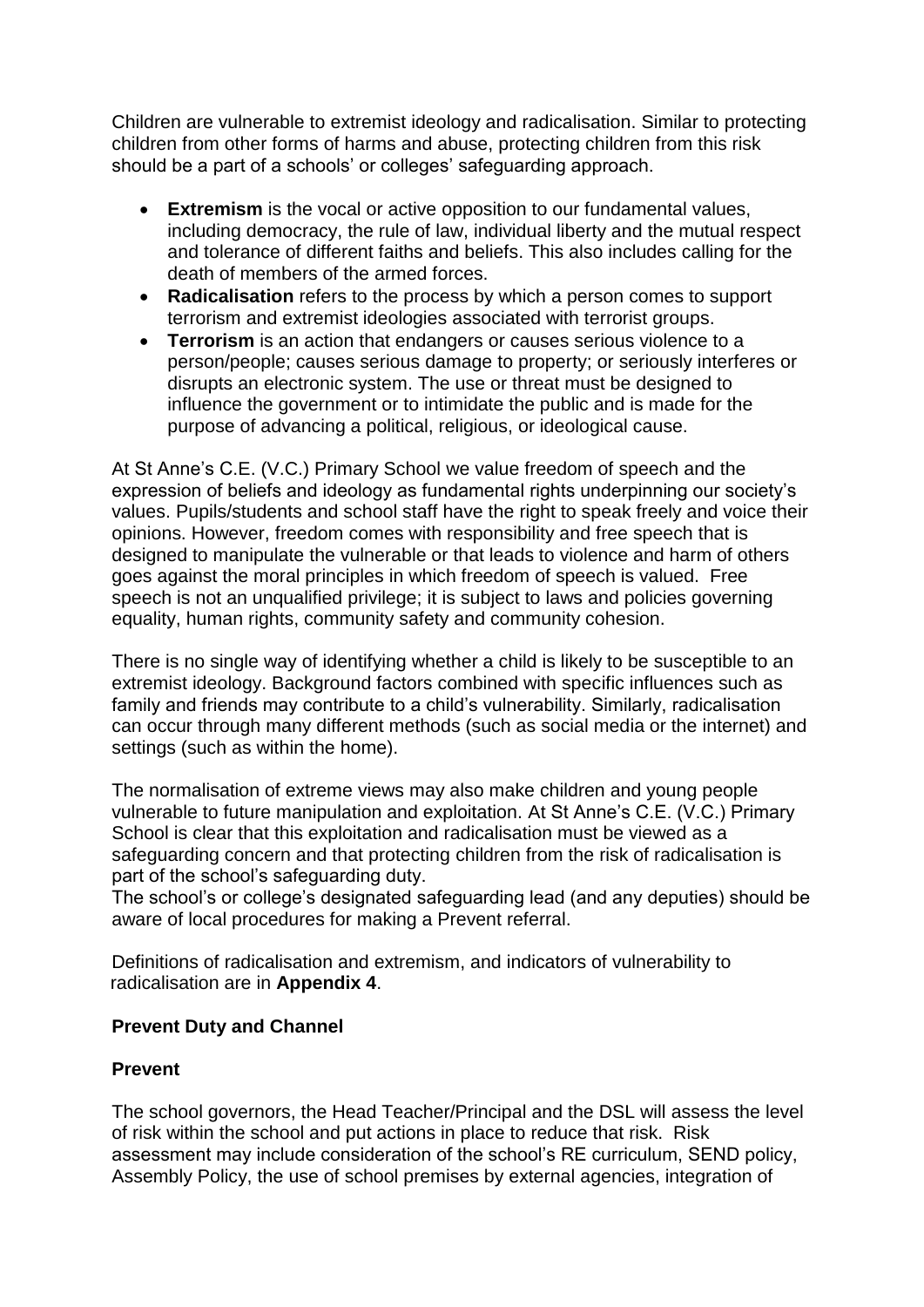students by gender and SEN, anti-bullying policy and other issues specific to the school's profile, community and philosophy.

All schools are subject to a duty to have "due regard to the need to prevent people being drawn into terrorism" (section 26, Counter Terrorism and Security Act 2015). This is known as The Prevent Duty and is part of our schools wider safeguarding obligations.

Designated safeguarding leads and other senior leaders familiarise themselves with the revised Prevent duty guidance: for England and Wales, especially paragraphs 57-76, which are specifically concerned with schools (and covers childcare). We follow the guidance in terms of four general themes: risk assessment, working in partnership, staff training, and IT policies.

Our school has a Prevent Single Point of Contact (SPOC) who is the lead within the organisation for safeguarding in relation to protecting individuals from radicalisation and involvement in terrorism: this will normally be the DSL.

#### The SPOC for our school is **Mr Edward Hobson.**

Our School will monitor online activity within the school to ensure that inappropriate sites are not accessed by students or staff. This is best done using specialist online monitoring software.

# **Channel**

Channel is a multi-agency approach to provide support to individuals who are at risk of being drawn into terrorist related activity. It is led by the Staffordshire Police Counter-Terrorism Unit, and it aims to:

- Establish an effective multi-agency referral and intervention process to identify vulnerable individuals.
- Safeguard individuals who might be vulnerable to being radicalised, so that they are not at risk of being drawn into terrorist-related activity; and
- Provide early intervention to protect and divert people away from the risks they face and reduce vulnerability.
- The Channel programme focuses on providing support at an early stage to people who are identified as being vulnerable to being drawn into terrorism. It provides a mechanism for schools to make referrals if they are concerned that an individual might be vulnerable to radicalisation. An individual's participation in the programme is entirely voluntary at all stages.
- Schools have a duty to cooperate with the Channel programme in the carrying out of its functions, and with the Police in providing information about an individual who is referred to Channel (Section 38, Counter Terrorism and Security Act 2015).

Guidance Documents:

- [The Prevent Duty.](https://www.gov.uk/government/publications/protecting-children-from-radicalisation-the-prevent-duty)
- **[Educate Against Hate](https://educateagainsthate.com/)**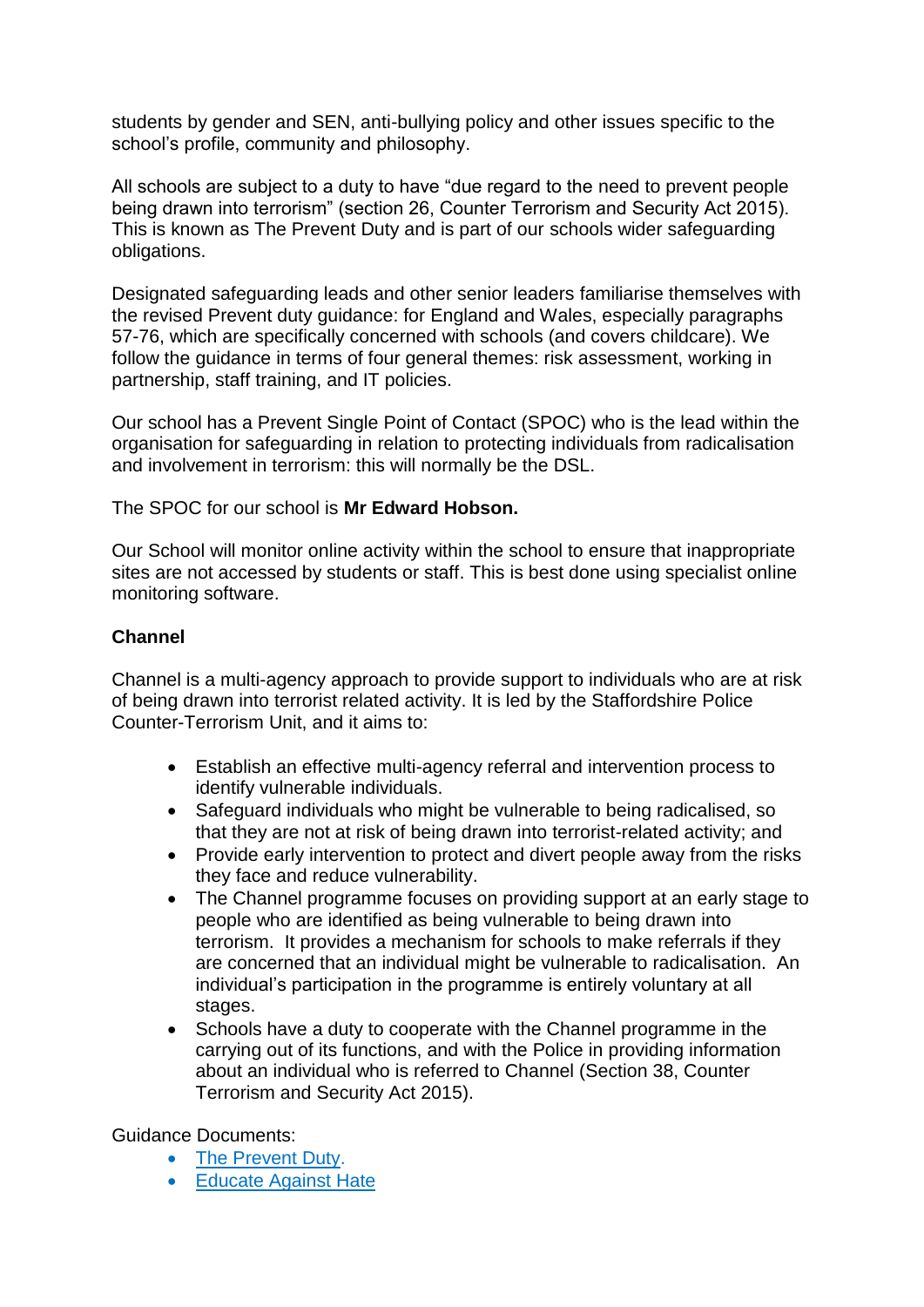[ACT Early | Prevent radicalisation](https://actearly.uk/)

# **Serious Violence**

All staff should be aware of the indicators, which may signal children are at risk from, or are involved with serious violent crime. These may include increased absence from school, a change in friendships or relationships with older individuals or groups, a significant decline in performance, signs of self-harm or a significant change in wellbeing, or signs of assault or unexplained injuries. Unexplained gifts or new possessions could also indicate that children have been approached by, or are involved with, individuals associated with criminal networks or gangs and may be at risk of criminal exploitation.

All staff should be aware of the range of risk factors which increase the likelihood of involvement in serious violence, such as being male, having been frequently absent or permanently excluded from school, having experienced child maltreatment and having been involved in offending, such as theft or robbery.

Guidance documents:

- [Home Office Preventing Youth Violence and Gang Involvement](https://www.gov.uk/government/publications/advice-to-schools-and-colleges-on-gangs-and-youth-violence)
- [Criminal Exploitation of Children and Vulnerable Adults; County Lines](https://www.gov.uk/government/publications/criminal-exploitation-of-children-and-vulnerable-adults-county-lines)

# **12. VULNERABLE CHILDREN**

We recognise that our safeguarding responsibilities are clearly linked to our responsibilities for ensuring that appropriate responses are in place for children who are **absent from school** or **who go missing from education**. We will inform the local authority of any pupil who fails to attend school regularly, or who has been absent without school permission for a continuous period of **10 school days or more** – attendance policy can be found [here.](https://a604b434-aefb-4c50-a9bc-6a21a5ab3cdd.filesusr.com/ugd/cac643_c8b943321c0e4d6faf68782a208ac9e9.pdf)

As a school we are aware of the potential for children with SEN to have **additional barriers when it comes to safeguarding**, the school recognises that this group can be more vulnerable to abuse and neglect. Disabled children may be **especially vulnerable to abuse** because they may have an impaired capacity to resist or avoid abuse. They may have speech, language and communication needs which may make it **difficult to tell** others what is happening.

Heightened vulnerability linked to:

- Communications skills
- Maturity (Lower cognitive ability)
- Perceptions of intent from others
- Lower self-esteem/confidence
- Potential to trust unreservedly
- A need to have "friends" or find a partner
- Differing boundaries
- Online safety digital technology understanding

A **combination** of these factors can make them more susceptible to risks.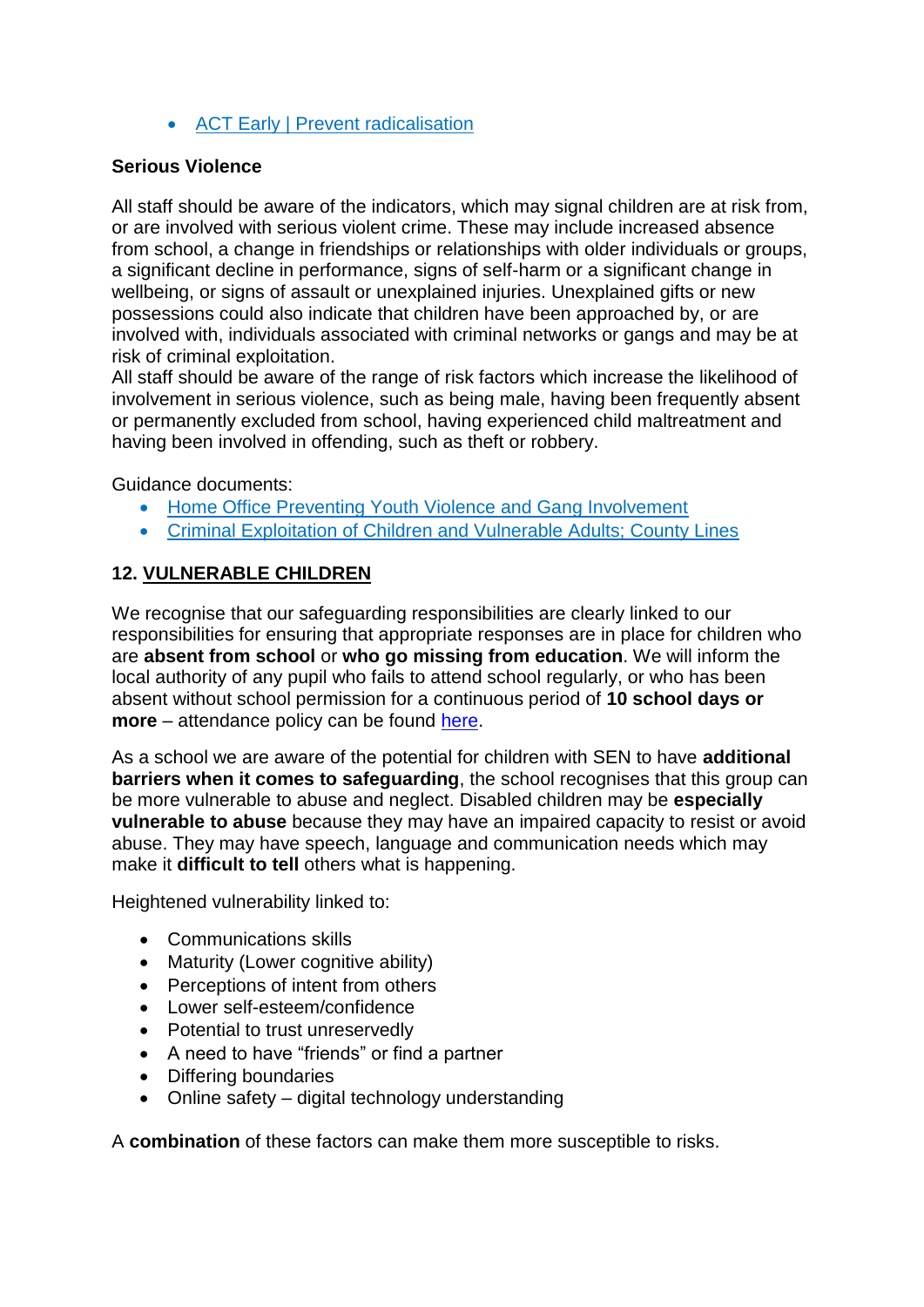Children develop and mature at different rates, so what appears to be worrying for a younger child might be normal behaviour for an older child. Parental behaviours may also indicate child abuse or neglect, so you should also be alert to parent/child interactions which are concerning and other parental behaviours. This could include parents who are under the influence of drugs or alcohol, if there is a sudden change in their mental health or if domestic abuse is present. By **understanding the warning signs**, you can respond to problems as early as possible and provide the right support and services for the child and their family.

Children say they need:

- **Vigilance**: to have adults notice when things are troubling them
- **Understanding and action**: to be heard and understood; and to have that understanding acted upon.
- **Stability**: to be able to develop an on-going stable relationship of trust with those helping them.
- **Respect**: to be treated with the expectation that they are competent, rather than not.
- **Information and engagement**: to be informed about and involved in procedures, decisions, concerns and plans.
- **Explanation**: to be informed of the outcome of assessments, decisions and how they have been reached, positive or negative.
- **Support:** to be provided with support in their own right as well as a member of their family.
- **Advocacy**: to be provided with advocacy, to assist them in putting forward their views.

# **Alternative Provision**

At St Anne's C.E. (V.C.) Primary School we know that the cohort of pupils in our provision often have complex needs, our Governing bodies/proprietors are aware of this additional risk of harm that their pupils may be vulnerable to.

# **Guidance**

- <https://www.gov.uk/government/publications/alternative-provision>
- [https://www.gov.uk/government/publications/education-for-children-with](https://www.gov.uk/government/publications/education-for-children-with-health-needs-who-cannot-attend-school)[health-needs-who-cannot-attend-school](https://www.gov.uk/government/publications/education-for-children-with-health-needs-who-cannot-attend-school)

# **Children potentially at greater risk of harm-Children who need a social worker (Child in Need & Child Protection Plans)**

Our DSL/DDSL are aware that some children may need a social worker due to safeguarding or welfare needs. Local authorities should share the fact that a child has a social worker. Children may need this help due to abuse, neglect and complex family circumstances.

We know that a child's experiences of adversity and trauma can leave them vulnerable to further harm, as well as educationally disadvantaged in facing barriers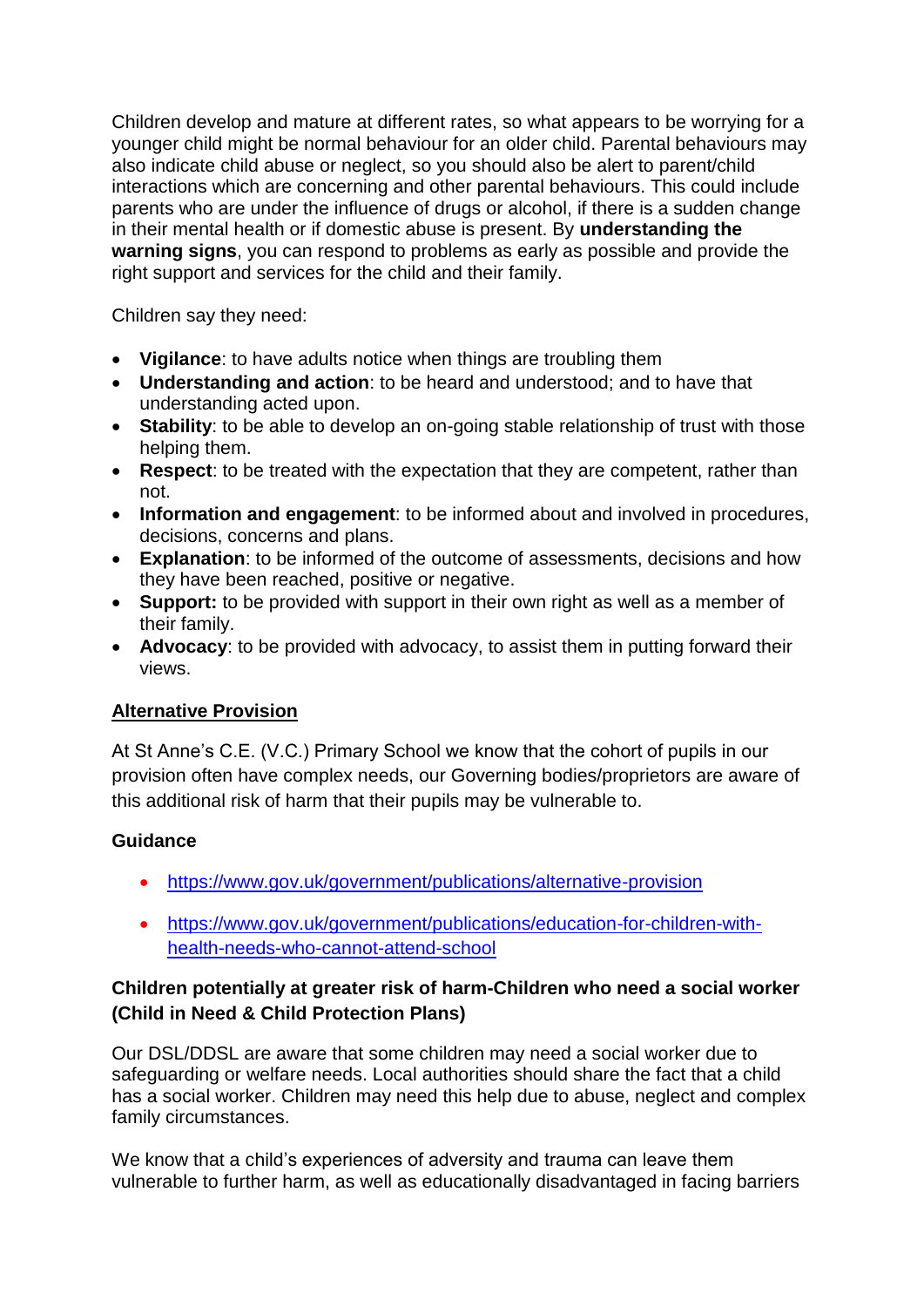to attendance, learning, behaviour, and mental health. The DSL will hold and use information so that decisions can be made in the best interests of the child's safety, welfare, and educational outcomes.

Where children need a social worker, this will inform decisions about safeguarding (for example, responding to unauthorised absence or missing education where there are known safeguarding risks) and about promoting welfare (for example, considering the provision of pastoral and/or academic support, alongside action by statutory services.) We will strengthen provision to reduce absence and exclusions for this group as we recognise that regular attendance is important for vulnerable pupils and school can act as a protective factor.

We will work as a school to narrow the attainment gap, have high aspirations for all children with a social worker and will design our Pupil Premium strategy to meet the needs of CWSW (Children with a social worker).

We will ensure that they benefit from additional support to recover from the impact of COVID-19 using a strength-based approach with the child's voice central to our planning. (e.g. National Tutoring Programme/Recovery Premium)

The Mental Health Lead in school **(Miss Alexa Turner)** will work to assess, understand, and meet the Social Emotional & Mental Health needs of Children with a social worker, as we recognise, they are more likely to experience issues than their peers.

#### **Looked after children**:

All Local Authorities are advised to support the raising of the educational attainment and achievement of their Looked After Children through the overarching support of the Virtual School. The responsibility for each child's education, target setting, learning, and teaching remains with the schools where they are enrolled. Staffordshire's Virtual School for Looked After Children provides a support and challenge role for schools and Local Authority teams. This is in the form of staffing support; access to additional resources to enable the support of educational outcomes; information, advice and guidance (especially around Personal Education Plans); monitoring and tracking of educational outcomes and targets, and training and support at key transitional moments

#### **Name of LAC designated teacher: - Miss Hannah Buckley**

The governing body must ensure that the designated teacher undertakes the appropriate training (section 20(2) of the 2008 Act).

#### **The role of the designated teacher for LAC within the school**

The designated teacher plays a crucial role leading the responsibility for helping school staff understand how things affect how looked after children learn and achieve.

The designated teacher will: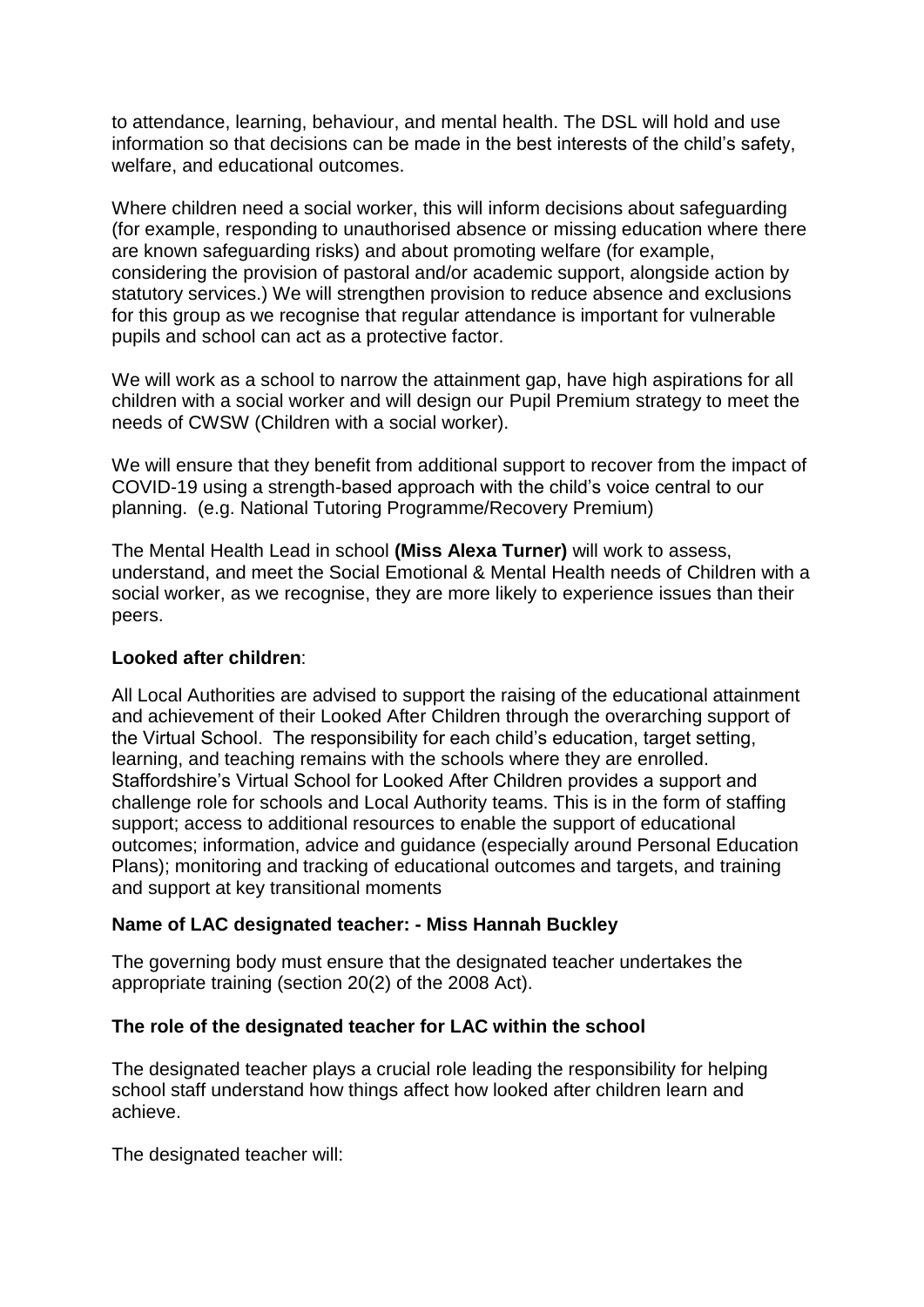- Promote a culture of high expectations and aspirations for how looked after children learn
- Make sure the young person has a voice in setting learning targets. Be a source of advice for staff about differentiated teaching strategies appropriate for individual children and in making full use of Assessment for Learning.
- Make sure that looked after children are prioritised in one-to-one tuition arrangements and that carers understand the importance of supporting learning at home.
- Has the lead responsibility for the development and implementation of the child's personal education plan (PEP) within the school.

Guidance Document:

[Designated Teacher for Looked After Children](https://www.gov.uk/government/publications/designated-teacher-for-looked-after-children)

# **Children potentially at greater risk of harm**

Children who need a social worker (Child in Need & Child Protection Plans)

Children may need a social worker due to safeguarding or welfare needs. Children may need this help due to abuse, neglect and complex family circumstances. A child's experiences of adversity and trauma can leave them vulnerable to further harm, as well as educationally disadvantaged in facing barriers to attendance, learning, behaviour, and mental health.

Local authorities should share the fact a child has a social worker, and the designated safeguarding lead should hold and use this information so that decisions can be made in the best interests of the child's safety, welfare, and educational outcomes. This should be considered as a matter of routine. There are clear powers to share this information under existing duties on both local authorities and schools and colleges to safeguard and promote the welfare of children. Where children need a social worker, this should inform decisions about safeguarding (for example, responding to unauthorised absence or missing education where there are known safeguarding risks) and about promoting welfare (for example, considering the provision of pastoral and/or academic support, alongside action by statutory services).

# **13. EDUCATIONAL VISITORS TO SCHOOL.**

We will undertake risk assessment and use professional judgement and experience when deciding whether to seek an enhanced DBS for any volunteer not engaging in regulated activity. In doing so we will consider:

- What we know about the individual/company, including formal and informal information offered by staff, parents, other establishments, or volunteers.
- Whether the individual/company has other employment or undertakes voluntary activities where references can be advised, and suitability recorded.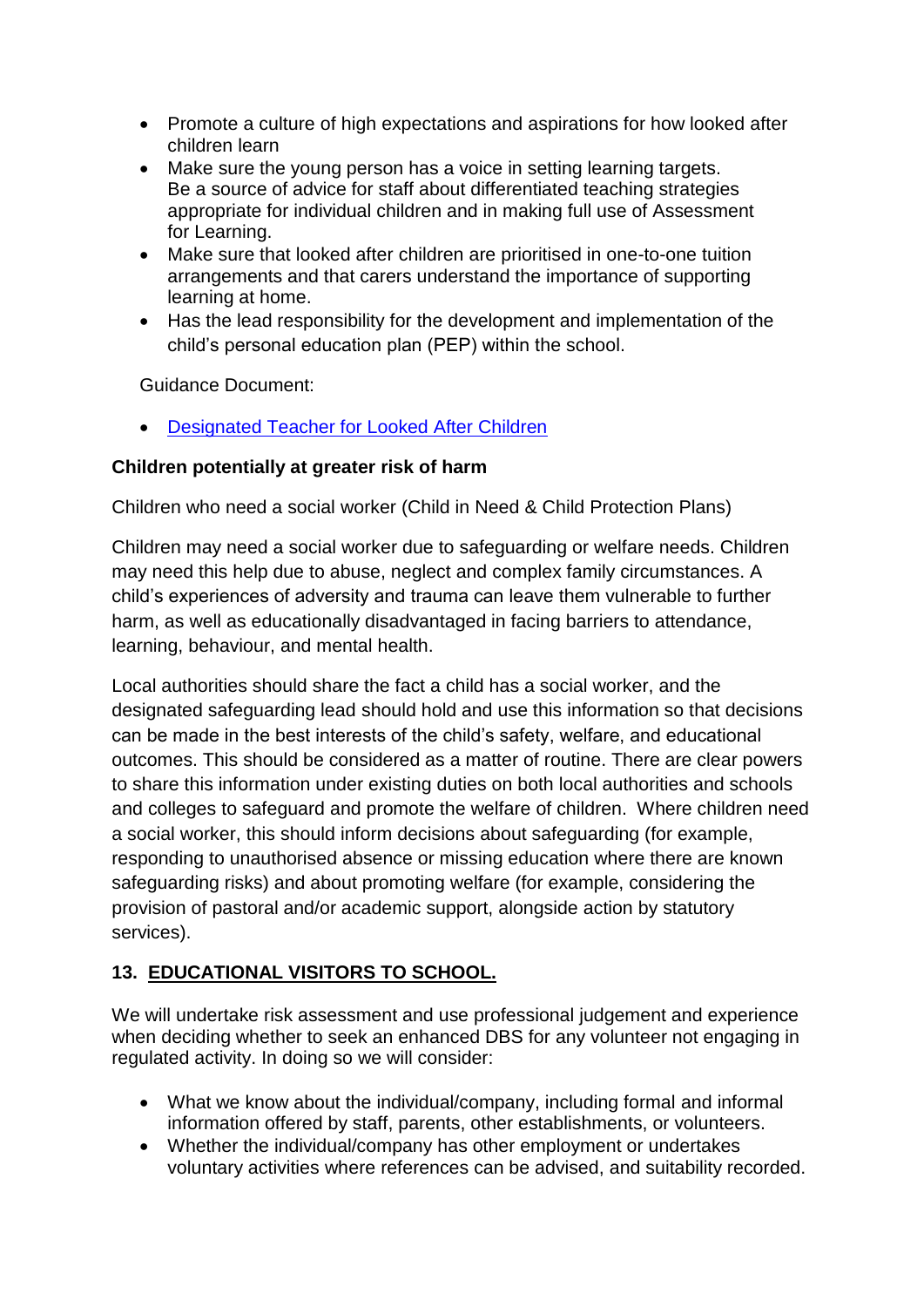- Whether the role is eligible for an enhanced DBS check
- We will clearly have decided the level of supervision required through risk assessment – the supervision will be "reasonable in all the circumstances to ensure the protection of children" as stated in KCSIE 2021

We have clear visitor's procedure that enables us to offer pupil experiences of meeting other professionals to extend knowledge and curriculum. This clearly states whether they are supervised or unsupervised within the school.

#### **14. MANAGING ALLEGATIONS AGAINST ALL STAFF, INCLUDING SUPPLY STAFF, VOLUNTEERS AND CONTRACTORS**

Our aim is to provide a safe and supportive environment securing wellbeing and best possible outcomes for the children at St Anne's C.E. (V.C.) Primary School. We do recognise that sometimes the behaviour of adults may lead to an allegation of abuse being made.

The Governing Body ensures that there are procedures in place for dealing with the two sections covering two levels (see below) of concern and/or allegations against staff members, supply staff, volunteers, and contractors.

- Allegations that may meet the harms threshold.
- Allegation/concerns that do not meet the harms threshold referred to for the purposes of this guidance as 'low level concerns'.

#### Allegations that may meet the harms threshold

We follow KCSIE 2021 guidance where it is alleged that anyone working in our education setting providing education for children under 18 years of age, including supply teachers, volunteers and contractors has:

- **behaved in a way that has harmed a child or may have harmed a child and/or;**
- **possibly committed a criminal offence against or related to a child and/or;**
- **behaved towards a child or children in a way that indicates he or she may pose a risk of harm to children; and/or**
- **behaved or may have behaved in a way that indicates they may not be suitable to work with children.**

This relates to members of staff, supply staff, volunteers, and contractors, who are currently working in any education setting, regardless of whether the school or college is where the alleged abuse took place. Allegations against a teacher who is no longer teaching and/or historical allegations of abuse will be referred to the police.

Where we are not the employer of an individual, we still have responsibility to ensure allegations are dealt with appropriately and that they liaise with relevant parties. In no circumstances will we decide to cease to use a supply teacher due to safeguarding concerns, without finding out the facts and liaising with the LADO to determine a suitable outcome. Our Governing body/proprietor will discuss with the agency whether it is appropriate to suspend the supply teacher, or redeploy them to another part of the school, whilst they carry out their investigation.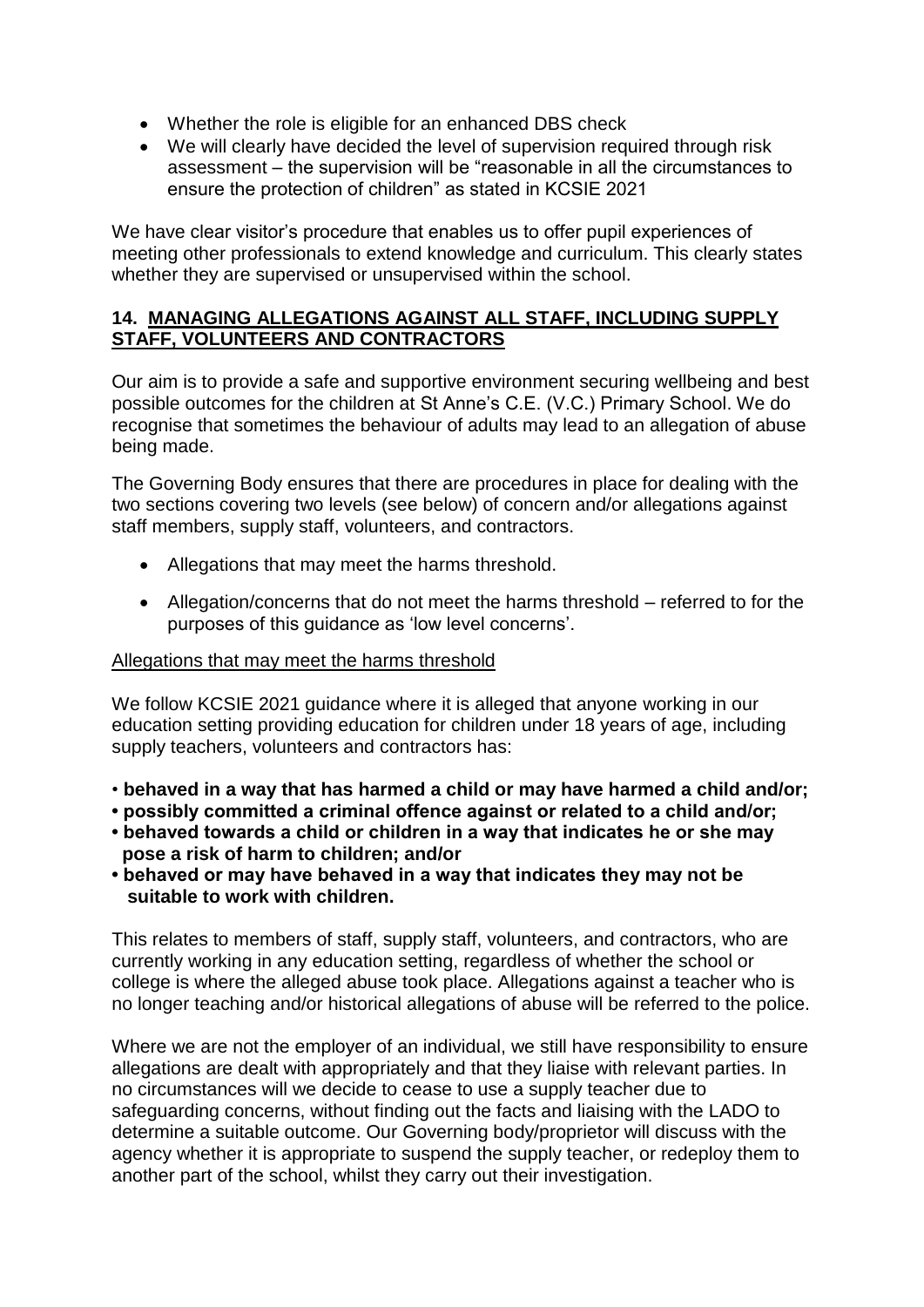We take all possible steps to safeguard our children and to ensure that the adults in our school are safe to work with children. We ensure that the procedures outlined in *Staffordshire Safeguarding Children's Board Protocol: Managing Allegations of abuse Against Persons who work with Children and role of LADO* and Part 4 of *'Keeping Children Safe in Education'*, DfE (2021) are adhered to and will seek appropriate advice from the Local Authority Designated Officer (LADO). **0800 13 13 126**

If an allegation is made or information is received about an adult who works at St Anne's C.E. (V.C.) Primary School **which** indicates that they may be unsuitable to work with children, the member of staff receiving the information should inform the Head teacher/Principal immediately. If it is about the sole proprietor of the Independent school, then this needs to be raised with the Designated Officer. Should an allegation be made against the Head teacher/Principal, this will be reported to the Chair of the Governing Body/management Committee.

If neither the Headteacher nor Chair of Governing Body is contactable on that day, the information must be passed to and dealt with by either the member of staff acting as Headteacher or the Vice Chair of Governors.

The Headteacher or Chair of Governors will seek advice from the LADO within one working day. No member of staff or the governing body will undertake further investigations before receiving advice from the LADO.

#### Allegation/concerns that do not meet the harms threshold – referred to for the purposes of this guidance as 'low level concerns'.

We are aware that concerns may arise in several ways and from several sources, for example: suspicion; complaint; or disclosure made by a child, parent or other adult within or outside of our setting; or as a result of vetting checks undertaken.

We have the appropriate policies and processes in place to manage and record any such concerns and take appropriate action to safeguard children. As part of our whole school approach to safeguarding, we promote an open and transparent culture in which **all** concerns about **all** adults working in or on behalf of our setting (including supply teachers, volunteers and contractors) are dealt with promptly and appropriately.

We have created a culture in which all concerns about adults (including allegations that do not meet the harms threshold) are shared responsibly and with the right person, recorded and dealt with appropriately, and this is critical. We encourage an open and transparent culture; enabling us to identify concerning, problematic or inappropriate behaviour early; minimise the risk of abuse; and ensure that adults working in or on behalf of St Anne's C.E. (V.C.) Primary School are clear about professional boundaries and act within these boundaries, and in accordance with the ethos and values of the institution.

Low level does not mean that it is insignificant, it means that the behaviour towards a child does not meet the harms threshold. Low level concern is still a concern, no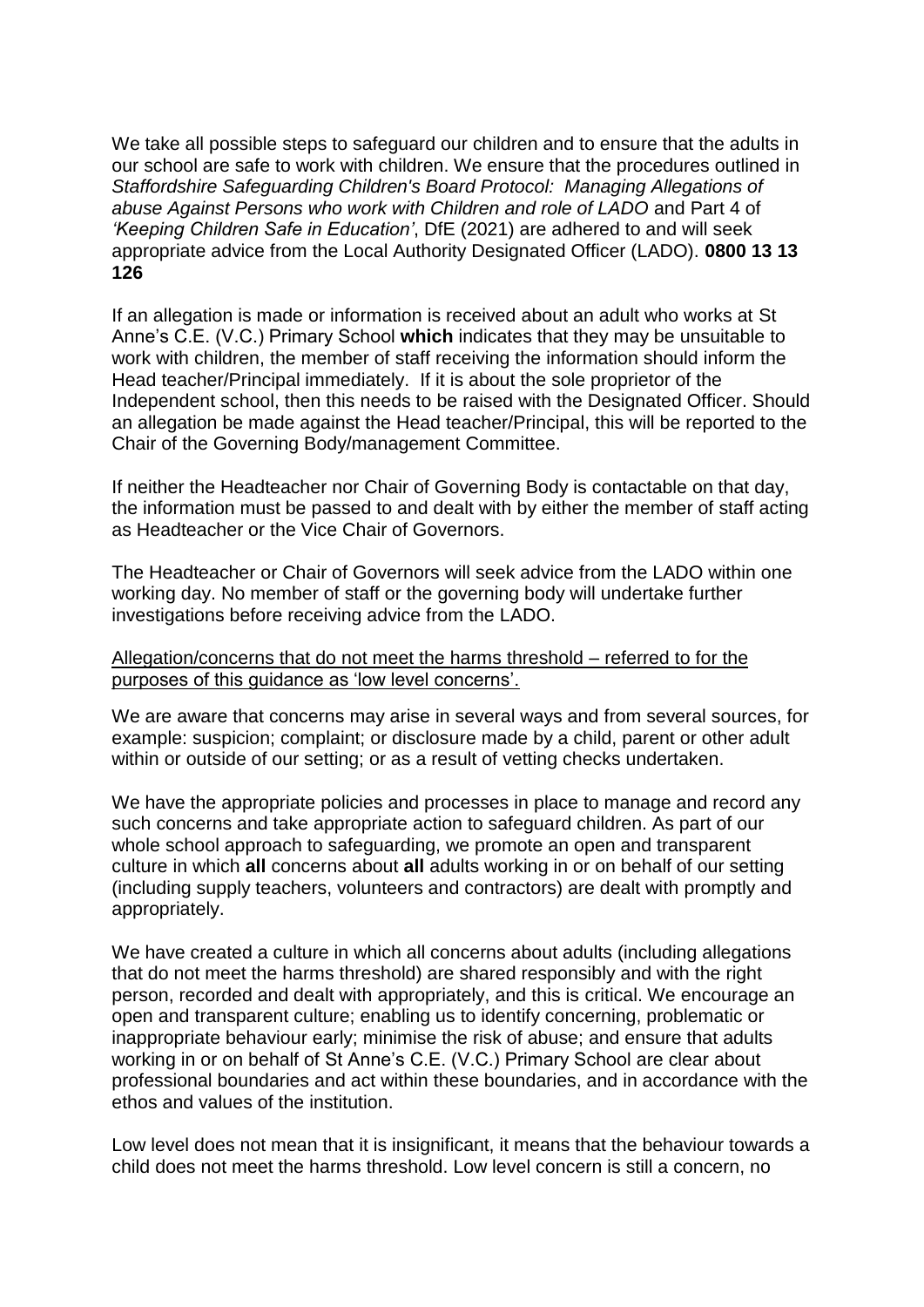matter how small, and even if no more than causing a sense of unease or a 'nagging doubt' - that an adult working in or on behalf of the school or college may have acted in a way that

- is inconsistent with the staff code of conduct, including inappropriate conduct outside of work.
- and does not meet the allegations threshold or is otherwise not considered serious enough to consider a referral to the LADO.

Examples of such behaviour could include, but are not limited to:

- being over friendly with children.
- having favourites.
- taking photographs of children on their mobile phone.
- engaging with a child on a one-to-one basis in a secluded area or behind a closed door; or,
- using inappropriate sexualised, intimidating, or offensive language.

We understand how crucial it is that any such concerns, including those which do not meet the harm threshold, are shared responsibly and with the right person, and recorded and dealt with appropriately. Ensuring they are dealt with effectively will also protect those working in or on behalf of our setting from potential false allegations or misunderstandings.

Any member of staff or volunteer who does not feel confident to raise their concerns with the Head teacher or Chair of Governors should contact **the LADO directly on 0800 1313126.**

General guidance on [whistle blowing](https://www.gov.uk/whistleblowing) can be found at this link

The NSPCC [whistleblowing helpline](https://www.gov.uk/government/news/home-office-launches-child-abuse-whistleblowing-helpline) is available for staff who do not feel able to raise concerns regarding child protection failures internally. Staff can call 0800 028 0285 and the line is available from 8:00am to 8:00pm, Monday to Friday and Email: help@nspcc.org.uk.

The School has a legal duty to refer to the Disclosure and Barring Service anyone who has harmed, or poses a risk of harm, to a child, or if there is reason to believe the member of staff has committed one of a number of listed offences, and who has been removed from working (paid or unpaid) in regulated activity, or would have been removed had they not left. The DBS will consider whether to bar the person. If these circumstances arise in relation to a member of staff at our school, a referral will be made as soon as possible after the resignation or removal of the individual in accordance with advice from the LADO and/or HR. The DSL has a responsibility to inform Barring service.

# **15. INFORMATION SHARING**

At all times we will work in partnership and endeavour to establish effective working relationships with parents, carers, and colleagues from other agencies in line with Working Together to Safeguard Children (2018). Our setting works closely with Stoke and Staffordshire Children's Social Care and, where appropriate from a placing local authority.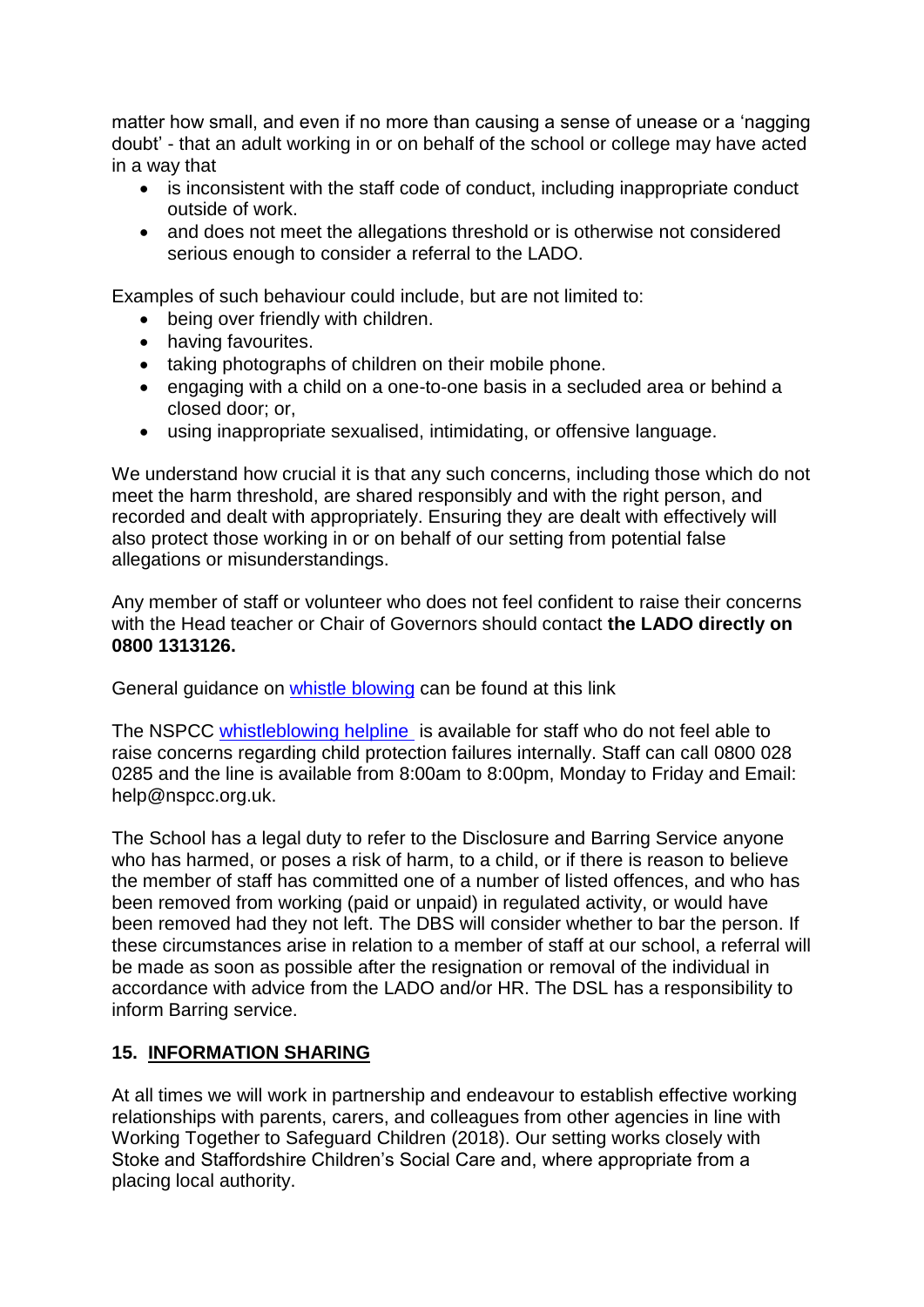Information sharing is vital in identifying and tackling all forms of abuse and neglect, and in promoting children's welfare, including their educational outcomes. Schools and colleges have clear powers to share, hold and use information for these purposes.

As part of meeting a child's needs, our Governing body recognise the importance of information sharing between practitioners and local agencies. This includes ensuring arrangements are in place to set out clearly the processes and principles for sharing information within our setting and with the three safeguarding partners, other organisations, agencies, and practitioners as required.

We are proactive in sharing information as early as possible to help identify, assess and respond to risks or concerns about the safety and welfare of children, whether this is when problems are first emerging, or where a child is already known to the local authority children's social care.

Our Governing body are aware that among other obligations, the Data Protection Act 2018 and the GDPR place duties on organisations and individuals to process personal information fairly and lawfully and to keep the information they hold safe and secure. Our Governing body ensure that relevant staff have due regard to the relevant data protection principles, which allow them to share (and withhold) personal information, as provided for in the Data Protection Act 2018 and the GDPR. Where children leave our school/academy/college, the DSL will ensure that any relevant Child Protection file is transferred to the new setting as soon as possible, ensuring secure transit, with confirmation of receipt.

In addition to the child protection file, our DSL will also consider if it would be appropriate to share any information with the new school/college in advance of the child leaving. For example, information that would allow the new setting to continue supporting the victims of abuse and have that support in place for when the child arrives.

**The Data Protection Act 2018 and GDPR do not prevent the sharing of information for the purposes of keeping children safe. Fears about sharing information must not be allowed to stand in the way of the need to safeguard and promote the welfare and protect the safety of children.**

Guidance documents:

• [Data Protection: Toolkit for schools](https://assets.publishing.service.gov.uk/government/uploads/system/uploads/attachment_data/file/747620/Data_Protection_Toolkit_for_Schools_OpenBeta.pdf)

# **16. MANAGING COMPLAINTS**

As a school we encourage children and families to raise compliments, concerns or comments and have a robust internal investigation process.

The compliment, comment, or complaint policy states clearly the stages of complaints and where to escalate concerns following completion of process either through Ofsted or EFSA. Our complaints policy is on our school website for parents/carers to access.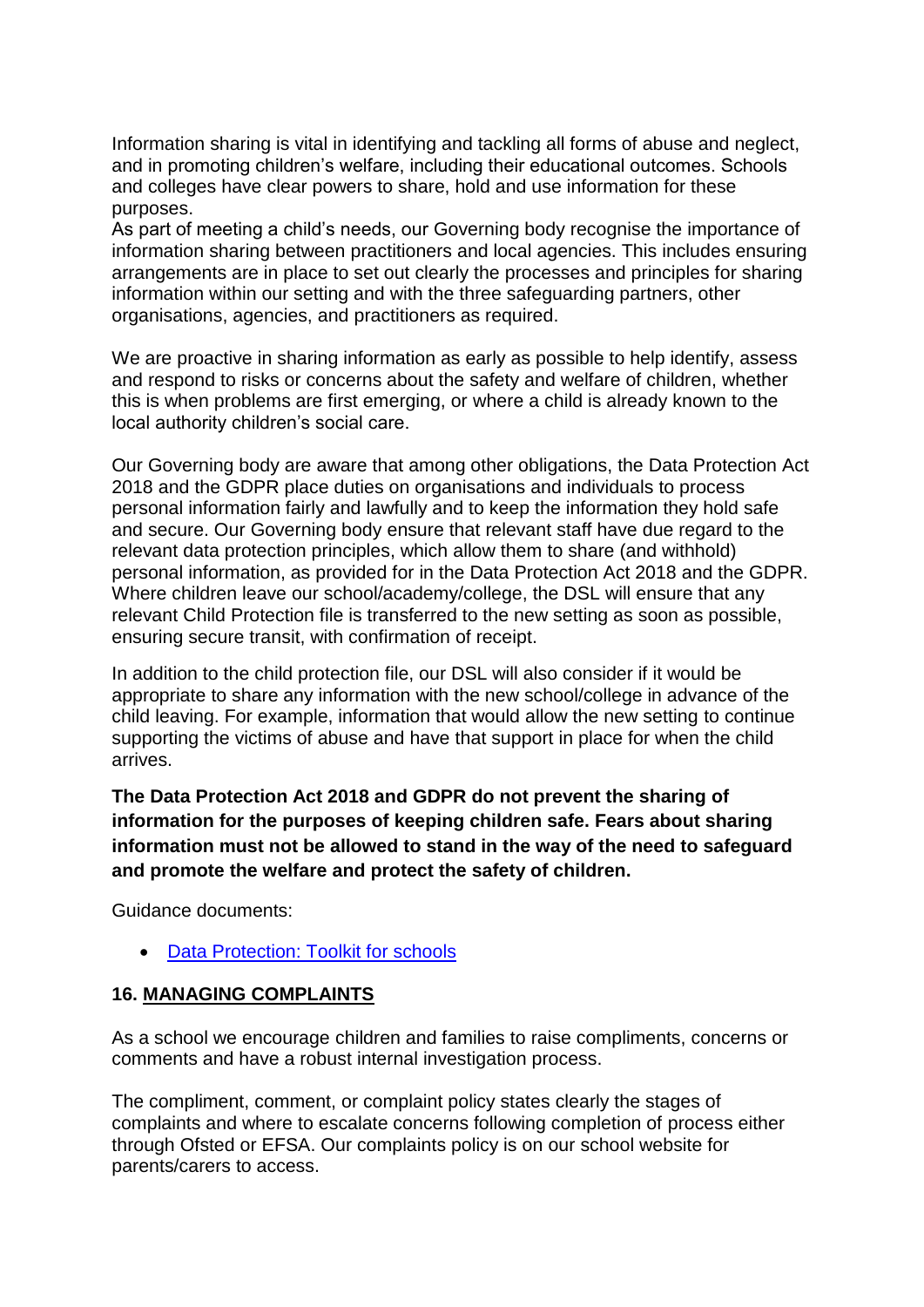**Safeguarding concerns should be raised with school immediately**. If a concern means a child is **at immediate risk, then the individual needs to contact Staffordshire Childrens Advice and Support Team on (0800 1313126**). All visitors are given safeguarding information which outlines how to share concerns and code of conduct expected by visitors/contractors. [Complaints](https://a604b434-aefb-4c50-a9bc-6a21a5ab3cdd.filesusr.com/ugd/cac643_0e6de4fed39047318cbccbb1091808bf.pdf) policy.

# **17. SITE SECURITY**

At St Anne's C.E. (V.C.) Primary School we provide a secure site which is controlled by precise management directives, but the site is only as secure as the people who use it. All people on the site must adhere to the rules which govern it. Laxity can cause potential problems with safeguarding, therefore: -

- Gates are kept closed during the school day; visitors gain access through the main entrance.
- Visitors, volunteers, and students must only enter through the main entrance and after signing in at the office will be issued with a school lanyard or visitor's pass. School has a clear system of ensuring staff are accompanied / supervised by regulated staff member. Any visitor on site who is not identifiable by a visitor's pass will be challenged by any staff member and this will be reported to a member of the Senior Leadership Team.
- Parents, carers, and grandparents attending functions have access only through the designated and supervised entrances, with tickets for visitors for appropriate school events.
- Children will only be allowed home with adults with parental responsibility or confirmed permission.
- Empty classrooms should have closed windows and doors.
- Children should never be allowed to leave school alone during school hours unless collected by an adult such as a parent who is doing so for a valid reason. They should report to the office to do this.
- Two members of staff are always on duty at break times.
- A health and safety audit is completed annually with risk assessment/safety planning and will form part of Governors annual report. This will include a fire evacuation and invacuation Prevent risk assessment.
- The risk management of site security is managed by senior leadership/governance, we have a clear system of risk assessments and review timescales of these

# **18. EARLY YEARS FOUNDATION**

This framework is **mandatory for all early years' providers** (Statutory framework for the Early Years Foundation Stage; revised March 2017): maintained schools; non-maintained schools; independent schools; all providers on the Early Years Register.

Every child deserves the **best possible start in life** and the support that enables them to fulfil their potential. Children develop quickly in the early years and a child's experiences **between birth and age five** have a major impact on their future life chances. A secure, safe and happy childhood is important in its own right. Good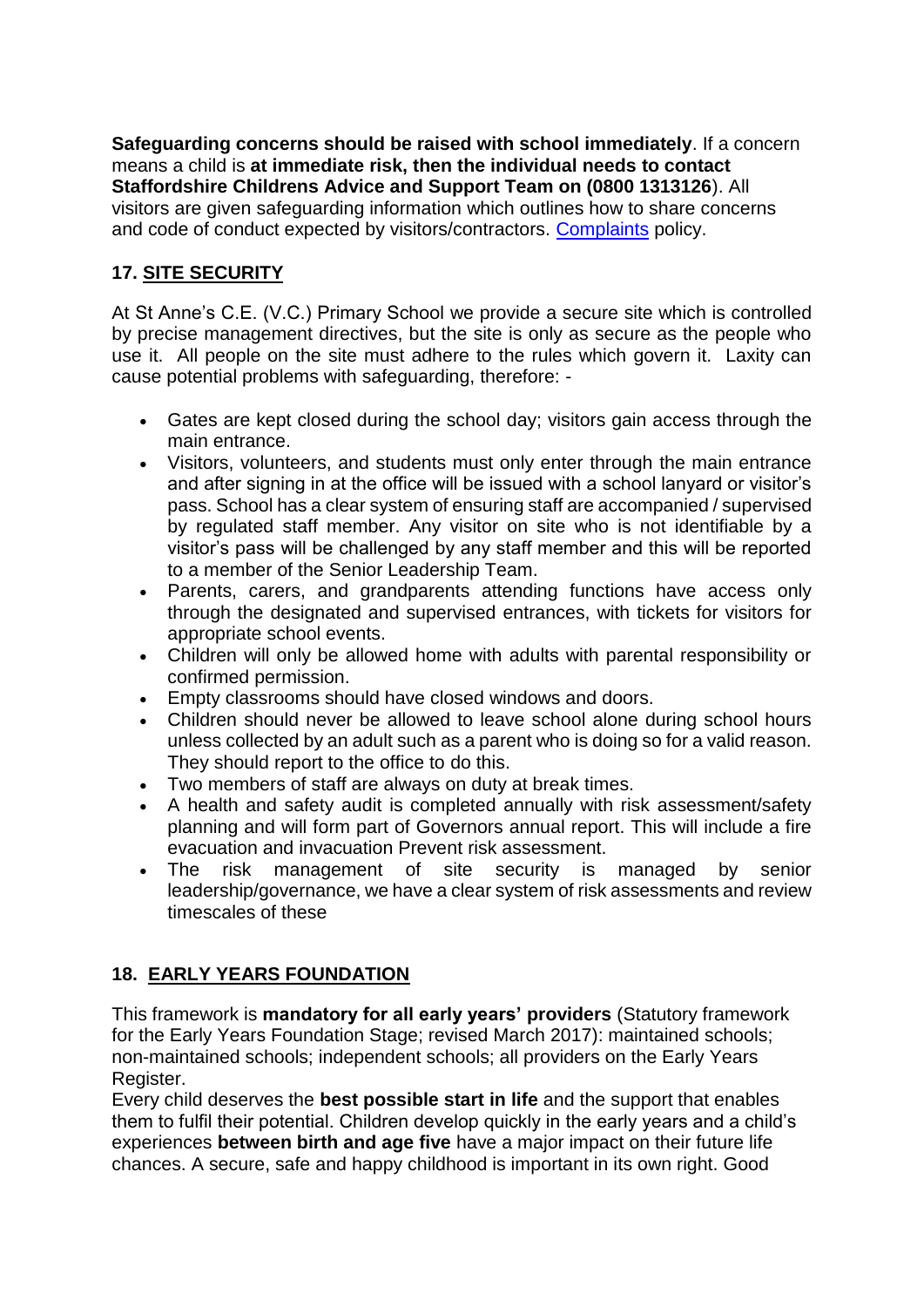parenting and high-quality early learning together provide the foundation children need to **make the most of their abilities and talents as they grow up.** 

The Early Years Foundation Stage (EYFS) sets the standards that all early years' providers must meet to ensure that children learn and develop well and are kept **healthy and safe**. It promotes teaching and learning to ensure children's 'school readiness' and gives children the broad range of knowledge and skills that provide the right foundation for good future progress through school and life. For our staff who work in childcare provision or who are directly concerned with the management of such provision, the school needs to ensure that appropriate checks

are carried out to ensure that individuals are not disqualified under the Child Care (Disqualification) Regulations 2018. Further information on the staff to whom these regulations apply, the checks that should be carried out, and the recording of those checks can be found the following document (2nd bullet point).

Guidance documents:

- [Statutory framework for the early years foundation stage](https://assets.publishing.service.gov.uk/government/uploads/system/uploads/attachment_data/file/974907/EYFS_framework_-_March_2021.pdf)
- [Early years foundation stage \(EYFS\) statutory framework](https://www.gov.uk/government/publications/early-years-foundation-stage-framework--2)

As a school we ensure that at least one person who has a current paediatric first aid certificate must always be on the premises and available when children are present and must accompany children on outings.

There is a clear policy use of mobile phones on school premises. Reporting and storing of medication. **[First Aid policy.](https://a604b434-aefb-4c50-a9bc-6a21a5ab3cdd.filesusr.com/ugd/cac643_3f44b7c9eaab422a8de6616225ffa832.pdf)**

# **19. KEY LEGISLATION**

This policy has been devised in accordance with the following legislation and guidance:

- [Working Together to Safeguard Children 2018](https://www.gov.uk/government/publications/working-together-to-safeguard-children--2) (DfE)
- [Staffordshire Safeguarding Children Board Procedures](http://www.staffsscb.org.uk/professionals/procedures/)
- [Staffordshire Safeguarding Children Board-Learning Zone](https://www.staffsscb.org.uk/learning-zone/)
- Keeping Children Safe in Education 2021
- [Disqualification under the Child Care Act 2006](https://www.gov.uk/government/publications/disqualification-under-the-childcare-act-2006)
- [Information Sharing Advice for practitioners providing safeguarding services](https://www.gov.uk/government/publications/safeguarding-practitioners-information-sharing-advice)
- The Children Act 1989 and 2004
- Education Act 2002
- [What to do if you're worried a child is being abused](https://www.gov.uk/government/publications/what-to-do-if-youre-worried-a-child-is-being-abused)
- St Anne's C.E. (V.C.) Primary School [Whistle Blowing policy](https://a604b434-aefb-4c50-a9bc-6a21a5ab3cdd.filesusr.com/ugd/cac643_e8634c525a5541bcb5edfaec90952648.pdf)
- **[Online Safety Toolkit](https://www.staffordshire.gov.uk/Education/Learning-options-and-careers/Getting-the-best-out-of-school/Staying-safe-online.aspx)**
- [Children Missing Education policy](https://www.staffordshire.gov.uk/Education/Education-welfare/Children-missing-from-education-policy.aspx)
- **[Early Years Statutory Framework](https://www.gov.uk/government/uploads/system/uploads/attachment_data/file/596629/EYFS_STATUTORY_FRAMEWORK_2017.pdf)**
- [Statutory policies for schools](https://www.gov.uk/government/uploads/system/uploads/attachment_data/file/357068/statutory_schools_policies_Sept_14_FINAL.pdf)
- [NSPCC/TES safeguarding in education tool](https://esat.nspcc.org.uk/Account/login.aspx?ReturnUrl=%2f)
- Visa [Immigration/Asylum](https://www.gov.uk/browse/visas-immigration/asylum)
- [Children's commissioner](http://www.childrenscommissioner.gov.uk/publications)

# **20. SCHOOL POLICIES**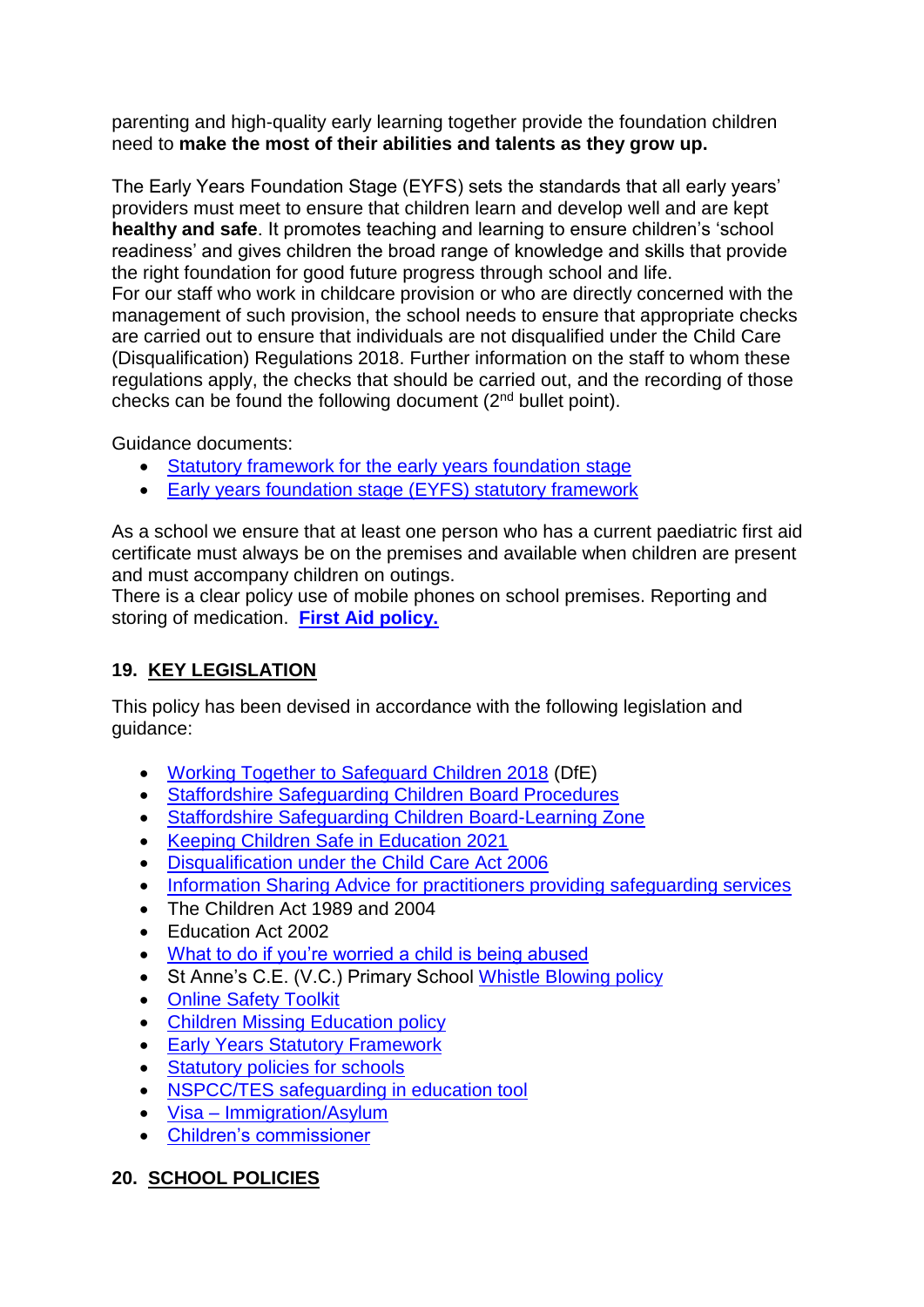To underpin the values and ethos of our school and our intent to ensure that pupils at our school are appropriately safeguarded the following policies are also included under our safeguarding umbrella:

- Anti-Bullying (including cyber bullying indicators)
- Attendance Policy
- Behaviour Policy- Child on Child/Peer on Peer Sexual Violence and Sexual Harassment
- Dignity and care
- Educational visits
- Educational visits including overnight stavs
- First aid
- Harassment and discrimination including racial abuse
- Health and Safety including site security
- Medical
- Meeting the needs of pupils with medical conditions
- Missing Children Policy
- Online safety IT code of conduct
- Safer Recruitment & Selection
- Staff Code of Conduct
- Storage of Mobile Phone, Images of children (Early Years Framework 2017)
- Preventing Extremism & Radicalisation Policy (school does not need to have a separate policy)
- Use of reasonable force (physical intervention)
- Whistleblowing

# **Safeguarding Induction Sheet for new or supply staff and regular visitors or volunteers.**

We all have a statutory duty to safeguard and promote the welfare of children, and at our school we take this responsibility seriously.

If you have any concerns about a child or young person in our school, you must share this information immediately with our Designated Safeguarding Lead**:** Mr Edward Hobson or Deputy Designated Safeguarding Leads: Miss Alexa Turner, Miss Hannah Buckley and Mrs Julie Williams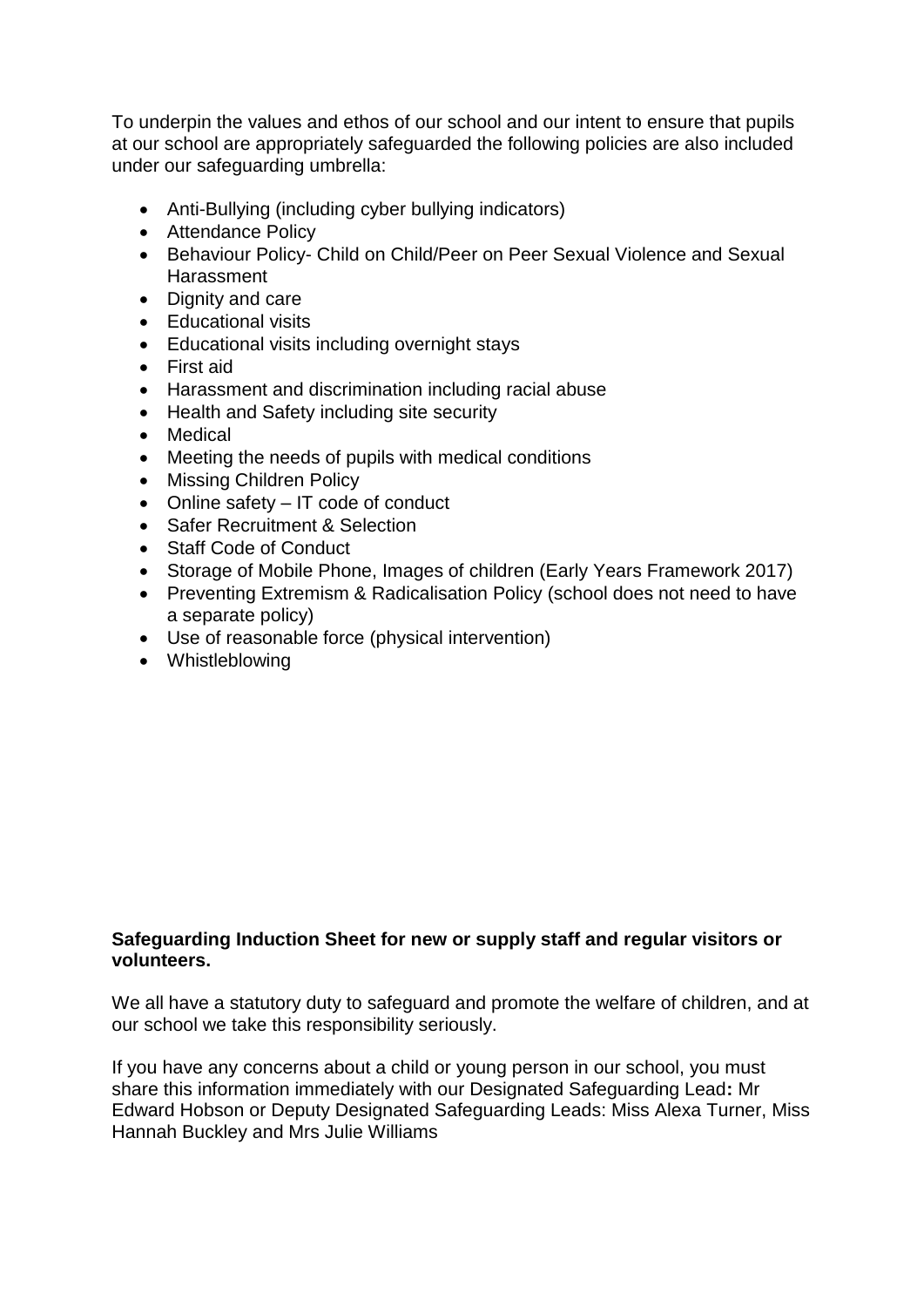Do not think that your worry is insignificant if it is about hygiene, appearance, or behaviour – we would rather you told us as we would rather know about something that appears small than miss a worrying situation.

**If you think the matter is very serious and may be related to child protection, for example, physical, emotional, sexual abuse or neglect, you must find one of the Designated Safeguarding Leads and provide them with a written/electronic record of your concern. A copy of the form to complete is attached to this and others can be obtained from …………………………………… Please ensure you complete all sections as described.**

**If you are unable to locate them ask a member of the school office staff to find them and to ask them to speak with you immediately about a confidential and urgent matter.**

Any allegation concerning a member of staff, a child's foster carer or a volunteer should be reported immediately to the Head teacher. If an allegation is made about the Head teacher, you should pass this information to the Chair of the Governing Body. Alternatively, you can contact the Local Authority Designated Officer on 0800 1313126.

The people you should talk to in school are:

Designated Safeguarding Lead: Edward Hobson Location of office: Head teacher's office Contact Number: 01782 503102

Deputy Designated Safeguarding Lead: Alexa Turner, Hannah Buckley or Julie Williams Location of office: AT – Year 6 classroom or Deputy's office, HB – Year 2, JW – Kids club or Year 1 Contact Number: 01782 503102

Chair of Governing Body: Rachel Orbell Contact Number: 01782 503102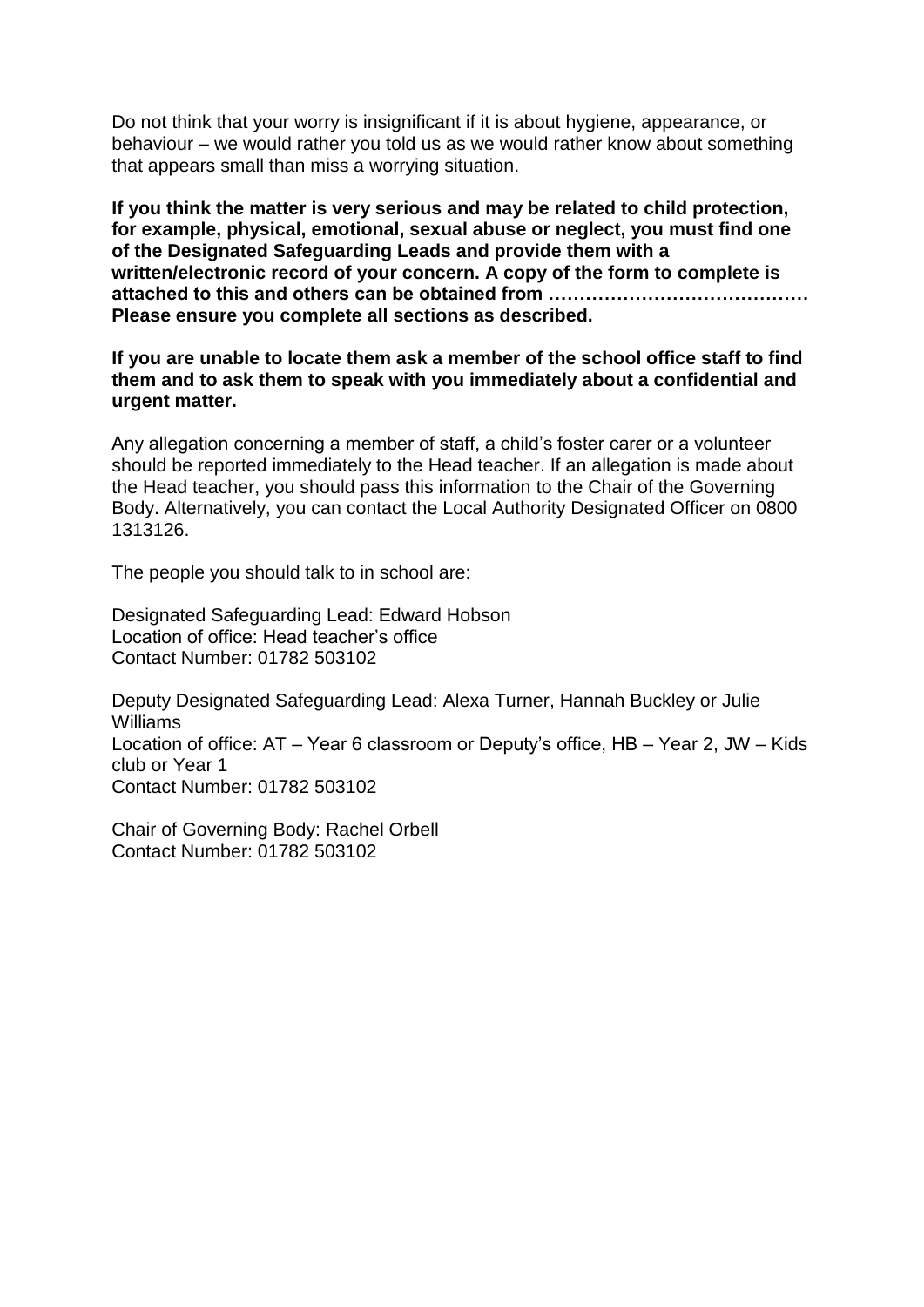# **Safeguarding Induction Checklist**

# **Name:** Date:

|            | <b>Criteria</b>                                                                     | <b>Comments</b> | <b>Signature</b> |
|------------|-------------------------------------------------------------------------------------|-----------------|------------------|
|            | Welcome                                                                             |                 |                  |
| <b>DAY</b> | <b>Employment Checks Complete</b>                                                   |                 |                  |
|            | School Background information:<br>Pupils, Ofsted, Community/Special                 |                 |                  |
|            | School Structure, Governance<br>arrangement                                         |                 |                  |
|            | Keeping Children Safe In Education,<br>Part 1 issued and explained                  |                 |                  |
|            | School Ethos explained                                                              |                 |                  |
|            | Role & Responsibility: reporting<br>structure, Safeguarding role in school          |                 |                  |
|            | Name of DSL, role described and<br>contact details                                  |                 |                  |
|            | Role of the Governing Body-<br>members                                              |                 |                  |
|            | <b>Staff Conduct of Code Policy</b>                                                 |                 |                  |
|            | <b>Behaviour Policy</b>                                                             |                 |                  |
|            | Children Missing from education<br>process                                          |                 |                  |
|            | Confidentiality and breaches                                                        |                 |                  |
|            | <b>General Data Protection Act</b><br>Health & Safety: Fire procedures and          |                 |                  |
|            | Fire officers (review date)                                                         |                 |                  |
| WEEK1      | Meet with Head teacher & DSL                                                        |                 |                  |
|            | <b>Physical Intervention Leads</b><br>Other leads:<br>CSE/Prevent/LAC/SENCO/IT lead |                 |                  |
|            | <b>Named Governors</b><br>Safeguarding-<br>Chair-                                   |                 |                  |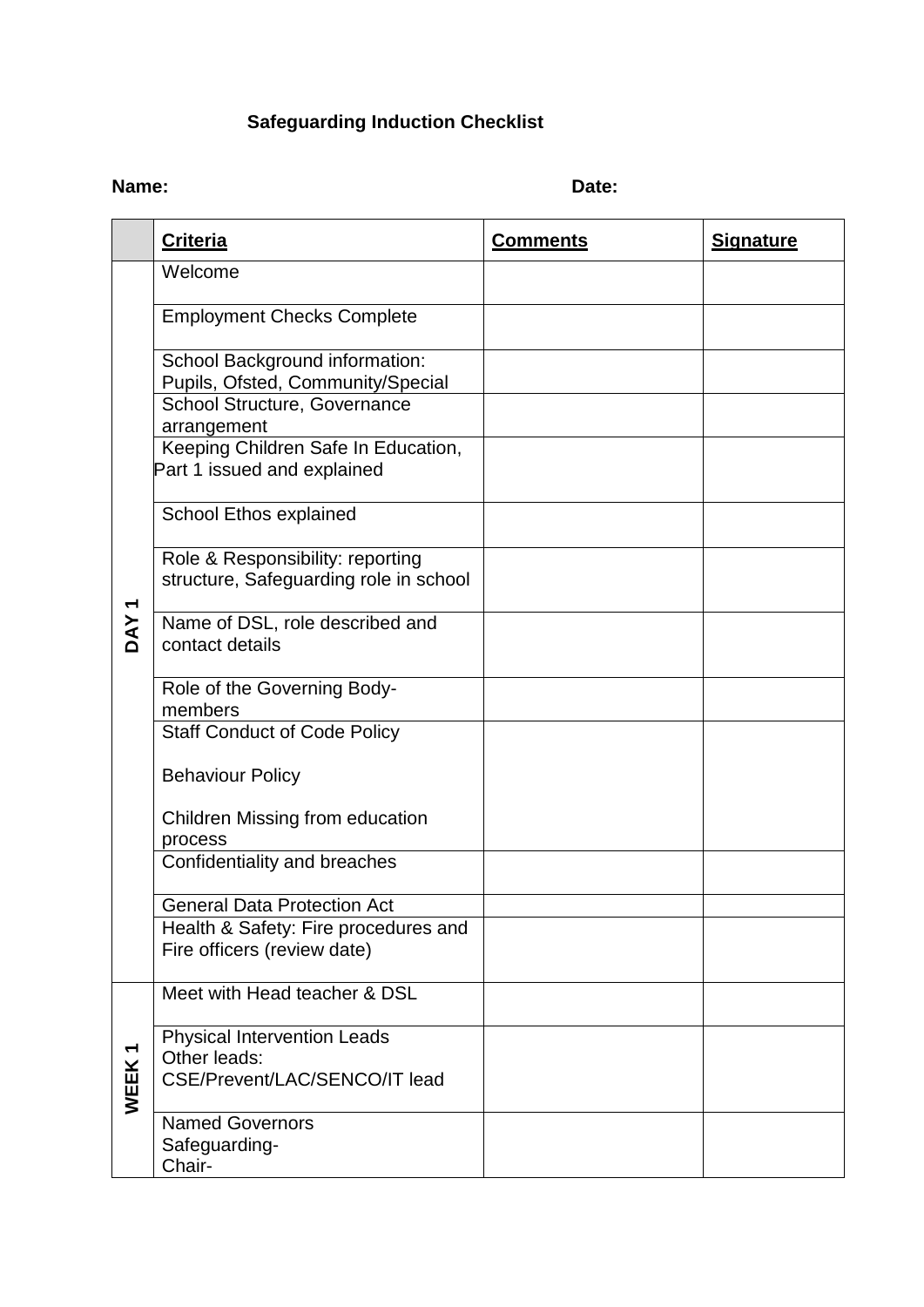|                   | Pastoral Support Officers/ behaviour/                                                                                                                                                                                                                                  |  |
|-------------------|------------------------------------------------------------------------------------------------------------------------------------------------------------------------------------------------------------------------------------------------------------------------|--|
|                   | attendance                                                                                                                                                                                                                                                             |  |
|                   | Alternatives to reporting in school in<br>an emergency                                                                                                                                                                                                                 |  |
|                   | Signs and types of Abuse                                                                                                                                                                                                                                               |  |
|                   | Where to find safeguarding policy                                                                                                                                                                                                                                      |  |
|                   | What to do regarding disclosure -<br>reporting systems                                                                                                                                                                                                                 |  |
|                   | <b>Policies to read:</b><br>Health & Safety<br>Complaints<br>Safeguarding<br>Peer on peer abuse policy<br>Code of Conduct<br><b>Whistle Blowing</b><br>KCSIE (part 1 or 2)<br><b>Online Safety</b><br>Prevent<br><b>Site Security</b><br>Behaviour<br>Other:<br>Other: |  |
|                   | Training needs identified                                                                                                                                                                                                                                              |  |
|                   | Training needs scheduled                                                                                                                                                                                                                                               |  |
| WEEK <sub>2</sub> | Any other issues                                                                                                                                                                                                                                                       |  |
|                   |                                                                                                                                                                                                                                                                        |  |
|                   |                                                                                                                                                                                                                                                                        |  |
|                   |                                                                                                                                                                                                                                                                        |  |
|                   | Review date:                                                                                                                                                                                                                                                           |  |

**Date Induction carried out on:**

**By:**

**Signed by Employee:**

**Date of Completion:**

**Areas to follow up:**

**Training needs Identified**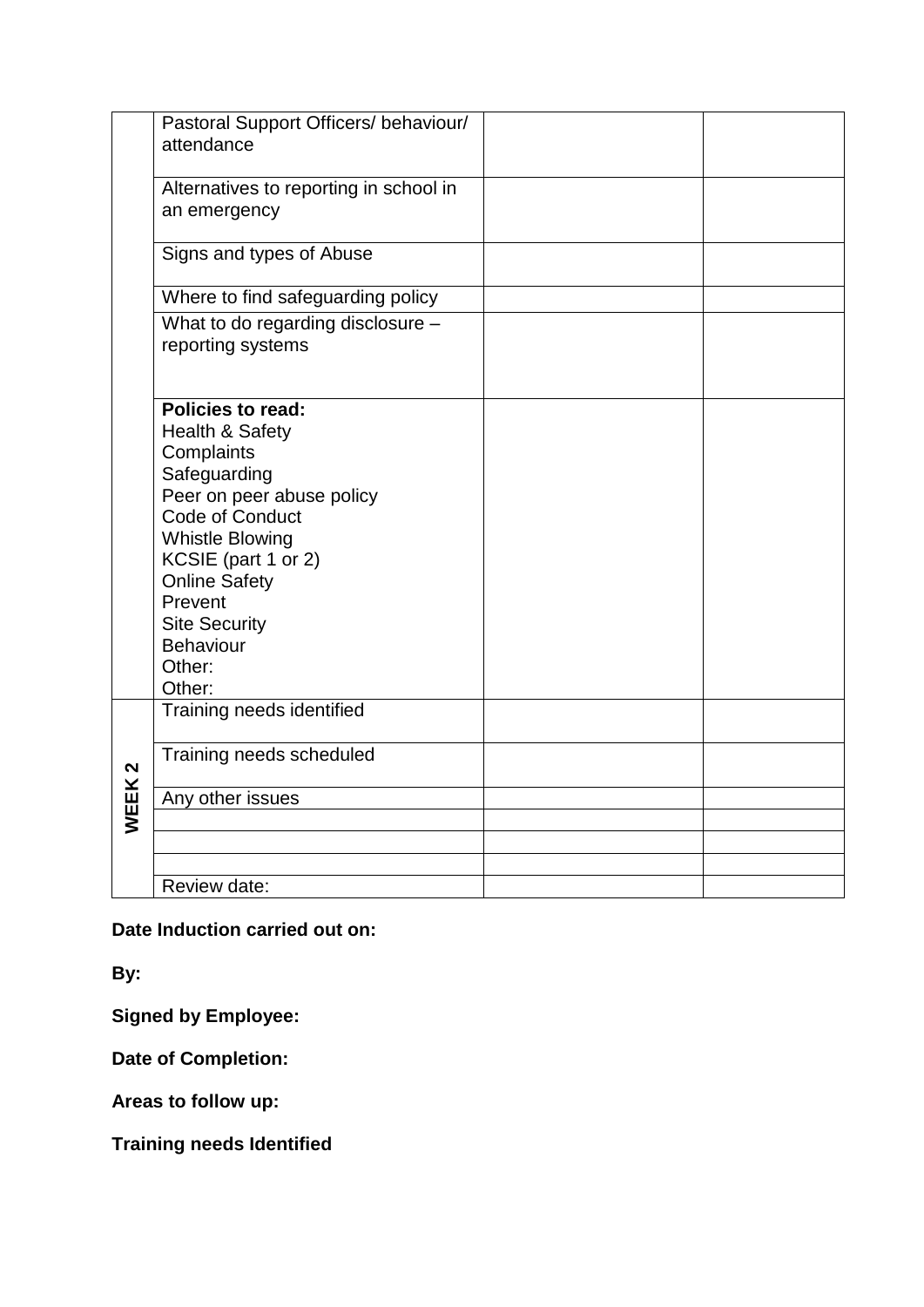# **Definitions and Indicators of Abuse**

#### 1. **Neglect**

Neglect is the persistent failure to meet a child's basic physical and/or psychological needs, likely to result in the serious impairment of the child's health or development. Neglect may occur during pregnancy as a result maternal substance abuse. Once a child is born, neglect may involve a parent or carer failing to:

- Provide adequate food, clothing, and shelter (including exclusion from home or abandonment).
- Protect a child from physical and emotional harm or danger.
- Ensure adequate supervision (including the use of inadequate caregivers); or
- Ensure access to appropriate medical care or treatment.

It may also include neglect of, or unresponsiveness to, a child's basic emotional needs.

The following may be indicators of neglect (this is not designed to be used as a checklist):

- Constant hunger.
- Stealing, scavenging and/or hoarding food.
- Frequent tiredness or listlessness.
- Frequently dirty or unkempt.
- Often poorly or inappropriately clad for the weather.
- Poor school attendance or often late for school.
- Poor concentration.
- Affection or attention seeking behaviour.
- Illnesses or injuries that are left untreated.
- Failure to achieve developmental milestones, for example growth, weight.
- Failure to develop intellectually or socially.
- Responsibility for activity that is not age appropriate such as cooking, ironing, caring for siblings.
- The child is regularly not collected or received from school; or
- The child is left at home alone or with inappropriate carers.
- Adolescent neglect
- Affluent neglect

# **2. Physical Abuse**

Physical abuse may involve hitting, shaking, throwing, poisoning, burning or scalding, drowning, suffocating or otherwise causing physical harm to a child. Physical harm may also be caused when a parent or carer fabricates the symptoms of, or deliberately induces, illness in a child.

The following may be indicators of physical abuse (this is not designed to be used as a checklist):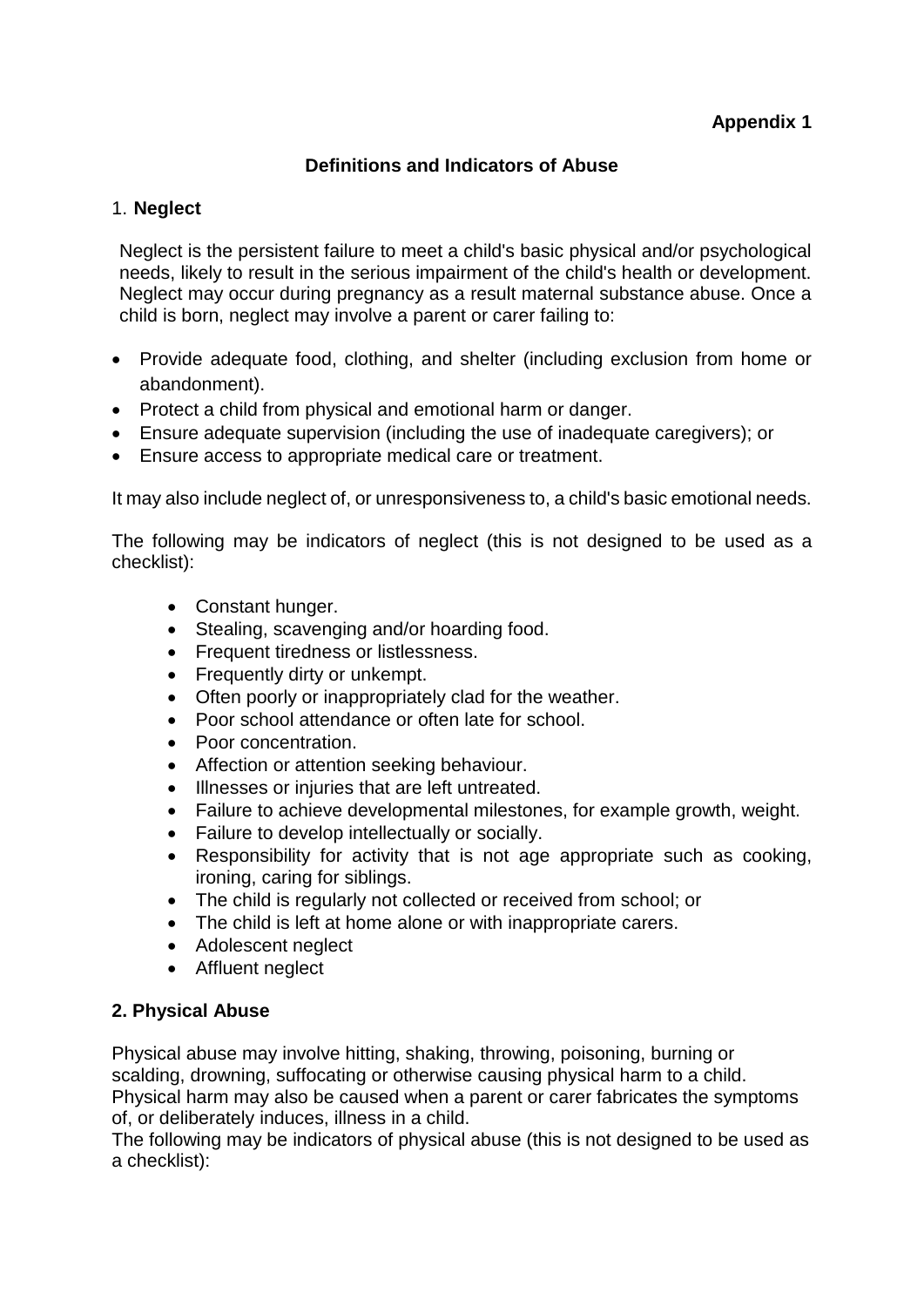- Multiple bruises in clusters, or of uniform shape.
- Bruises that carry an imprint, such as a hand or a belt.
- Bite marks.
- Round burn marks.
- Multiple burn marks and burns on unusual areas of the body such as the back, shoulders, or buttocks.
- An injury that is not consistent with the account given.
- Changing or different accounts of how an injury occurred.
- Bald patches.
- Symptoms of drug or alcohol intoxication or poisoning.
- Unaccountable covering of limbs, even in hot weather.
- Fear of going home or parents being contacted.
- Fear of medical help.
- Fear of changing for PE.
- Inexplicable fear of adults or over-compliance.
- Violence or aggression towards others including bullying; or
- Isolation from peers.

# **3. Sexual Abuse**

Sexual abuse involves forcing or enticing a child or young person to take part in sexual activities, not necessarily involving a high level of violence, whether the child is aware of what is happening. The activities may involve physical contact, including assault by penetration (for example, rape or oral sex) or non-penetrative acts such as masturbation, kissing, rubbing, and touching outside of clothing*.* They may also include non-contact activities, such as involving children in looking at, or in the production of, sexual images, watching sexual activities, encouraging children to behave in sexually inappropriate ways, or grooming a child in preparation for abuse (including via the internet). Sexual abuse is not solely perpetrated by adult males. Women can also commit acts of sexual abuse, as can other children.

The following may be indicators of sexual abuse (this is not designed to be used as a checklist):

- Sexually explicit play or behaviour or age-inappropriate knowledge.
- Anal or vaginal discharge, soreness, or scratching.
- Reluctance to go home.
- Inability to concentrate, tiredness.
- Refusal to communicate.
- Thrush, persistent complaints of stomach disorders or pains.
- Eating disorders, for example anorexia nervosa and bulimia.
- Attention seeking behaviour, self-mutilation, substance abuse.
- Aggressive behaviour including sexual harassment or molestation.
- Unusual compliance.
- Regressive behaviour, enuresis, soiling.
- Frequent or open masturbation, touching others inappropriately.
- Depression, withdrawal, isolation from peer group.
- Reluctance to undress for PE or swimming: or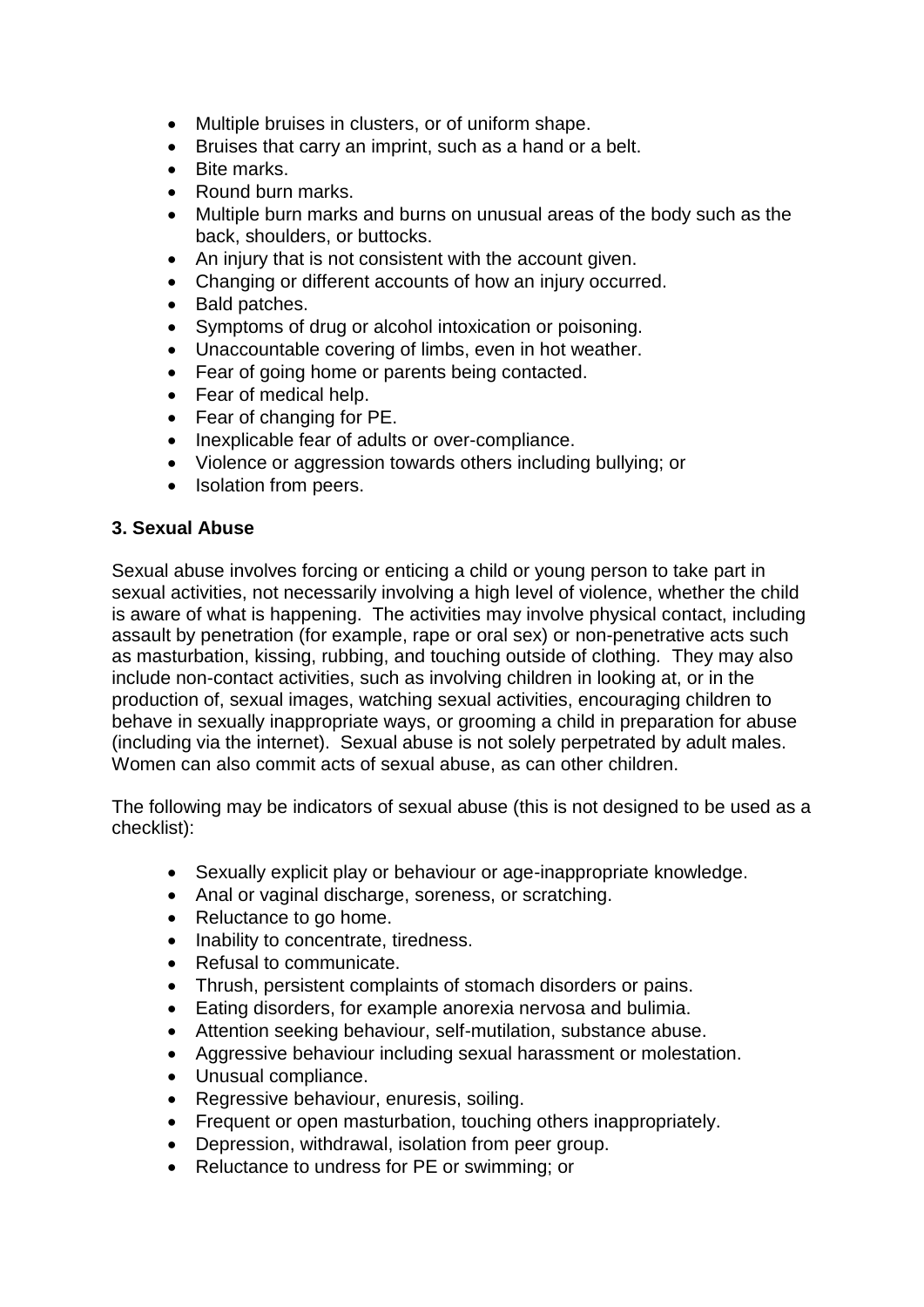• Bruises or scratches in the genital area.

# **4. Exploitation**

Child Sexual Exploitation occurs when a child or young person, or another person, receives "something" (for example food, accommodation, drugs, alcohol, cigarettes, affection, gifts, money) as a result of the child/young person performing sexual activities, or another person performing sexual activities on the child/young person.

The presence of any significant indicator for sexual exploitation should trigger a referral to Staffordshire Childrens Social Care. The significant indicators are:

- Having a relationship of concern with a controlling adult or young person (this may involve physical and/or emotional abuse and/or gang activity).
- Entering and/or leaving vehicles driven by unknown adults.
- Possessing unexplained amounts of money, expensive clothes or other items.
- Frequenting areas known for risky activities.
- Being groomed or abused via the Internet and mobile technology; and
- Having unexplained contact with hotels, taxi companies or fast-food outlets.
- Missing for periods of time (CSE and County Lines)

# **5. Emotional Abuse**

Emotional abuse is the persistent emotional maltreatment of a child such as to cause severe and persistent adverse effects on the child's emotional development. It may involve conveying to children that they are worthless or unloved, inadequate, or valued only insofar as they meet the needs of another person. It may include not giving the child opportunities to express their views, deliberately silencing them or 'making fun' of what they say or how they communicate. It may feature age or developmentally inappropriate expectations being imposed on children. These may include interactions that are beyond the child's developmental capability, as well as overprotection and limitation of exploration and learning, or preventing the child participating in normal social interaction. It may also involve seeing or hearing the ill-treatment of another person. It may involve serious bullying (including cyber bullying)*,* causing children frequently to feel frightened or in danger, or the exploitation or corruption of children. Some level of emotional abuse is involved in all types of maltreatment.

The following may be indicators of emotional abuse (this is not designed to be used as a checklist):

- The child consistently describes him/herself in very negative ways as stupid, naughty, hopeless, ugly.
- Over-reaction to mistakes.
- Delayed physical, mental, or emotional development.
- Sudden speech or sensory disorders.
- Inappropriate emotional responses, fantasies.
- Neurotic behaviour: rocking, banging head, regression, tics and twitches.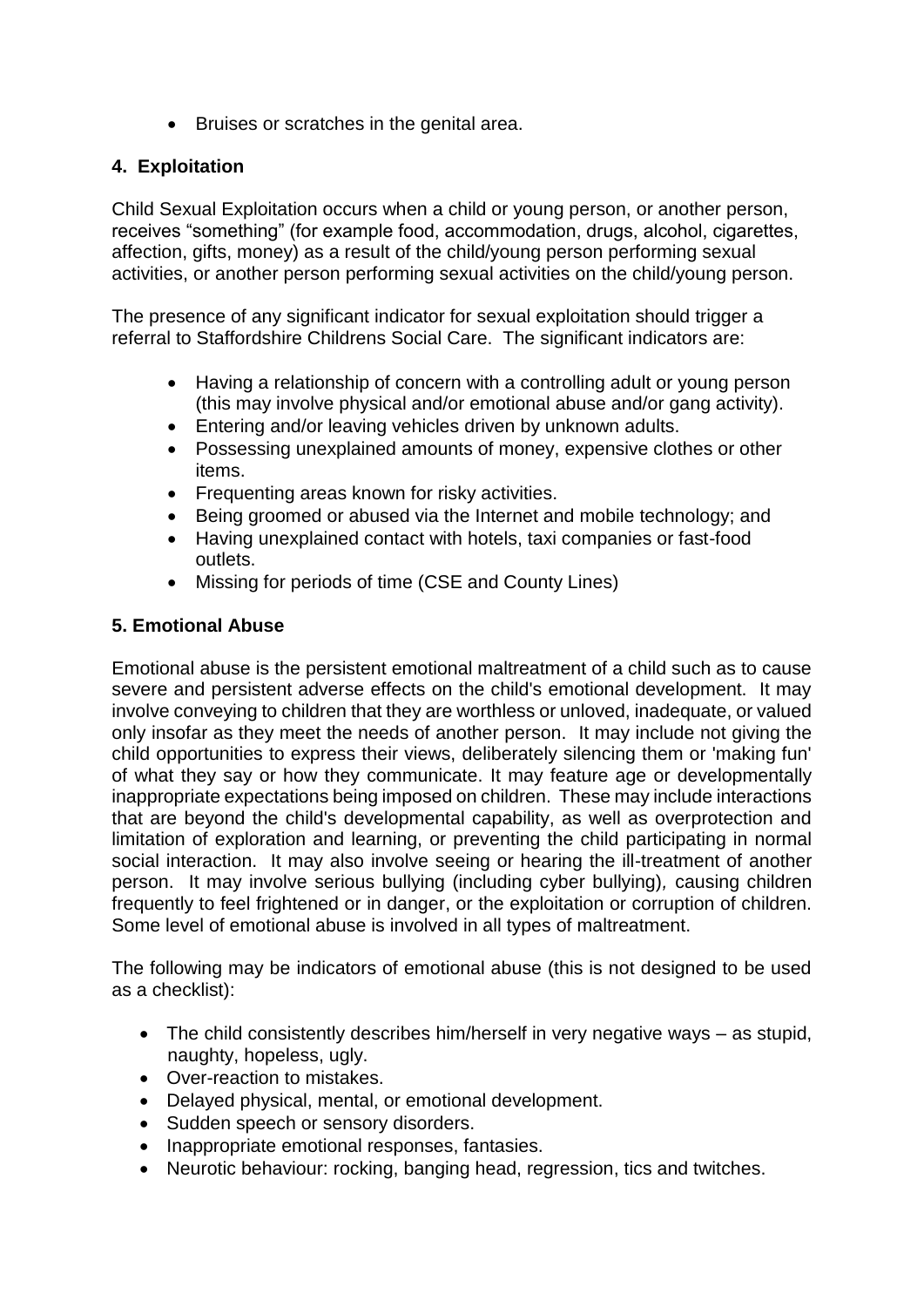- Self-harming, drug, or solvent abuse.
- Fear of parents being contacted.
- Running away.
- Compulsive stealing.
- Appetite disorders anorexia nervosa, bulimia; or
- Soiling, smearing faeces, enuresis.

N.B.: Some situations where children stop communicating suddenly (known as "traumatic mutism") can indicate maltreatment.

# **6. Responses from Parents/Carers**

Research and experience indicate that the following responses from parents may suggest a cause for concern across all five categories:

- Delay in seeking treatment that is obviously needed.
- Unawareness or denial of any injury, pain, or loss of function (for example, a fractured limb).
- Incompatible explanations offered, several different explanations or the child is said to have acted in a way that is inappropriate to her/his age and development.
- Reluctance to give information or failure to mention other known relevant injuries.
- Frequent presentation of minor injuries.
- A persistently negative attitude towards the child.
- Unrealistic expectations or constant complaints about the child.
- Alcohol misuse or other drug/substance misuse.
- Parents request removal of the child from home; or
- Violence between adults in the household.
- Evidence of coercion and control.

#### **7. Disabled Children**

When working with children with disabilities, practitioners need to be aware that additional possible indicators of abuse and/or neglect may also include:

- A bruise in a site that may not be of concern on an ambulant child such as the shin, maybe of concern on a non-mobile child.
- Not getting enough help with feeding leading to malnourishment.
- Poor toileting arrangements.
- Lack of stimulation.
- Uniustified and/or excessive use of restraint.
- Rough handling, extreme behaviour modification such as deprivation of medication, food, or clothing, disabling wheelchair batteries.
- Unwillingness to try to learn a child's means of communication.
- Ill-fitting equipment, for example, callipers, sleep boards, inappropriate splinting.
- Misappropriation of a child's finances; or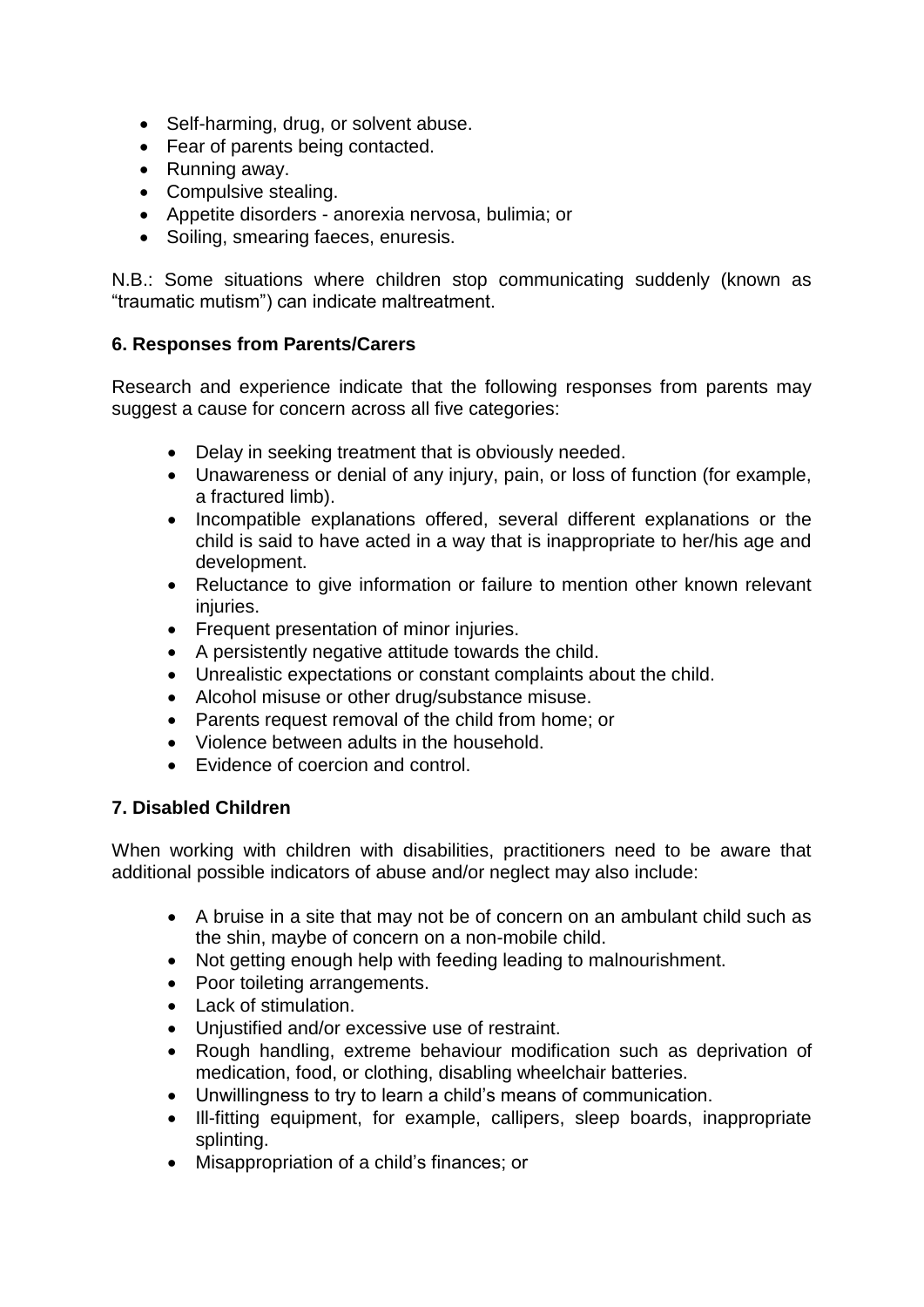• Inappropriate invasive procedures.

 **Appendix 2**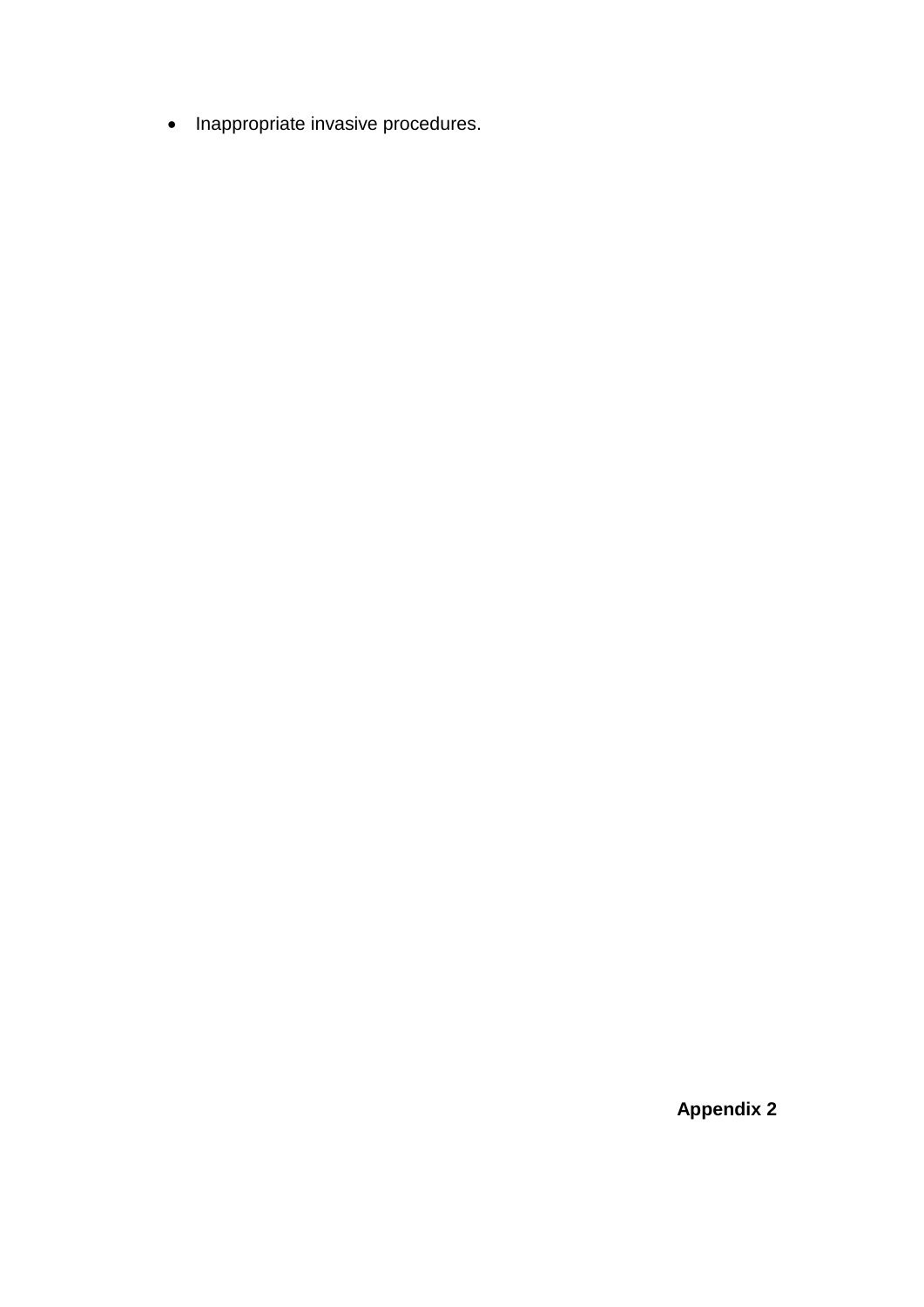# **Dealing with a Disclosure of Abuse**

#### **When a pupil tells me about abuse, they have suffered, what should I remember?**

- Stay calm
- Do not communicate shock, anger, or embarrassment
- Reassure the child and tell them that you are pleased that they are speaking to you
- Never agree or promise to keep it a secret. Assure them that you will try to help but let the child know that you will have to tell other people to do this and state who this will be and why.
- Tell them that you believe them. Children very rarely lie about abuse; but they may have tried to tell others and not been heard or believed.
- Tell the child that it is not their fault
- Encourage the child to talk but do not ask "leading questions" or press for information
- Use the acronym **T.E.D**: **T**ell me. **E**xplain. **D**escribe
- Listen and remember to check that you have understood correctly what the child is trying to tell you
- Communicate that they have a right to be safe and protected
- It is inappropriate to make any comments about the alleged offender
- Be aware that the child may retract what they have told you. It is essential to record in writing, all you have heard, though not necessarily at the time of the disclosure.
- At the end of the conversation, tell the child again who you are going to tell and why it is that person or people who need to know
- As soon as you can afterwards, make a detailed record of the conversation using the child's own language. Include any questions that you may have asked. Do not add any opinions or interpretations. (dates, times, names mentioned and to whom the information was passed need to be clearly recorded).
- Use the schools written/electronic recording forms
- If the disclosure relates to a physical injury do not photograph the injury, but record in writing in as much detail as possible

The information should then be passed, in a timely way, to the DSL/DDSL and immediately if the child discloses any abuse they have suffered or may be at risk of suffering.

If DSL/DDSL not available, it is the staff member's **responsibility** to make a referral to Staffordshire Childrens Advice and Support and inform the DSL at the earliest opportunity. (**Staffordshire Childrens Advice and Support 0800 13 13 126) or email [www.staffordshire.gov.uk/reportconcern](http://www.staffordshire.gov.uk/reportconcern)**

# **Appendix 3**

# **Allegations about a Member of Staff (Incl supply), Governor or Volunteer**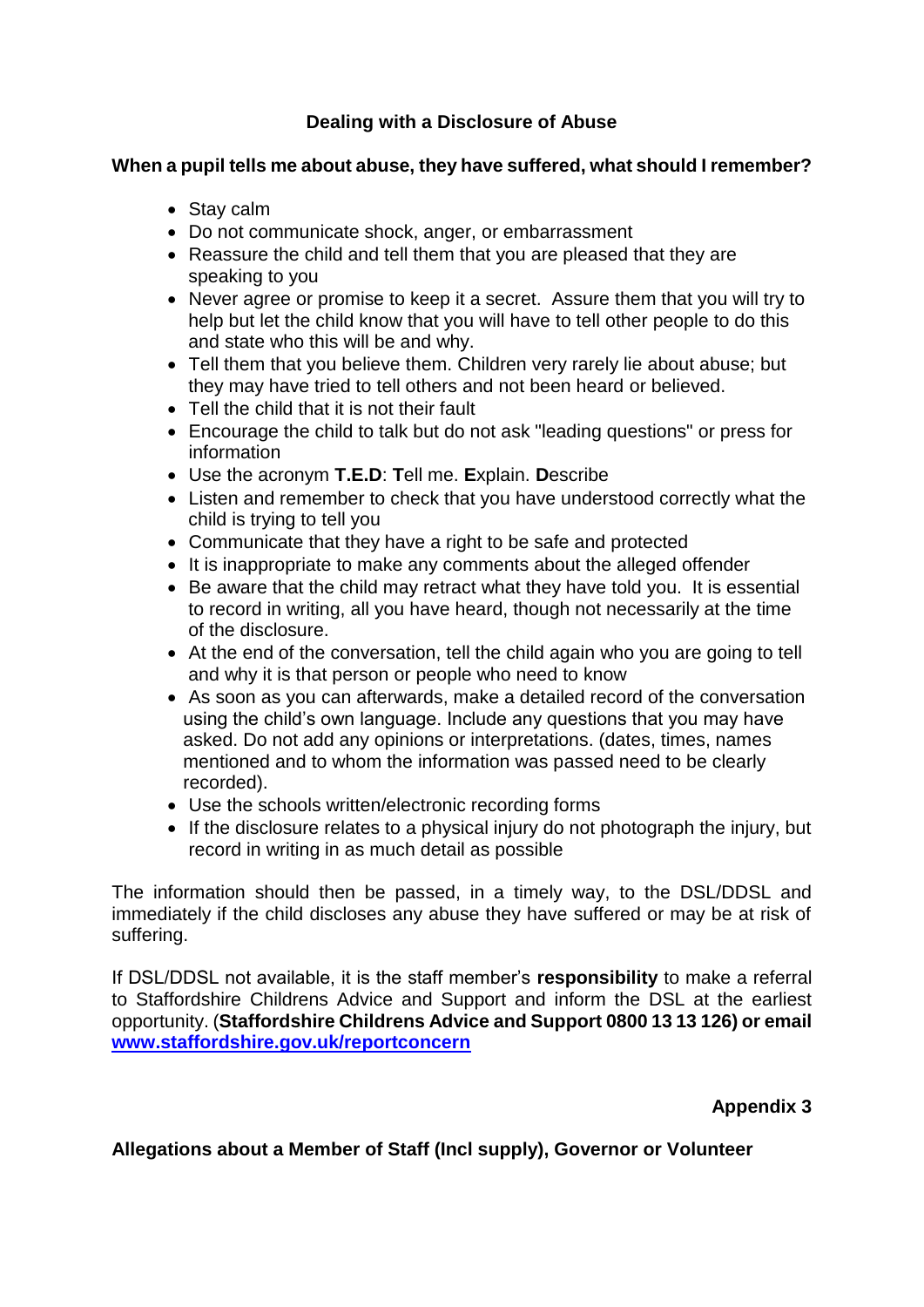1. Inappropriate behaviour by staff/supply staff/volunteers could take the following forms:

# **Physical**

For example, the intentional use of force as a punishment, slapping, use of objects to hit with, throwing objects, or rough physical handling.

#### **Emotional**

For example, intimidation, belittling, scapegoating, sarcasm, lack of respect for children's rights, and attitudes that discriminate on the grounds of race, gender, disability, or sexuality.

**Sexual**

For example, sexualised behaviour towards pupils, sexual harassment, inappropriate phone calls and texts, images via social media, sexual assault, and rape.

#### **Neglect**

For example, failing to act to protect a child or children, failing to seek medical attention or failure to carry out an appropriate risk assessment.

# **Spiritual Abuse**

For example, using undue influence or pressure to control individuals or ensure obedience, follow religious practices that are harmful such as beatings or starvation.

- 2. If a child makes an allegation about a member of staff, supply staff, Governor, visitor or volunteer the Headteacher/Principal must be informed immediately. The Headteacher/Principal must carry out an urgent initial consideration to establish whether there is substance to the allegation. The Headteacher or Principal should not carry out the investigation him/herself or interview pupils.
- 3. The Headteacher/Principal will exercise and be accountable for their professional judgement on the action to be taken as follows:
	- If the actions of the member of staff, and the consequences of the actions, raise credible Child Protection concerns the Head Teacher/Principal will notify the Staffordshire Designated Officer **(LADO) (0800 1313126)**. The LADO will liaise with the Chair of Governors and advise about action to be taken and may initiate internal referrals within Staffordshire Childrens Social Care to address the needs of children likely to have been affected.
	- If the actions of the member of staff, and the consequences of the actions, do not raise credible child protection concerns, but do raise other issues in relation to the conduct of the member of staff or the pupil. These should be addressed through the school's own internal procedures.
	- If the Headteacher/Principal decides that the allegation is without foundation and no further formal action is necessary, all those involved should be informed of this conclusion, and the reasons for the decision should be recorded on the child safeguarding file.
- 4. Where we are not the employer of an individual, we still have responsibility to ensure allegations are dealt with appropriately and that they liaise with relevant parties (this includes supply teachers and volunteers). In no circumstances will our school/college decide to cease to use a supply teacher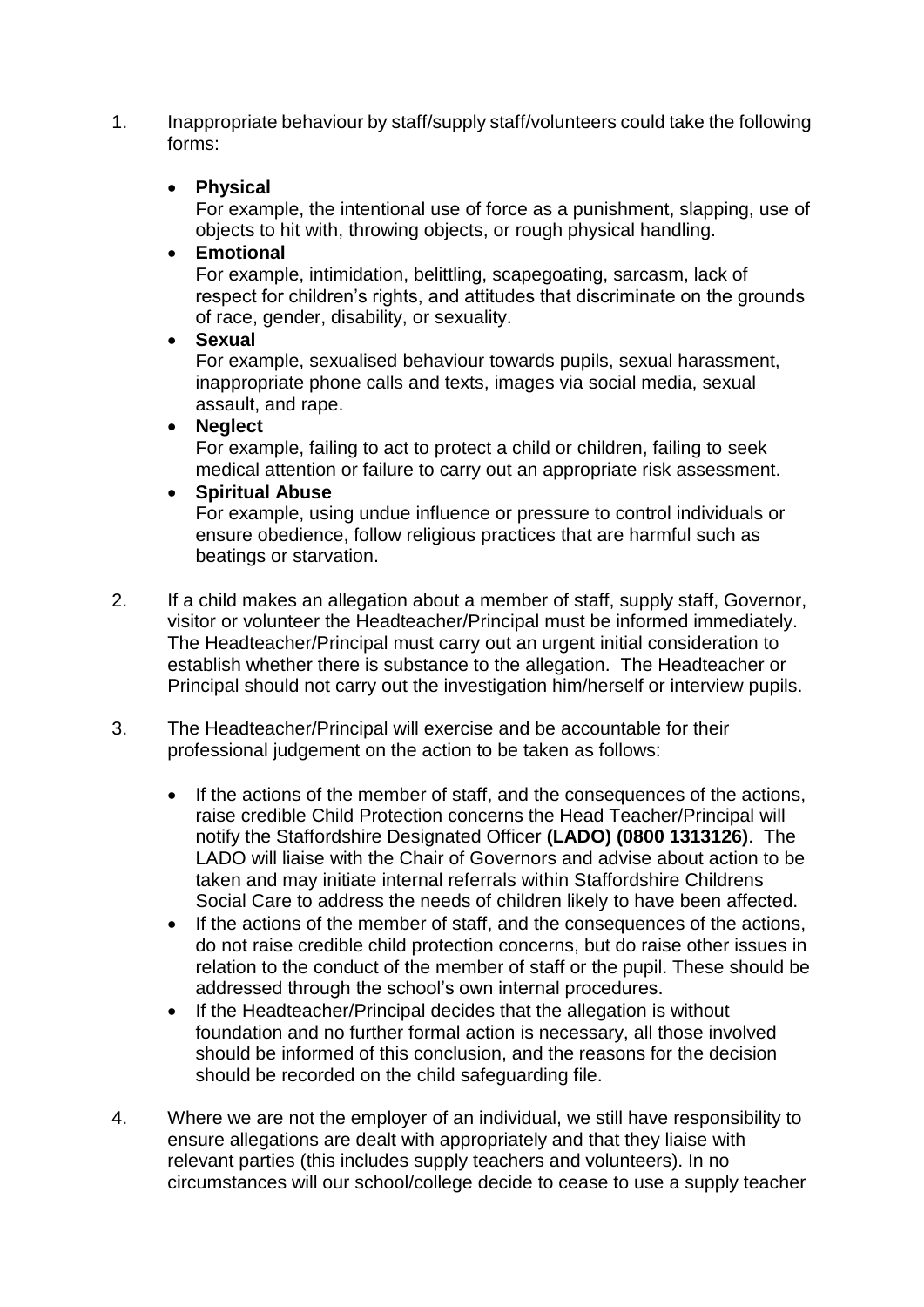due to safeguarding concerns, without finding out the facts and liaising with the LADO to determine a suitable outcome. Our Governing body/proprietor will discuss with the agency whether it is appropriate to suspend the supply teacher, or redeploy them to another part of the school, whilst they carry out their investigation.

- 5. Where an allegation has been made against the Headteacher/Principal or Proprietor, then the Chair of the Governing Body takes on the role of liaising with the LADO in determining the appropriate way forward. [Managing Allegations of Abuse against a person who works with children](https://www.staffsscb.org.uk/wp-content/uploads/2020/09/Allegations-of-abuse-made-against-a-person-who-works-with-children.pdf)
- 6. Where the allegation is against the sole proprietor, the referral should be made to the LADO directly.

**Appendix 4**

#### **Indicators of Vulnerability to Radicalisation**

1. Radicalisation refers to the process by which a person comes to support terrorism and forms of extremism leading to terrorism.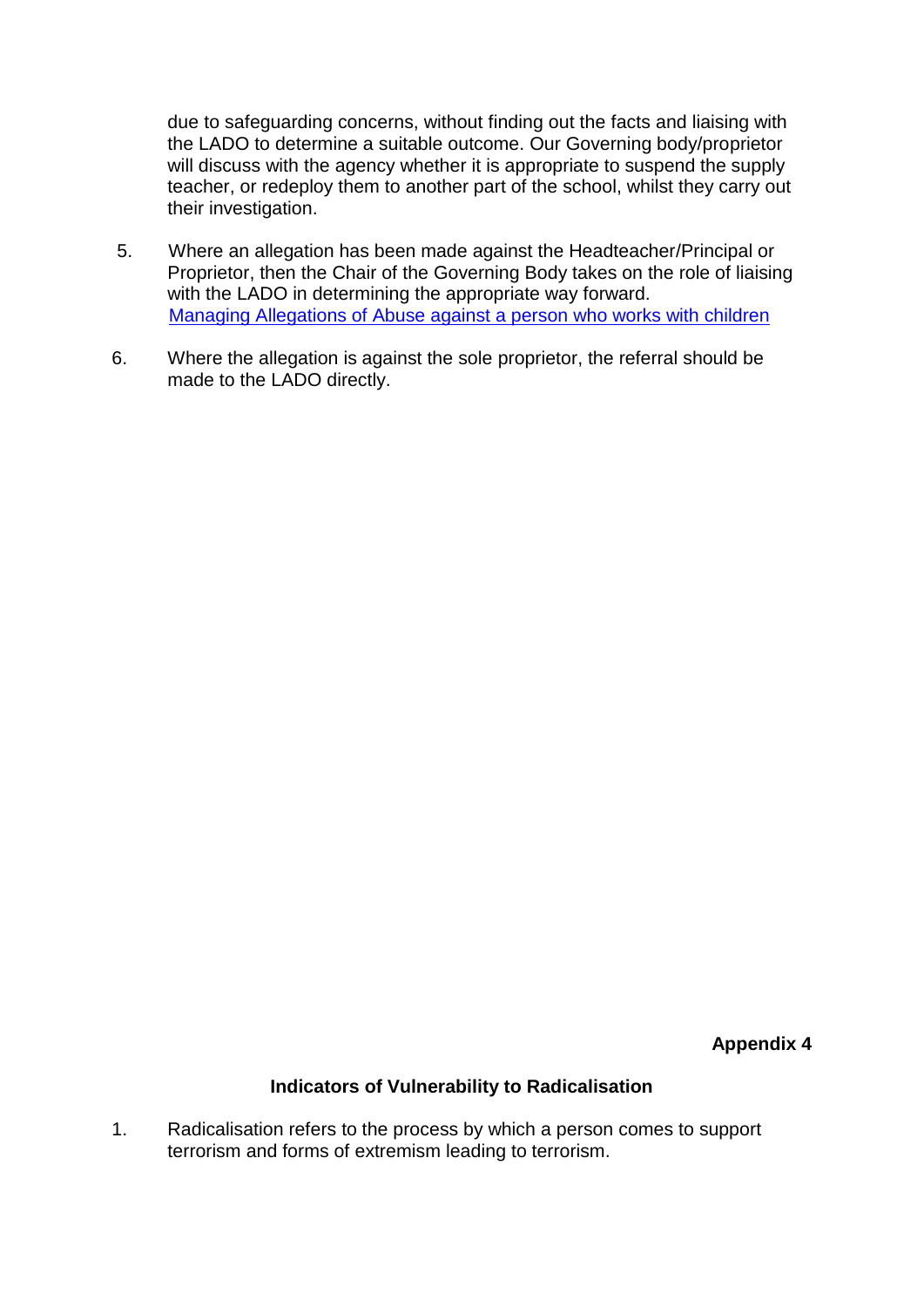- 2. Extremism is defined by the Government in the Prevent Strategy as: Vocal or active opposition to fundamental British values, including democracy, the rule of law, individual liberty and mutual respect and tolerance of different faiths and beliefs. We also include in our definition of extremism calls for the death of members of our armed forces, whether in this country or overseas.
- 3. Extremism is defined by the Crown Prosecution Service as:
	- The demonstration of unacceptable behaviour by using any means or medium to express views which
	- Encourage, justify, or glorify terrorist violence in furtherance of beliefs
	- Seek to provoke others to terrorist acts
	- Encourage other serious criminal activity or seek to provoke others to serious criminal acts or
	- Foster hatred which might lead to inter-community violence in the UK.
- 4. There is no such thing as a "typical extremist": those who become involved in extremist actions come from a range of backgrounds and experiences, and most individuals, even those who hold radical views, do not become involved in violent extremist activity.
- 5. Pupils may become susceptible to radicalisation through a range of social, personal, and environmental factors - it is known that violent extremists exploit vulnerabilities in individuals to drive a wedge between them and their families and communities. It is vital that school staff can recognise those vulnerabilities.
- 6. Indicators of vulnerability include:
	- $\bullet$  Identity Crisis the student/pupil is distanced from their cultural/religious heritage and experiences discomfort about their place in society.
	- Personal Crisis the student/pupil may be experiencing family tensions; a sense of isolation; and low self-esteem; they may have dissociated from their existing friendship group and become involved with a new and different group of friends; they may be searching for answers to questions about identity, faith and belonging;
	- Personal Circumstances migration; local community tensions; and events affecting the student/pupil's country or region of origin may contribute to a sense of grievance that is triggered by personal experience of racism or discrimination or aspects of Government policy.
	- Unmet Aspirations the student/pupil may have perceptions of injustice; a feeling of failure; rejection of civic life.
	- Experiences of Criminality which may include involvement with criminal groups, imprisonment, and poor resettlement/reintegration.
	- Special Educational Need students/pupils may experience difficulties with social interaction, empathy with others, understanding the consequences of their actions and awareness of the motivations of others.
- 7. This list is not exhaustive, nor does it mean that all young people experiencing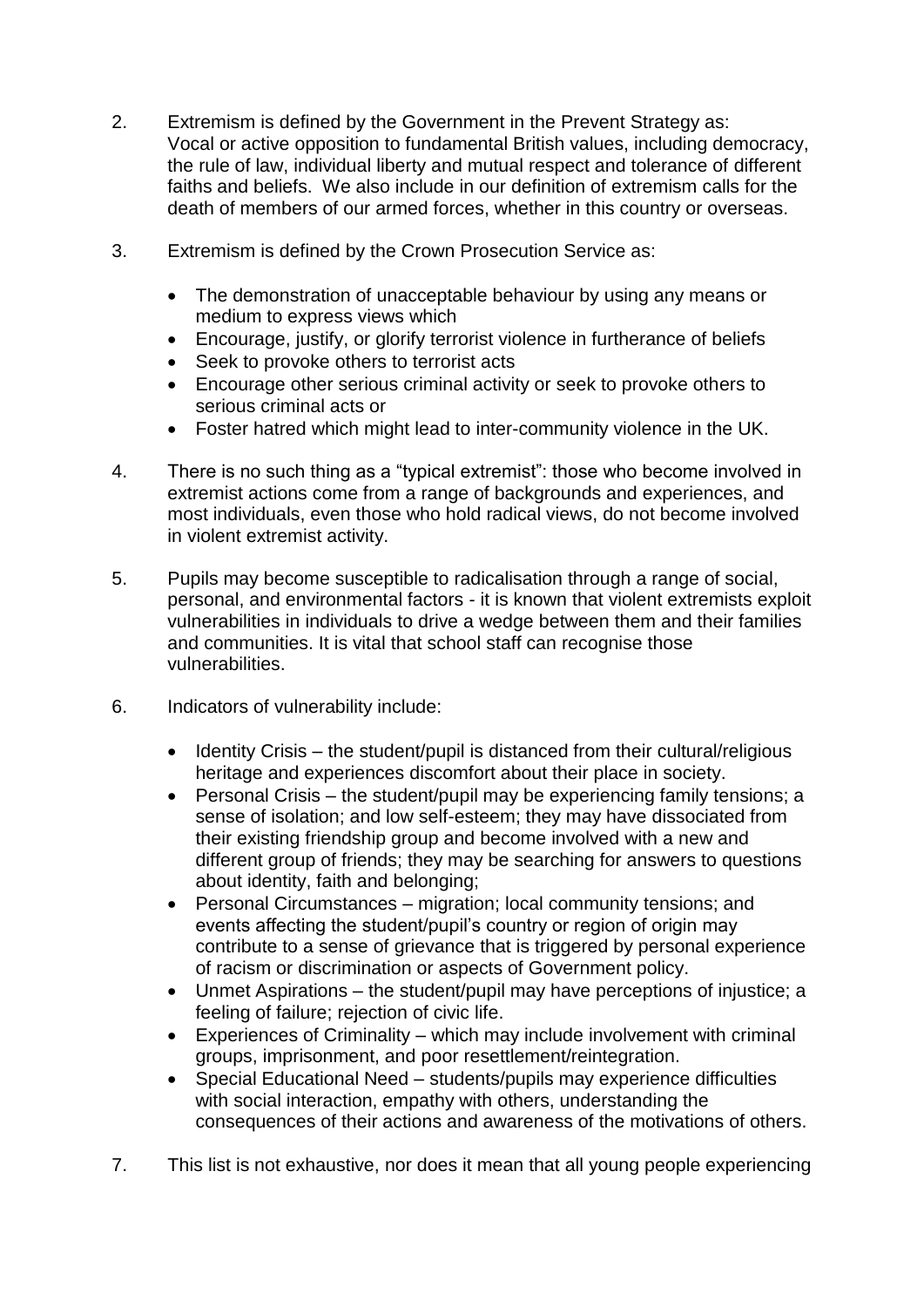the above are at risk of radicalisation for the purposes of violent extremism.

- 8. More critical risk factors could include:
	- Being in contact with extremist recruiters.
	- Family members convicted of a terrorism act or subject to a Channel intervention.
	- Accessing violent extremist websites, especially those with a social networking element.
	- Possessing or accessing violent extremist literature.
	- Using extremist narratives and a global ideology to explain personal disadvantage.
	- Justifying the use of violence to solve societal issues.
	- Joining or seeking to join extremist organisations.
	- Significant changes to appearance and/or behaviour; and
	- Experiencing a high level of social isolation resulting in issues of identity crisis and/or personal crisis.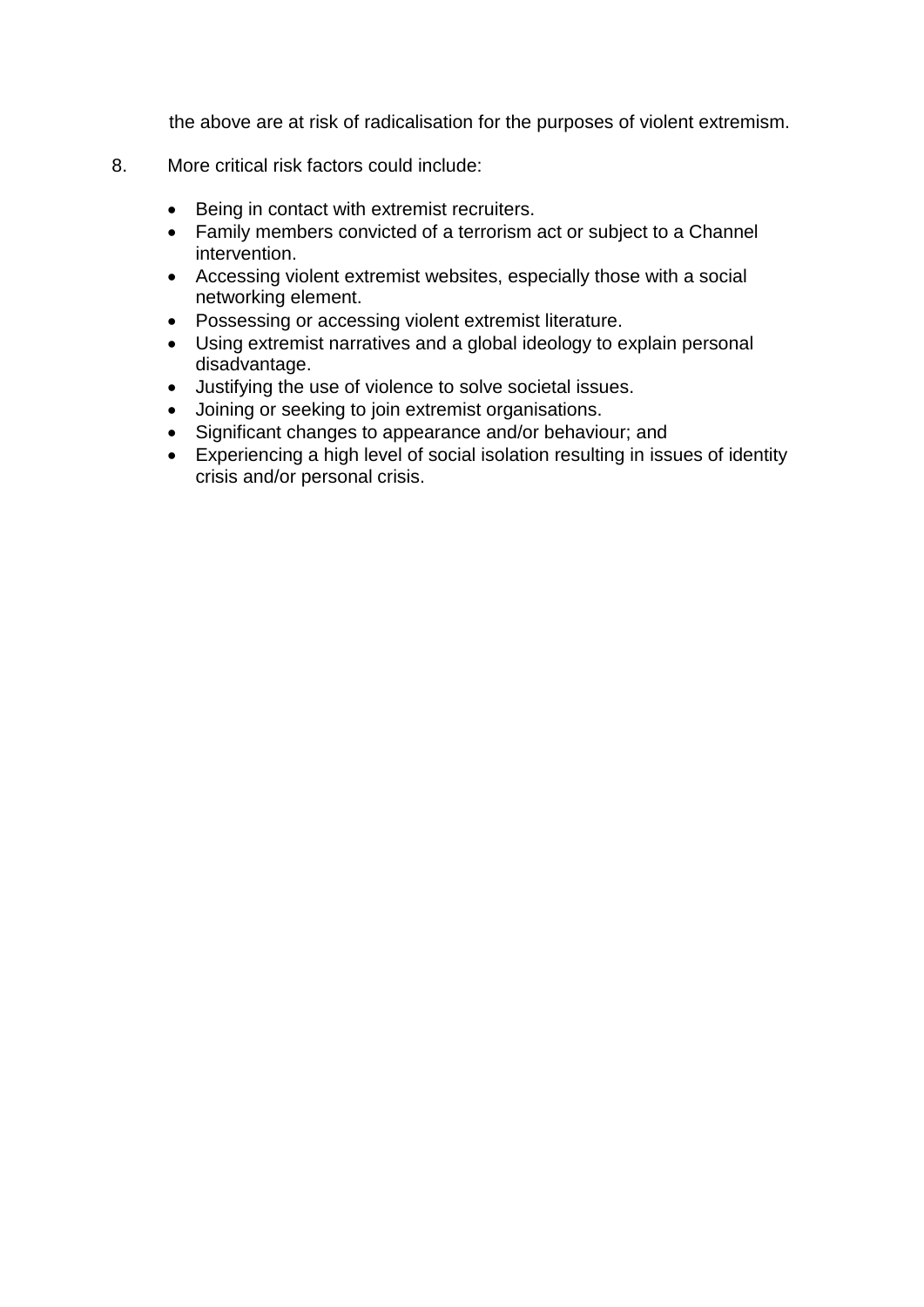# **Appendix 5**

# **SPOC Contacts**

| <b>Prevent Leads</b>                                                        | <b>Contact Name</b>   | <b>Email Address</b>                |
|-----------------------------------------------------------------------------|-----------------------|-------------------------------------|
|                                                                             | <b>Kerry Wright</b>   | KerryWright@cannockchasedc.gov.uk   |
| <b>Cannock</b>                                                              | <b>Karla Vowles</b>   | KarlaVowles@cannockchasedc.gov.uk   |
| <b>East Staffs</b>                                                          | <b>Mike Hovers</b>    | Michael.hovers@eaststaffsbc.gov.uk  |
|                                                                             | Sal Khan              | sal.khan@eaststaffsbc.gov.uk        |
| <b>Lichfield</b>                                                            | <b>Susan Bamford</b>  | Susan.Bamford@lichfielddc.gov.uk    |
| <b>Newcastle</b>                                                            | Sarah Moore           | Sarah.moore@newcastle-staffs.gov.uk |
| <b>South Staffs</b>                                                         | <b>Helen Marshall</b> | H.Marshall@sstaffs.gov.uk           |
| <b>Stafford</b>                                                             | Victoria Cooper       | vcooper@staffordbc.gov.uk           |
| <b>Staffs Moorlands</b>                                                     | David Smith           | david.smith@staffsmoorlands.gov.uk  |
| <b>Tamworth</b>                                                             | Joanne Sands          | joanne-sands@tamworth.gov.uk        |
| <b>Staffordshire County</b><br><b>Council (Safer</b><br><b>Communities)</b> | Fiona Chapman         | fiona.chapman@staffordshire.gov.uk  |
| <b>Staffordshire Police</b><br><b>Prevent Team</b>                          | Sgt. Calum Forsyth    | prevent@staffordshire.pnn.police.uk |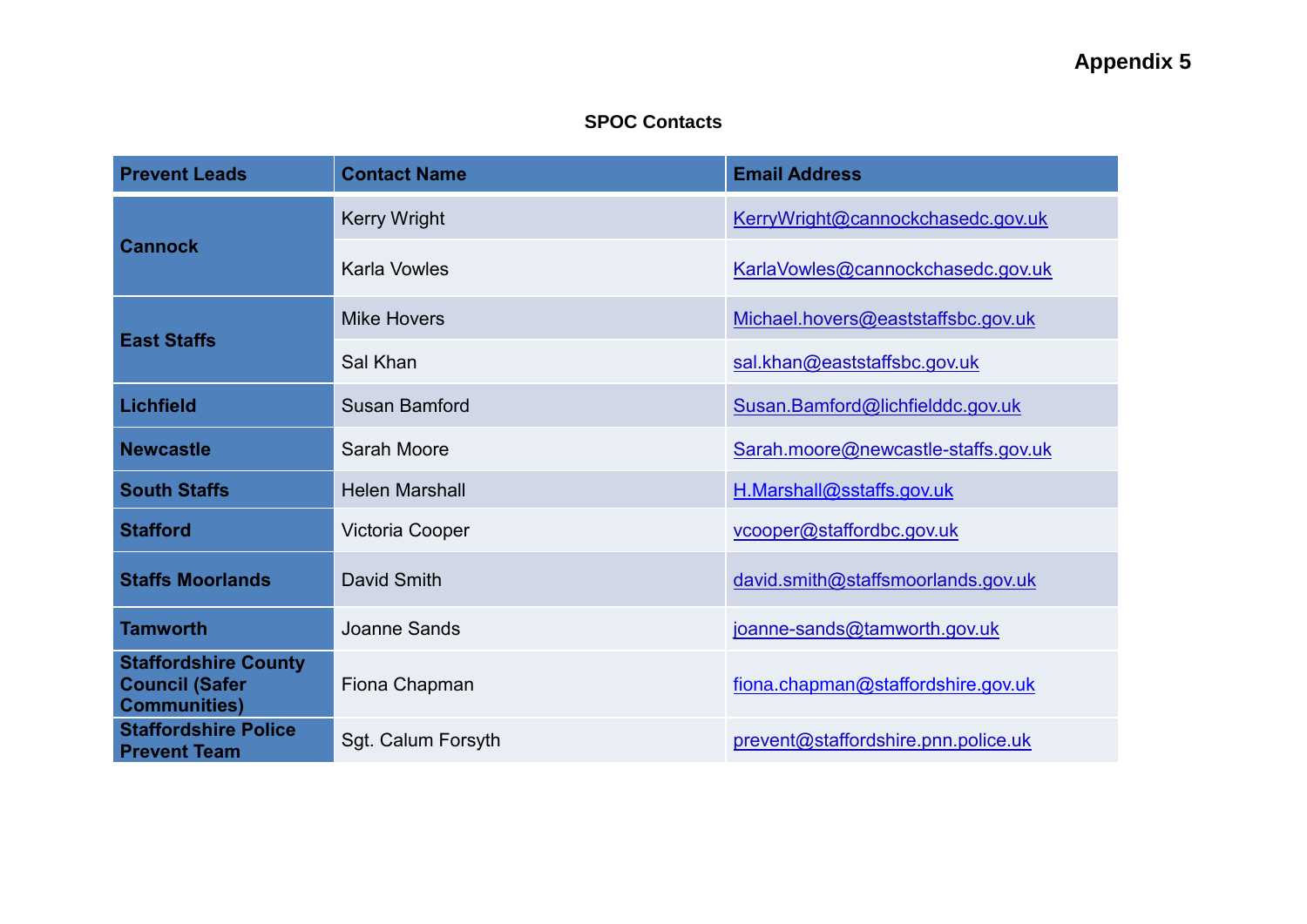#### **Appendix 6**

#### **Role of the Staffordshire LADO**

The Staffordshire LADO (Local Authority Designated Officer) promotes a safer children's workforce by providing effective guidance, advice, and investigation oversight to cases. They may be able to offer advice and assist with communication in situations which sit outside the statutory criteria, albeit at the discretion of the LADO Duty Officer and where the broader goals of a safer children's workforce are relevant.

The service will give advice on how concerns or allegations should be investigated, including if a referral needs to be raised with the Police and/or Children's Social Care. Staffordshire LADO is not directly responsible for investigatory activities but will actively support any investigation and give advice around a range of parameters including suspension, possible media interest, when to tell the adult, and ensure all interested parties are appropriately linked together. They will retain oversight of individual cases to ensure concerns or allegations are investigated thoroughly in a fair and timely manner, and will advise in relation to any subsequent duties to communicate with regulatory bodies and/or the DBS.

The StaffsSCB inter-agency procedures for:

[Managing Allegations of Abuse against a person who works with children](https://www.staffsscb.org.uk/wp-content/uploads/2020/09/Allegations-of-abuse-made-against-a-person-who-works-with-children.pdf) is based on the framework for dealing with allegations made against an adult who works with children, this is detailed in [Working Together 2018](https://www.gov.uk/government/publications/working-together-to-safeguard-children--2) and should be followed by all organisations providing services for children and young people. Compliance with these procedures will help to ensure that allegations are dealt with consistently and in a timely manner; that a thorough, proportionate, and fair process is followed and that processes are open to challenge.

Arrangements for managing concerns or allegations of this nature should be robust and effective in keeping children safe. All allegations should be taken seriously, approached with an open mind, and not be driven by preconceived opinions about whether a child has or has not been harmed.

[Guide for Safer Working Practice for Adults who work with Children](https://www.ssscb.org.uk/working-together-to-safeguard-children/) is available which will help individuals form judgements on what may constitute behaviour that is unsafe or abusive.

#### *Who to refer concerns to:*

All reports of concern or allegation to the Staffordshire LADO (Local Authority Designated Officer) that an adult working or volunteering with children:

- behaved in a way that has harmed a child or may have harmed a child.
- possibly committed a criminal offence against or related to a child.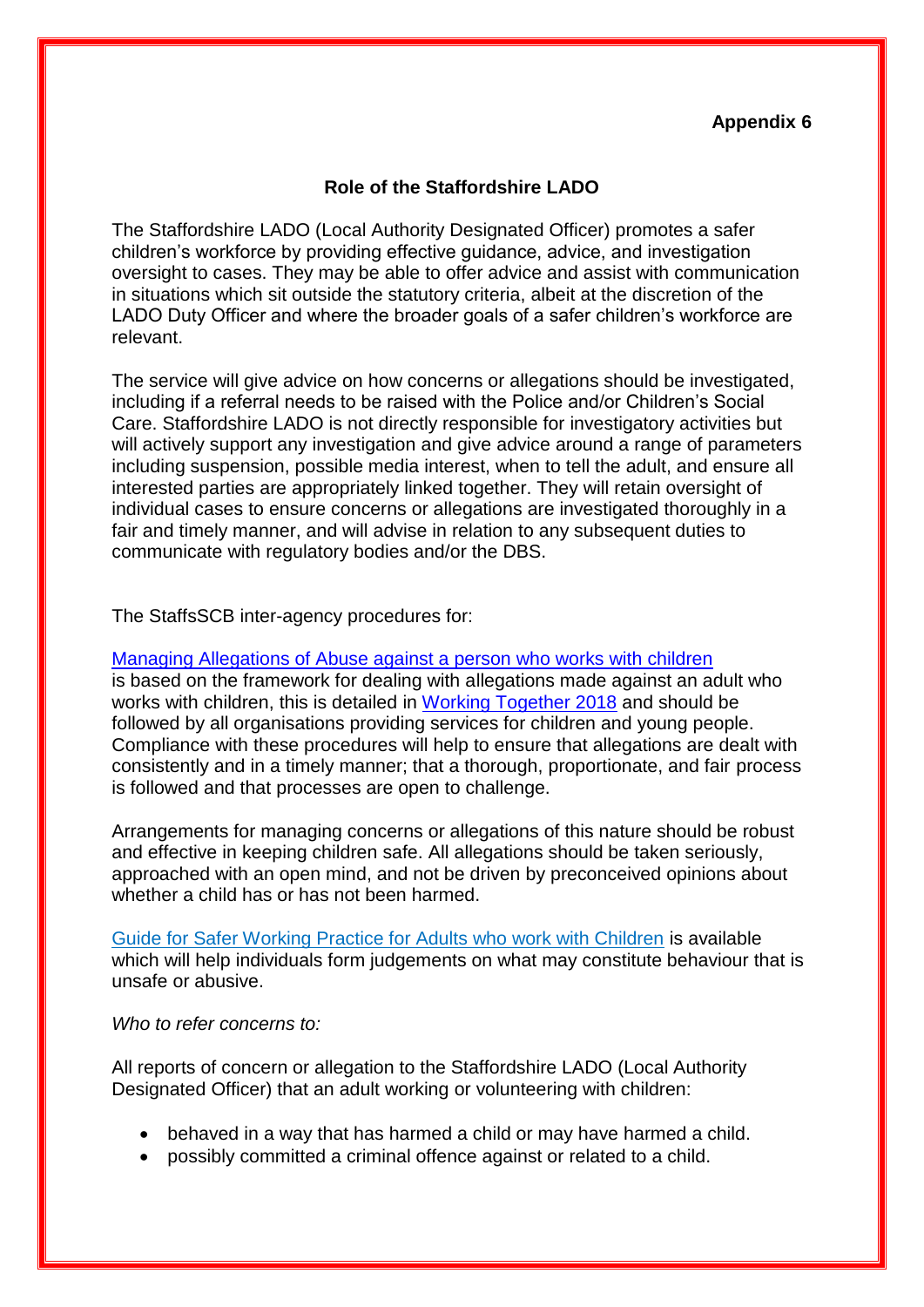- behaved towards a child or children in a way that indicates he or she may pose a risk of harm to children; or
- behaved or may have behaved in a way that indicates they may not be suitable to work with children

**Step 1:** Follow KCSiE 2021 Guidance. Headteacher/ Chair of Governors/ Proprietor will contact the LADO on 0800 13 13 126

**Step 2:** Staffordshire Childrens Advice and Support Team will ensure that the matter is passed promptly to the Staffordshire LADO Duty Officer and assist in initiating any additional safeguarding activities.

If your concern or allegation is urgent and outside of office hours telephone: 0845 6042 886 (the Emergency Duty Team).

This single referral point will provide a responsive and inclusive service for all children's workforce sectors, focus the advice and support where it is needed most and enable the team to continue to work effectively with partners.

#### **Further advice on Safeguarding matters can also be obtained from:**

#### **Local Contacts**

- Staffordshire County Council's Education Safeguarding Advice Service 01785 895836 e-mail: [esas@staffordshire.gov.uk](mailto:esas@staffordshire.gov.uk)
- LADO Staffordshire 0800 13 13 126
- Staffordshire Children's Social Care Services: Staffordshire Childrens Advice and Support team within the Multi Agency Safeguarding Hub (M.A.S.H.) 0800 1313 126 or using the online referral [Report a concern online](https://www.staffordshire.gov.uk/Care-for-children-and-families/Childprotection/Report-a-concern-online.aspx)
- Emergency Duty Services (out of hours safeguarding concerns) 0345 604 2886 or email [eds.team.manager@staffordshire.gov.uk](mailto:eds.team.manager@staffordshire.gov.uk)
- Staffordshire Police M.A.S.H. can be contacted on 101. In the event of an emergency please dial 999
- Stoke-on-Trent Children's Services: Chat and Advice Service (CHAD) 01782 235100 Emergency Duty Team: 01782 234234 (outside office hours, weekends, and bank holidays) Minicom: 01782 236037
- Sam Hubza School Guidance around Asylum Seekers (Central Thoroughfare Team) Tel: 01785 854906
- Staffordshire Police coordinator: Mark Hardern Tel: 07539 3636299 Email: [mark.hardern@staffordshire.pnn.police.uk](mailto:mark.hardern@staffordshire.pnn.police.uk)
- Staffordshire Police Prevent Team 01785 232054, 01785 233109 or email [prevent@staffordshire.pnn.police.uk](mailto:prevent@staffordshire.pnn.police.uk)

#### **NSPCC**

- Harmful Sexual Behaviour project: **0844 892 0273**
- [Keeping children safe online-online safety/sexting/sending nudes](https://www.nspcc.org.uk/keeping-children-safe/online-safety/sexting-sending-nudes/)